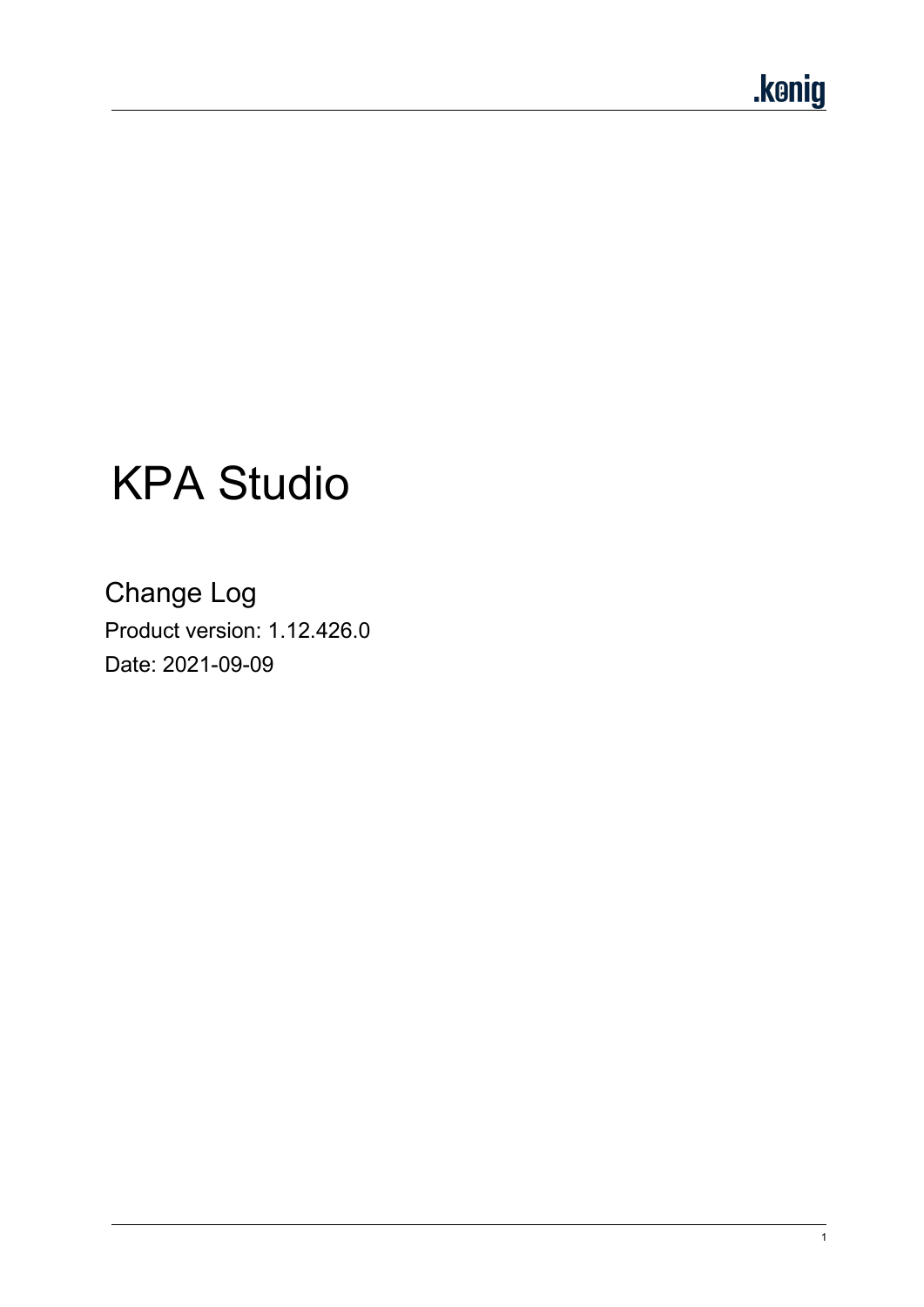# **Table of Contents**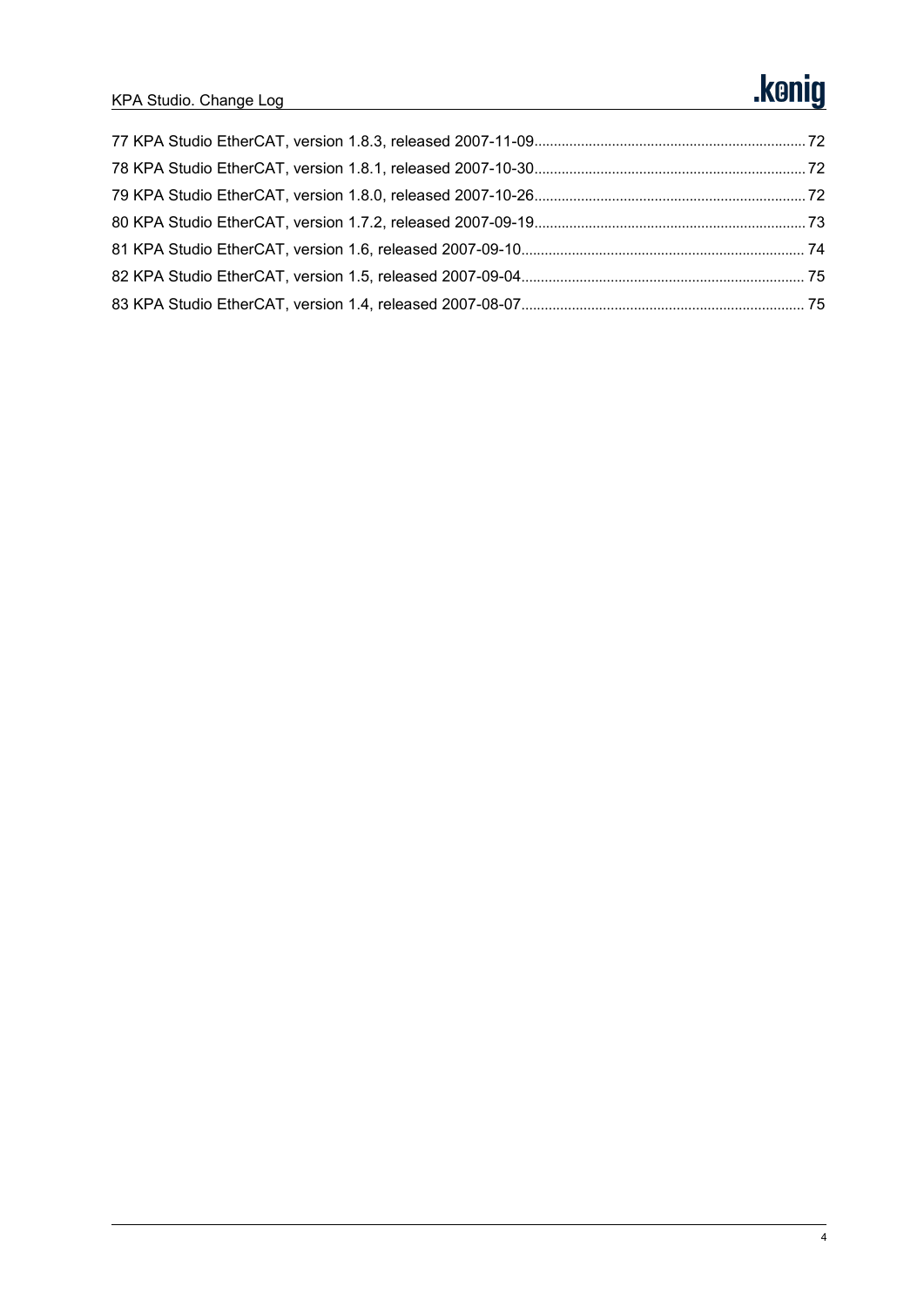# <span id="page-4-0"></span>**1 KPA EtherCAT Studio, version 1.12.426.0, released 2021-09-09**

### **1.1 Fixed bugs**

- Studio crashes while opening when a license for SDF is available in default folder.
- The "Invalid input configuration" error occurs at reconnecting a hot-connected slave after EK1122.

# <span id="page-4-1"></span>**2 KPA EtherCAT Studio, version 1.12.421.0, released 2021-05-19**

### **2.1 Features**

#### **2.1.1 Slaves library search from the main menu**

From nowon the command **Find in slaves library** is available in the main menu (Actions/Find in slaves library). Also, you can use a hot key combination **Ctrl+F**.

- Configuration tree:
	- o Incorrect port order in Configuration tree for EK1122.
	- $\circ$  There is no space between a slave name and alias value in Configuration tree.
	- o Disconnected/missing states are not shown.
	- $\circ$  Segment is not marked as disconnected/missing if a physical value of its alias is not equal to a configured value.
- Impossible to load an array of SINT data type.
- Incorrect size of ENUM loaded to CoE object from ESI.
- Cannot attach Master if all slaves are mandatory with identification in the configuration.
- Exception is thrown on attempt to attach to the bus when a slave with configured alias = 0 in Configuration tree is absent on the bus.
- MDP Modules plug-in:
	- o Duplicated modules are loaded to plug-in library.
	- o Process data are not assigned if add a module to the slot.
- Different configured and physical aliases are not shown in Compare configurations dialog, when 'Show explicit device identification value' option is enabled.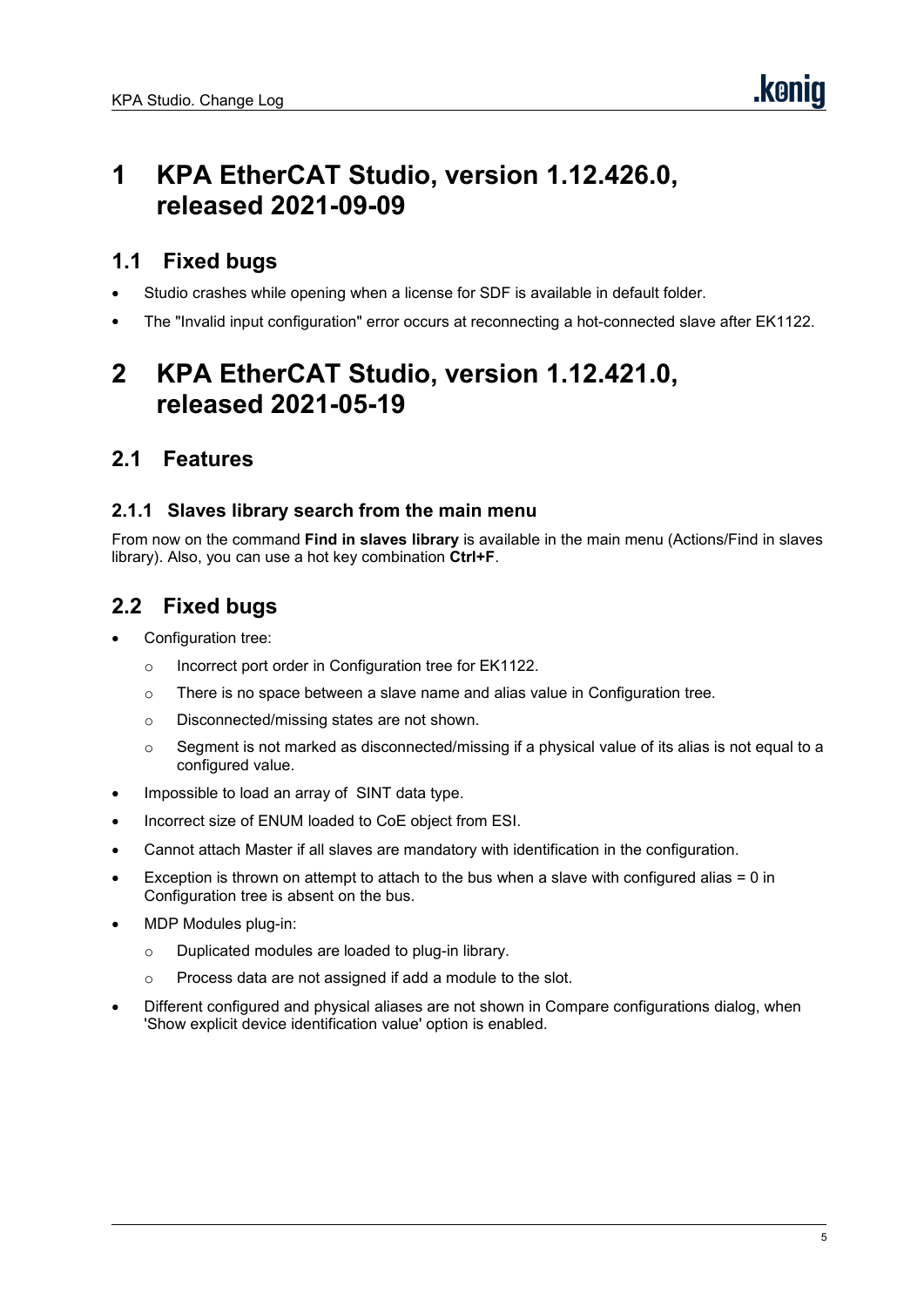# <span id="page-5-0"></span>**3 KPA EtherCAT Studio, version 1.12.417.0, released 2021-02-11**

### **3.1 Features**

#### **3.1.1 Identification timeout for hot-connected slaves**

Form nowon it is possible to set a timeout of getting slave identification for hot-connected slaves.

During this time Master is waiting for a response upon the request for identification value of hot connected slave.

It is possible to set the timeout to all hot-connected slaves in configuration (in Studio Options) as well as to certain hot-connected slave (on Slave Tab).

For details, refer to Studio Help.chm (the sections Options and Slave Tab in Offline mode).

# **3.2 Fixed bugs**

- Modules plug-in: can't load the plug-in for Beckhoff AX slaves.
- Virtual COM plug-in:
	- o COM Port tabs are disabled after attaching to Master.
	- o Different sub-index values in the plug-in and slave's Object Dictionary of EL6021/EL6022.
- Profibus PDOs are not shown in the configuration tree.
- Exception is thrown on attempt to apply another slave's revision.

# <span id="page-5-1"></span>**4 KPA EtherCAT Studio, version 1.12.412.0, released 2020-12-24**

### **4.1 Features**

#### **4.1.1 MDP Profibus data import from .escn**

From nowon it is possible to import data for MDP Profibus Master Gateway Profile 3100 plug-in from .escn file (a project file generated by Studio). During the import, the certain device isselected.

- Incorrect bus topology is created after scanning the bus with EL6695.
- Imported S2S signals are lost after Studio project is saved and reopened.
- Minor bug fixes.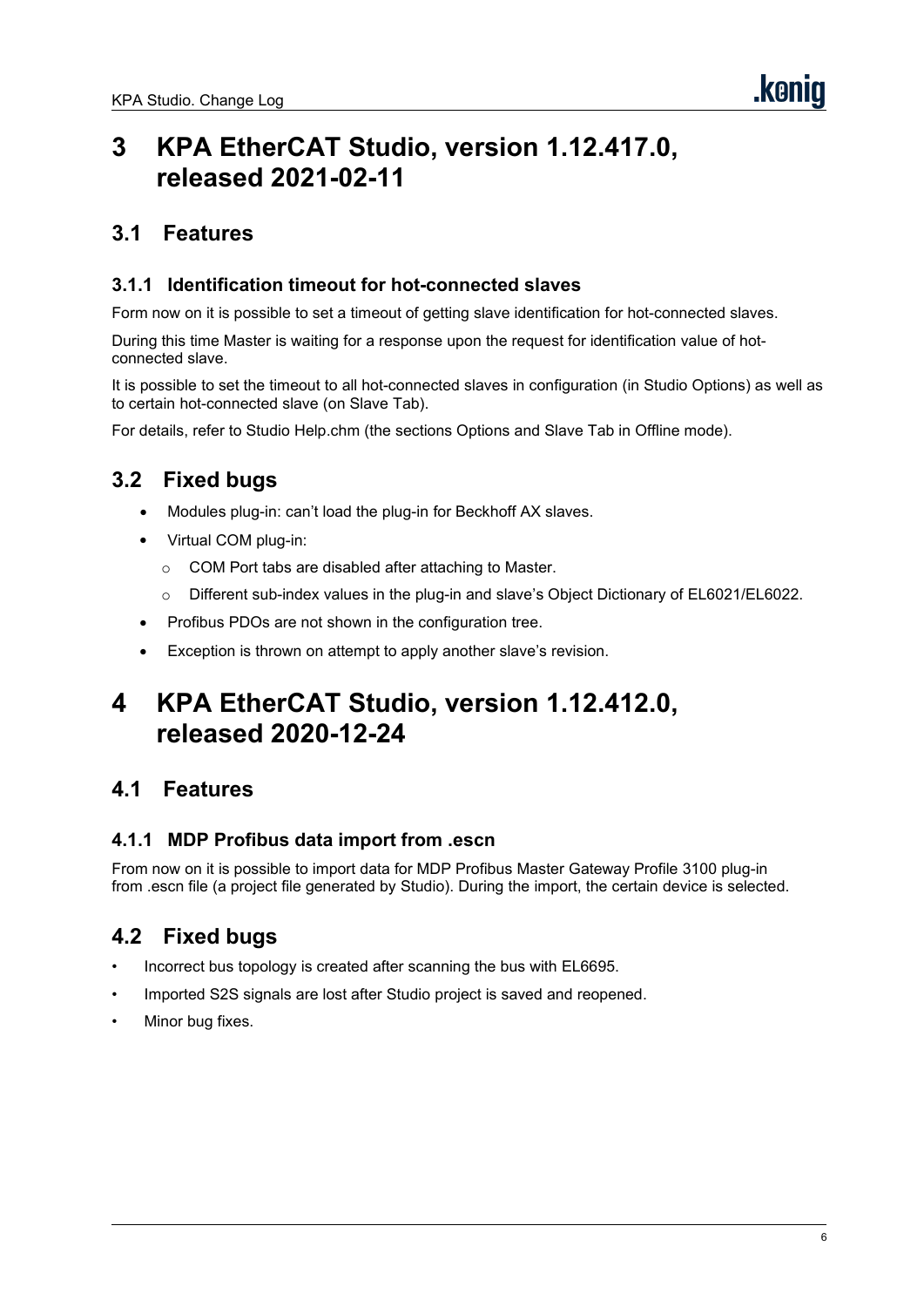# <span id="page-6-0"></span>**5 KPA EtherCAT Studio, version 1.12.407.0, released 2020-11-27**

### **5.1 Features**

#### **5.1.1 Master Compare and Manual merge dialogs improvement**

- From nowon **Revision number** and slave **Alias** (if Explicit Identification is enabled) are displayed in slave name.
- Added **Help** buttons which open the description of the dialog in Studio Help.chm.
- Added a possibility to resize the windows in order to improve the work with big buses.

#### **5.1.2 Studio options extension**

- Added **Skip Alias Reading** parameter which allows to skip reading slave's identification value during the scan bus or Master attach operation when there are no hot-connected slaves on the bus.
- Added **Leave Zero Aliases** parameter to not generate an alias value if a physical value is0.

#### **5.1.3 EP6001 serial interface terminal support**

Studio plug-in Virtual COM supports serial interface terminal EP6001. The settings Half duplex and Point-to-point connection was added to COM port settings on Virtual Serial COM tab.

#### **5.1.4 How to test communication with Modbus via VCOM plug-in**

The topic **How to test communication with Modbus** was added to Studio Help (Plug-ins / [Virtual](mk:@MSITStore:D:\SVN\Studio%20branches\studio1.12\resources\docs\Studio.Help.chm::/virtual_com_pligin.htm) Serial COM plug-in). It demonstrates how to test communication with Modbus wich was configured via Virtual Serial COM plug-in.

# **5.2 Fixed bugs**

- In the Master merge dialog, another segment is marked in pink color instead of needed.
- A lot of traces **T00095** (about multiple descriptions of slaves) appear while project opening.
- A lot of traces **T03093 E-bus power lag** appear for the same slave while project opening / slave scanning.
- Incorrect generating CoE init commands to write settings configured in Virtual Serial COM plug-in.

# <span id="page-6-1"></span>**6 KPA EtherCAT Studio, version 1.12.385.0, released 2020-04-29**

#### **6.1.1 LDP/MAP v. 7 support and tracing**

From nowon Studio plug-in MDP Profibus Master Gateway Profile 3100 supports import files in LDP/MAP format of version 7.

Also, added fault messages to improve the work with MDP Profibus Master Gateway Profile 3100. They are shown in Studio Outputs window.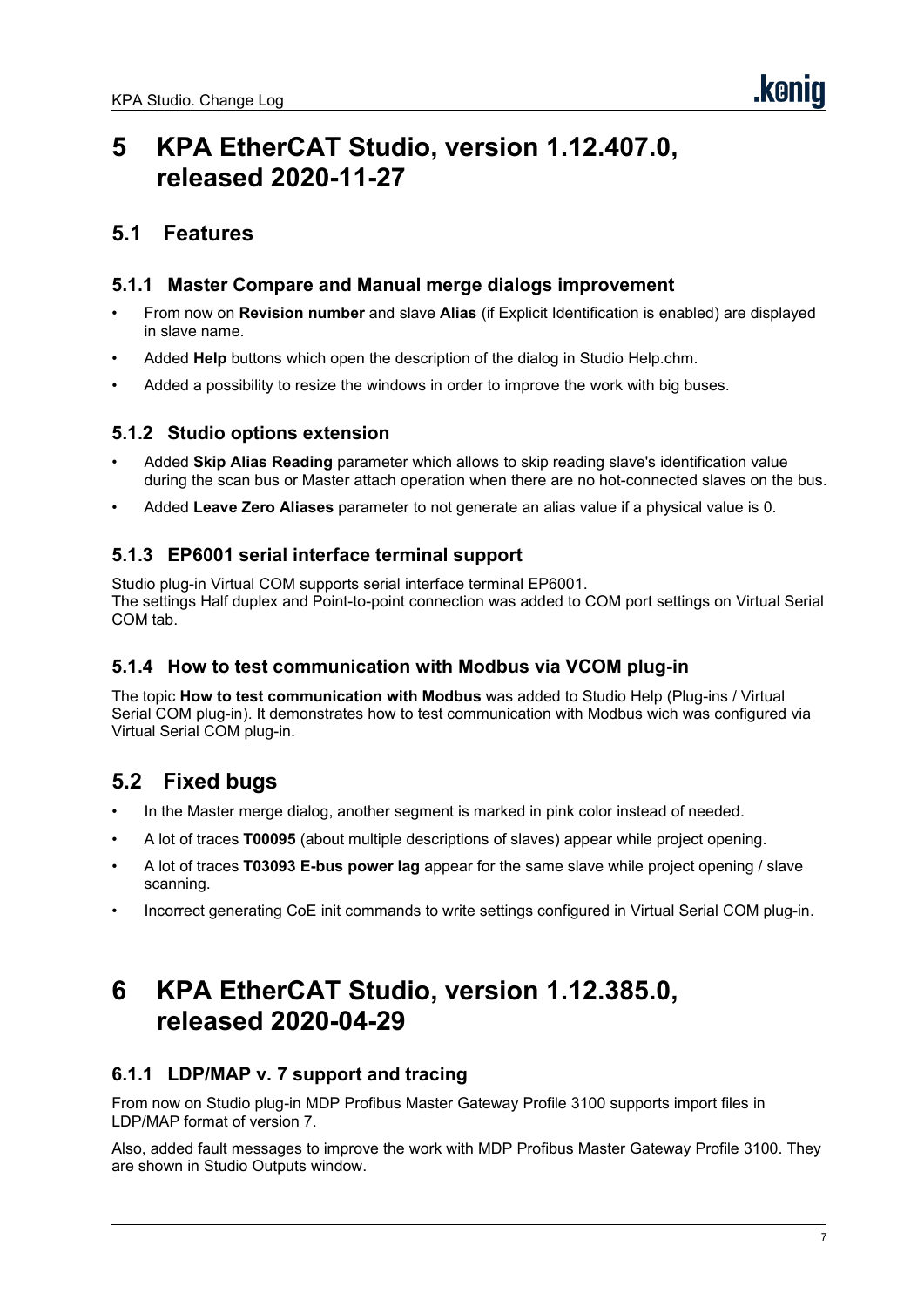- Power Tab:
	- $\circ$  Incorrect display of slaves with a lack of power: all slaves in the tree after the first one detected with a lack of power, are also marked as "not enough power" (in red).
	- $\circ$  Slave disappears from the Power tab after changing of its revision.

# <span id="page-7-0"></span>**7 KPA EtherCAT Studio, version 1.12.377.0, released 2020-03-02**

# **7.1 Features**

#### **7.1.1 Export ENI for Master Redundancy**

From nowon it is possible to export Master configuration with the extension for Master Redundancy functionality (according to the EtherCAT Technology Group specification).

The command **Export Master Redundancy Configuration ETG Standard** has been added to Master's shortcut menu.

#### **7.1.2 LVDS power calculation**

One of the possible physical interfaces for EtherCAT slaves connection is Low Voltage Differential Signaling (LVDS, also called: E-Bus). The corresponding interface is used to establish communication between so-called "modules" devices typically available for almost all production lines of Beckhoff E-bus devices (EL1002, EL2004, etc).

In general, the "coupler" devices (EK1100) is used as the current/power supply device and has limited powering capabilities defined in ESI file (according to ETG standards). As well as each connected module has limited current consumption. Therefore, connection of huge amount of LVDS slaves (usually marked as ELxxxx devices by Beckhoffand defined in ESI file with physics "K") onto EtherCAT coupler EK1100 (and similar devices) leads to lack of power possibilities of certain coupler. Such case may lead to increasing of amount of wrong working counters (WKCs) per datagram and/or loosing of connections of part or even whole segment (coupler EK1100 with connected ELxxxx slaves).

The Power tab has been added to Master tabs. It allows monitoring power supply and consumption of LVDS slaves on the bus to avoid power lack issues in the configuration. Also, slave's power capability is displayed on the Slave Tab (E-bus power and Power consumption properties).

For more details see Studio Help.chm (the Power Tab chapter).

#### **7.1.3 Master attach improvement**

The procedure of Master attach has been improved. From nowon it takes less time.

#### **7.1.4 Slave's Explicit Identification improvement**

The command **Write all aliases** (menu Actions) has been renamed to **Write allaliases to EEPROM**. From now on this command writes aliases (Configured value) of all slaves into their EEPROM.

Also, when the Configured station alias mechanism is enabled for the slave, besides Configured and Physical values, **EEPROM value** (alias set in EEPROM) is displayed on the Slave Tab (the Identification section).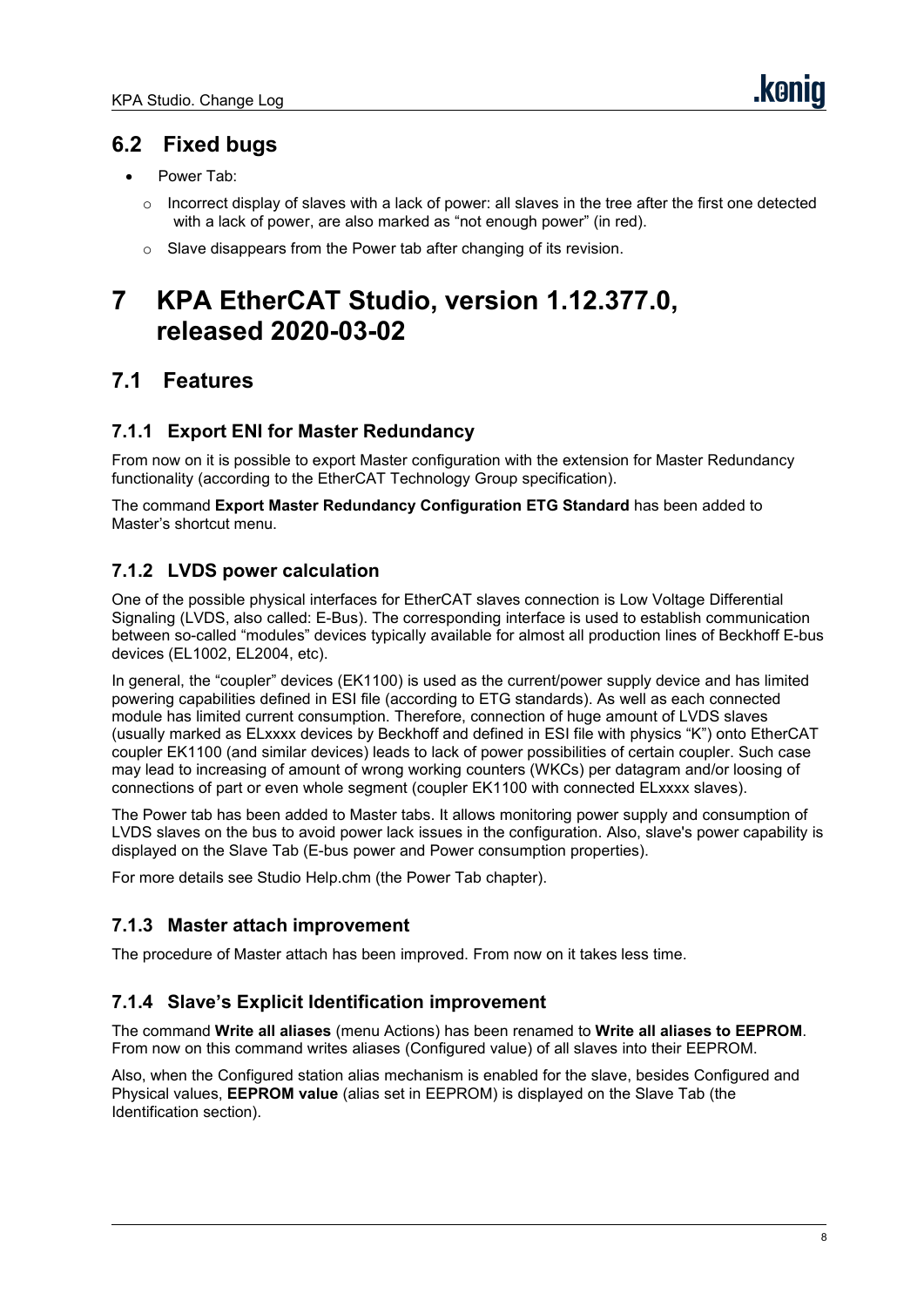- Slave's Explicit Identification.
	- o The function **Make all slaves mandatory with identification** does not work.
	-
	- <sup>o</sup> If the Configured station alias mechanism is set: The same physical values are shown in **Configuration Tree**.
		- The **Merge** window does not appear while attaching Master if the set configured value differs from physical value.
		- By clicking **Write all aliases** the **Physical value** isnot updated.
	-
	- <sup>o</sup> If the EEPROM Alias mechanism is set: Explicit identification values are not displayed when it is configured in Studio's Options  $\rightarrow$  Studio  $\rightarrow$  View  $\rightarrow$  Show explicit device identification value.
		- In Online mode the **Write** button is disabled if the EEPROM Alias mechanism is set.
	- o Slave with different aliases in configuration and in its EEPROM is not highlighted in magenta if the **Hot connect** functionality is disabled.
- Cannot scroll down the list of signals on channel's **Information** tab.
- The trace 'T03093 E-bus power lack.' appears twice for a slave while scanning the bus.

# <span id="page-8-0"></span>**8 KPA EtherCAT Studio, version 1.12.361.0, released 2019-12-26**

# **8.1 Fixed bugs**

- Different PDO order in the project before and after saving.
- Wrong EtherCAT topology detection.
- PI offsets of CAN variables and DC cyclic command offset are intersected.

# <span id="page-8-1"></span>**9 KPA EtherCAT Studio, version 1.12.354.0, released 2019-09-24**

# **9.1 Fixed bugs**

- It is impossible to set communication with EL6002 via Virtual Serial COM plug-in.
- MDP Modules plug-in:
	- $\circ$  After reopening a project with MDP slaves, some PDOs generated by MDP Modules plug-in are displayed incorrectly on the FMMU/SM tab.
	- o For some MDP slaves, the MDP Modules plug-in tab is not displayed.

# <span id="page-8-2"></span>**10 KPA EtherCAT Studio, version 1.12.349.0, released 2019-06-20**

# **10.1 Features**

#### **10.1.1 Export in null-terminated format**

The list of types of Master configuration Export has been extended with two null-terminated types for KPA and ETG Standards. The types are available from Master right-click menu in the Export list. It allows to simplify generating ENI for example for the users who run Master on FreeRTOS.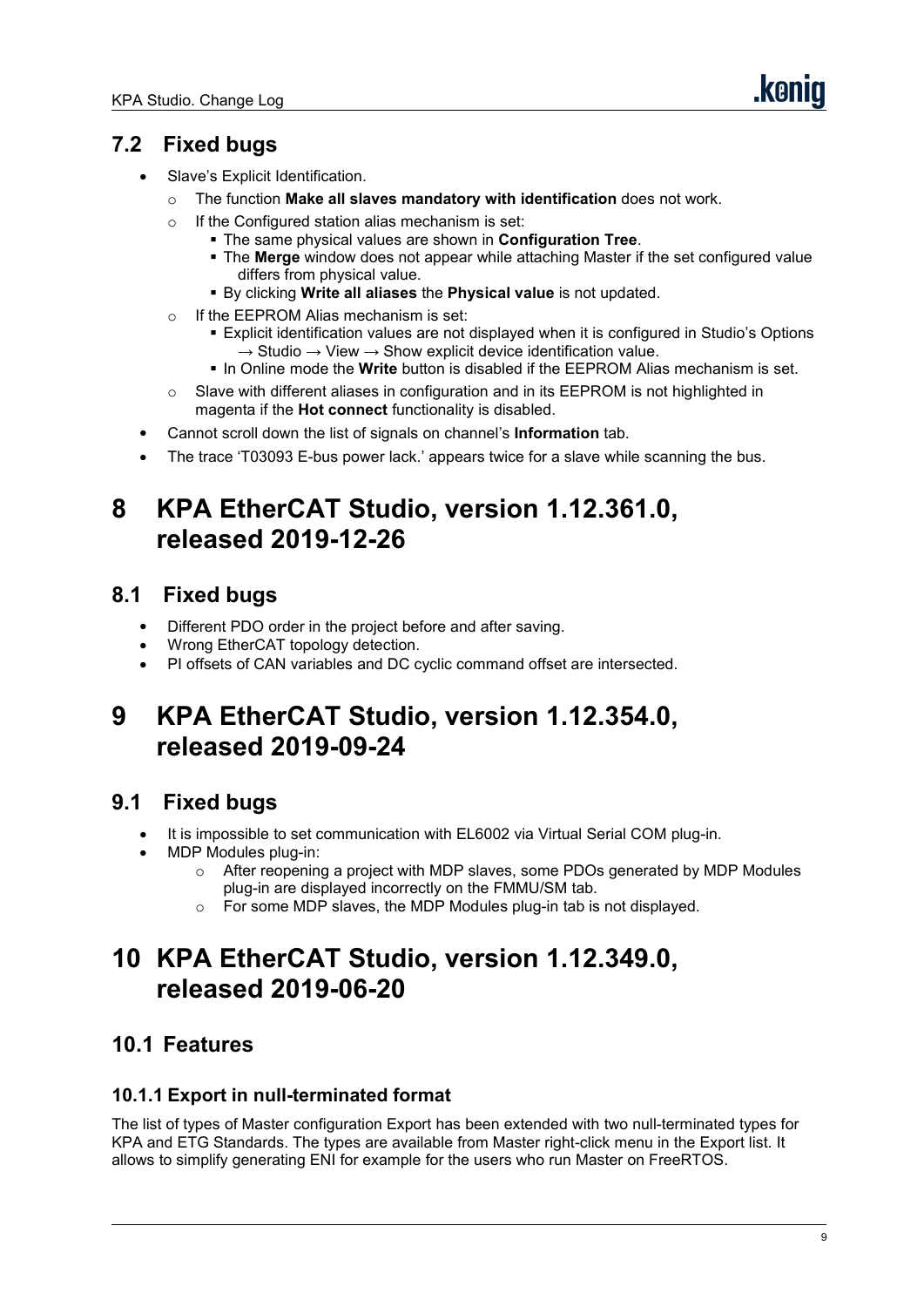- For some devices (e.g. Panasonic A6B), it is impossible to read CoE objects from SDO.
- The error T00111 'Can't load slave' appears while opening an **.ecsn** project which includes OrphanPdo tags.
- Incorrect offline reading SDO from slave's ESI.<br>• It is impossible to import S2S configuration from
- It is impossible to import S2S configuration from ENI created in TwinCAT3
- Can't get access to S2S Connector through Studio Automation Interface.
- A value of 'Configured station alias' is read from EEPROM, but a value of 'EEPROM alias' is always 0.
- Wrong vendor name is displayed for MDP Modules in the plugin's library.

# <span id="page-9-0"></span>**11 KPA EtherCAT Studio, version 1.12.336.0, released 2019-03-05**

# **11.1 Features**

#### **11.1.1 M2M plug-in for EL6695**

The list of device types for which the M2M plug-in is available was extended. From nowon the plug-in is also available for the EtherCAT bridge terminal EL6695.

For more details, see Studio Help (description of the M2M plug-in).

# **11.2 Fixed bugs**

- It is impossible to open a project if the configuration (saved in the project) was created by scanning the bus, not by adding slaves from the Slaves Library.
- Slave's OD list is empty if it was loaded via SDO Info of RIOR slave.<br>• Unexpected behavior of alignment signals for Sync Managers with M
- Unexpected behavior ofalignment signals for Sync Managers with MinSize>0 (set in ESI).
- Module is not loaded automatically if the slave has several slots.
- It is impossible to write a value into the 6th and 7th bits of 0x0806 register

# <span id="page-9-1"></span>**12 KPA EtherCAT Studio, version 1.12.311.0, released 2018-07-27**

- Virtual COM plug-in:
	- $\circ$  Data size of the init commands for sending the parameters Data Frame, Fifo Threshold and Baudrate exceeds one byte.
- Exception is thrown while setting a value or by double click CAN Interface variable in Process image if it has ArrayOfByte datatype.
- Memory entries are placed in Process Image in a wrong order.
- Reading of the list of mailbox SoE IDNs fails with "Buffer size limit" error.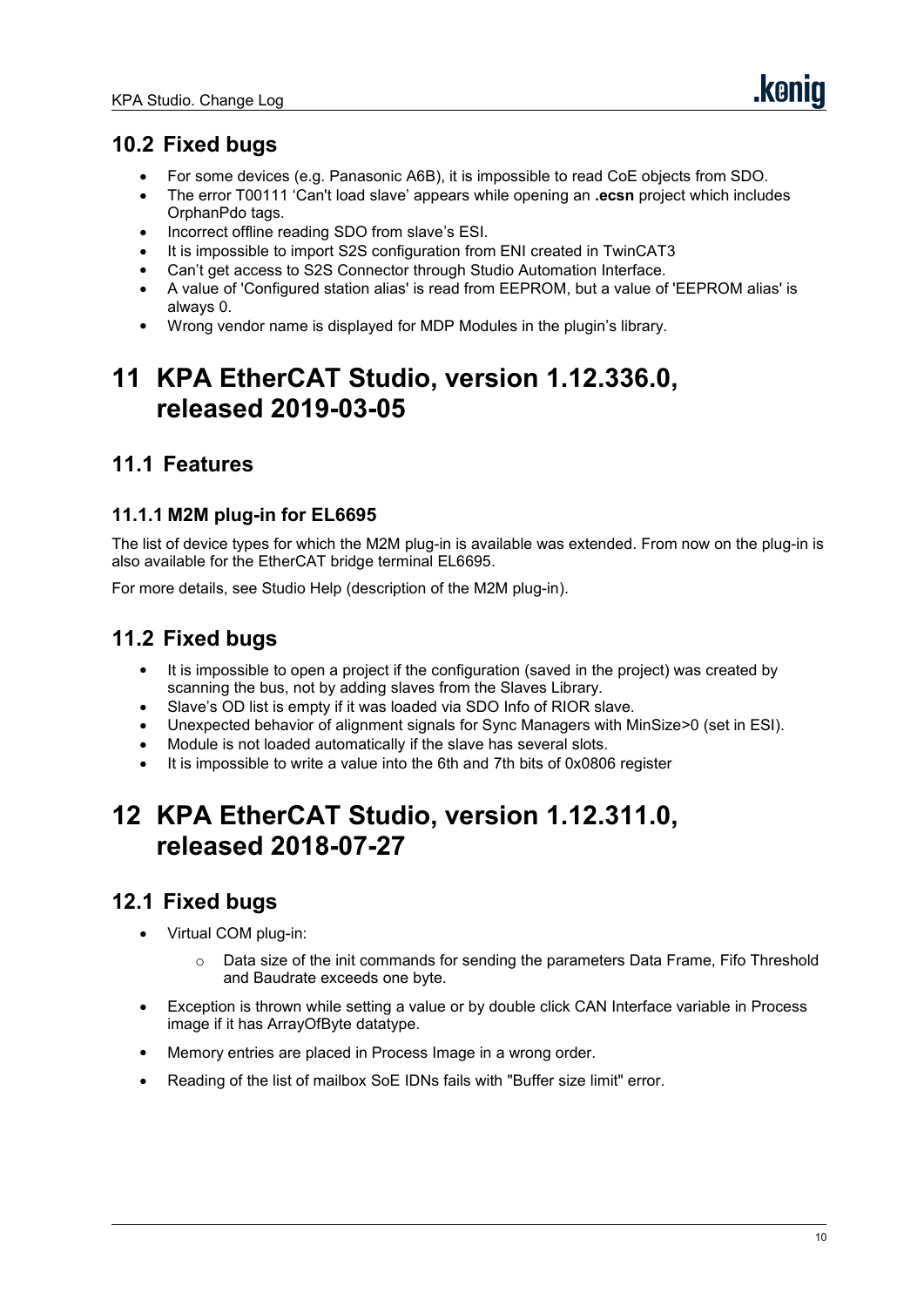# <span id="page-10-0"></span>**13 KPA EtherCAT Studio, version 1.12.300.0, released 2018-04-20**

### **13.1 Features**

#### **13.1.1 Virtual Serial COM improvement**

A possibility to configure COM port settings manually has been added into the Virtual Serial COM plugin. Using the **Source data** property, the user may select the way of configuring the COM port from the

- list:<br>• Getting the settings from the plug-in's SlaveSettings.xml file.
	- Configuring manually.

The corresponding values of COM port parameters are displayed on the plug-in's tab with the destination addresses which are used for generating CoE init commands.

For more details, see Studio Help (description of the Virtual Serial COM plug-in).

# <span id="page-10-1"></span>**14 KPA EtherCAT Studio, version 1.12.281.0, released 2017-12-22**

### **14.1 Features**

#### **14.1.1 Virtual Serial COM support**

KPA provides Studio Virtual Serial COM plug-in. It allows the user to enable serial interface usage, to specify required COM settings (baudrate, parity, databits etc.) and set the number of Virtual COM port that will be used for communication.

The Virtual Serial COM plug-in works in conjunction with KPA Virtual Serial COM driver (added into KPA MRT package). Therefore, for a proper work both the driver and the plug-in must be installed and additionally licensed as the products' feature.

For more details about the plug-in, see Studio Help.

#### **14.1.2 Mailbox EoE improvements**

From nowon slave's MAC address is generated automatically with the use of slave's physical address as a unique identifier. Also, the user can set it manually as in previous versions.

# **14.2 Fixed bugs**

 The Alias attribute of slave is presented in exported ENI if EEPROM alias identification was disabled for slave.

# <span id="page-10-2"></span>**15 KPA EtherCAT Studio, version 1.12.259.0, released 2017-07-17**

# **15.1 Fixed bugs**

It is impossible to load project's data if plug-ins' error occurs while opening the project.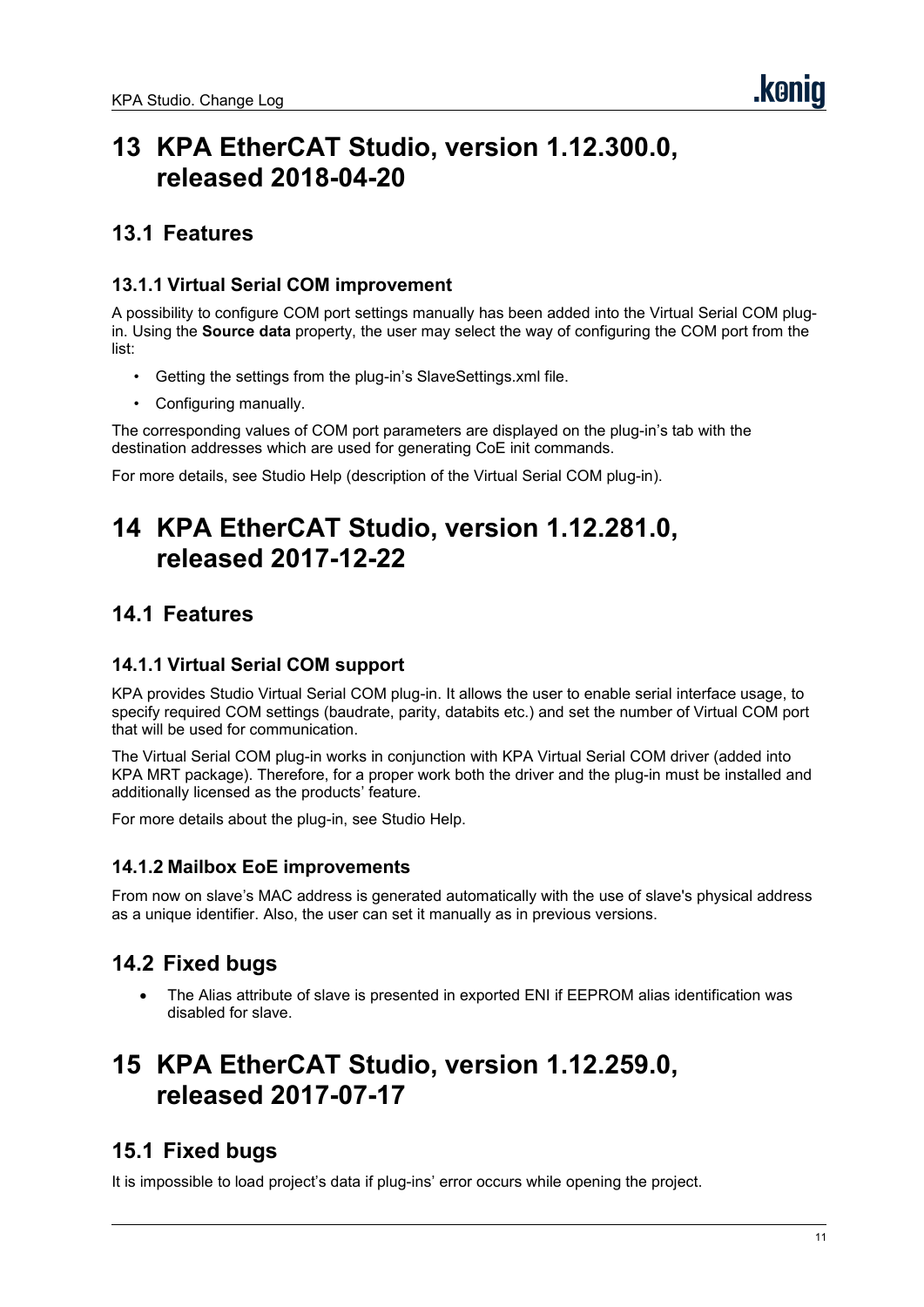# <span id="page-11-0"></span>**16 KPA EtherCAT Studio, version 1.12.254.0, released 2017-06-30**

### **16.1 Features**

#### **16.1.1 MDP Profibus Master Gateway Profile 3100 plug-in improvements**

#### **Slave type support**

From nowon it is possible to use slave type to identify slaves supported by the plug-in.

The Type tag can be added to the plug-in's supported devices list (XML file located on the path C:\ProgramData\KPA\EtherCAT Studio\plugins\MDPPlugin\SupportedDevices.xml) to make the plug-in available for slaves with this type.

The default SupportedDevices.xml has been also updated correspondingly.

#### **Naming convention improvement for**

New naming convention template has been added to the Settings of MDP Profibus Master Gateway Profile 3100. From now on it is possible to configure the plug-in to create PDO and PDO entries with names in the same style as at creating configuration with the help of the Profile tab.

To apply new template, in the plug-in's settings use the following values:

for EtherCAT Channel Name - Box \$SLAVEINDEX &DIRECTION

for EtherCAT Signal Name - M&MODULEORDER\_\$SIGNALNAME

#### **16.1.2 Slaves library update**

OMRON ESIs have been added into default slaves library (created during Studio installation).

# **16.2 Fixed bugs**

- MDP Modules plug-in:
	- Module's PDO-s without 'SM' attribute in ESI are always assigned to Sync Managers in PDO assignment group box.
	- o Alignment PDO-s of Modules are always assigned to the first Sync Manager not taking into account their actual assignment in ESI.
- The error T03049 appears while scanning the configuration when Direct/Requesting explicit ID mechanism is activated in slave.

# <span id="page-11-1"></span>**17 KPA EtherCAT Studio, version 1.12.247.0, released 2016-12-14**

### **17.1 Features**

#### **17.1.1 Silent installer is implemented**

Studio can be installed without GUI.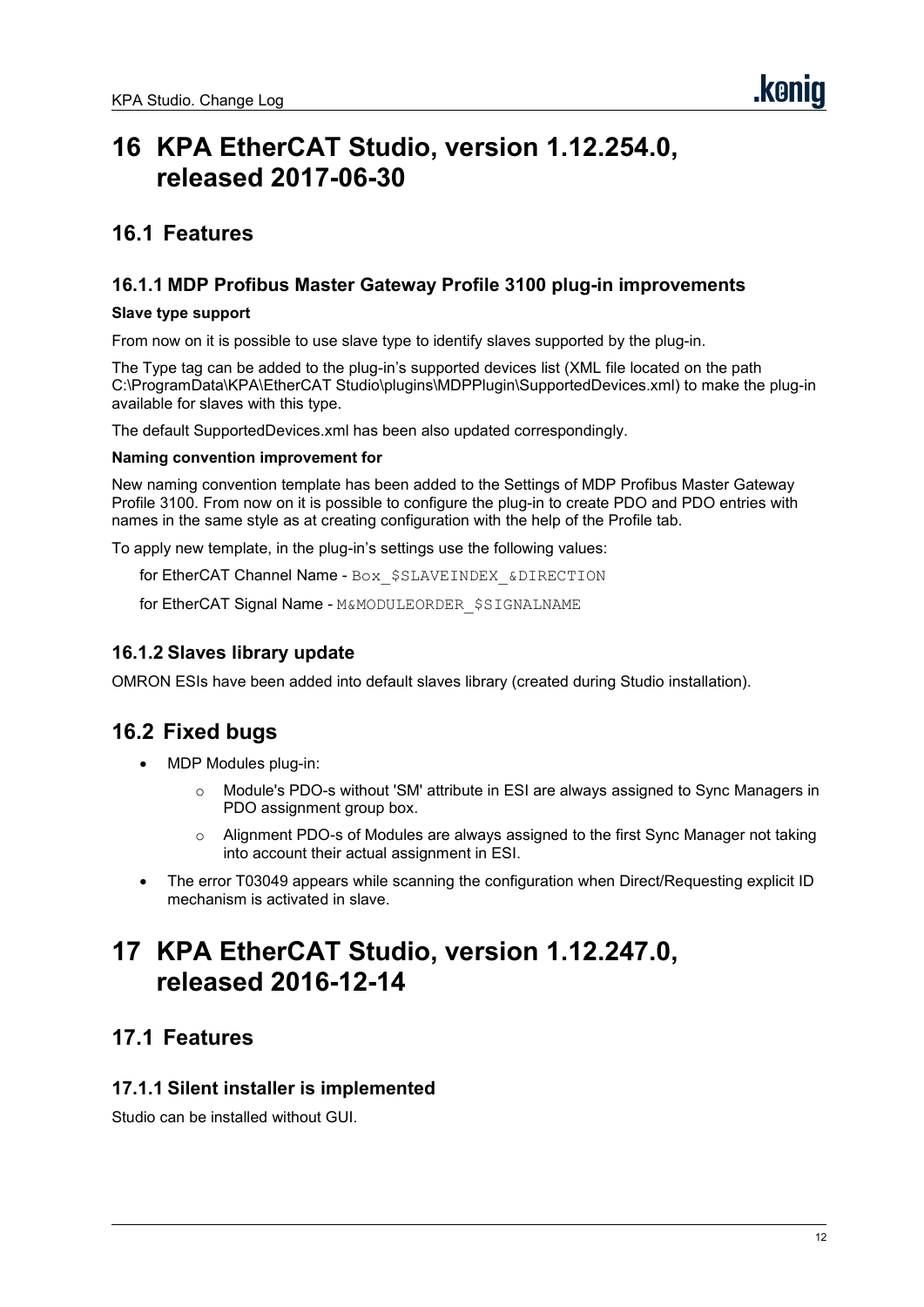#### **17.1.2 Increase of the range of"Mailbox timeout"**

The range of "Mailbox timeout" in Global Studio options is increased to 60000 ms.

#### **17.1.3 Offered selection of indices/sub-indices defined in device Profile during Module configuration**

Instead of manual entry of indices/sub-indices in device Profile during Module configuration, KPA EtherCAT Studio offers a list of corresponding values to select from.

#### **17.1.4 Only send/receive cyclic cycle data points are exported into MDF file**

Only send/receive cyclic cycle data points are exported into MDF file.

#### **17.1.5 Information about "Raw byte" flag in "Force value" window for BITARR signal added to Studio help**

Information about "Raw byte" flag in "Force value" window for BITARR signal added to Studio help.

#### **17.1.6 DBC file search starts from the project's location for previously saved projects**

Instead of starting from disc C, as it happens when a new project is in use, the system starts dbc file search from the project's location.

#### **17.1.7 Master instance id should be shown in Master About window**

For Master v.1.6, in order to distinguish master instances, the names can be visualized in Master About window to make in clear which instance is responsible for which functionality.

# **17.2 Fixed bugs**

- At consequent adding of a module with OCTET\_STRING data type, which has already been added once, the sub-indices were not displayed in full.
- Values of SMs size and address are not loaded into EEPROM file when EEPROM is generated from ESI via EEPROM Editor Tool.
- Postfix ("Out" or "In") is not added to name of PDO in PDOs configuration block if PDO configuration is uploaded from slave.

# <span id="page-12-0"></span>**18 KPA EtherCAT Studio, version 1.12.235.0, released 2016-12-14**

#### **18.1 Fixed bugs**

 For slaves not supporting SDO Info (reading OD from ESI) MDP module's CoE indexes are not displayed on the Mailbox CoE tab at adding MDP module into Studio configuration (MDP Modules plug-in).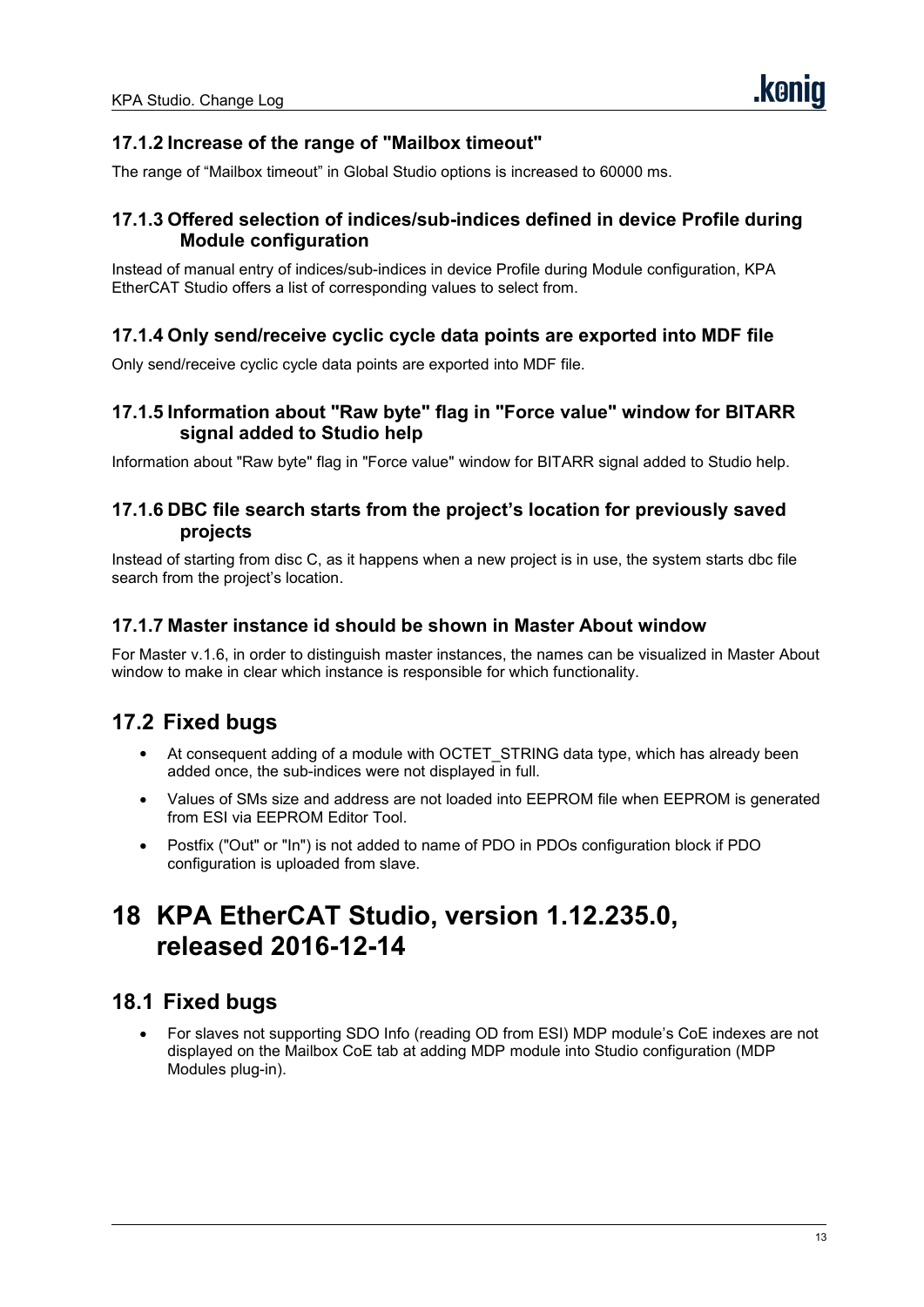# <span id="page-13-0"></span>**19 KPA EtherCAT Studio, version 1.12.225.0, released 2016-08-31**

### **19.1 Features**

#### **19.1.1 Full functionality license**

From nowon Studio supports full functionality license. This license is available for Studio x86/x64 and activates all Studio features.

#### **19.1.2 Updated list of ESI's**

The list of ESIs provided with Studio package has been updated.

#### **19.1.3 Support of Scaling "+/-20"**

Modes of Scaling Signals Values have been extended. Now Studio also supports Scaling "+/-20" mode.

### **19.2 Fixed bugs**

- From time to time license for Studio x64 cannot be applied.
- Module`s PDO set as Exclude in ESI may be assigned to a Sync Manager in Studio.
- End terminal is taken into account during calculation of slaves' number (GroupMemberCnt parameter) for hot-connect configuration.
- MDP Profibus configuration is cleared and default settings are applied during auto-merge.
- Header and working counter of EtherCAT datagram are not taken into account during calculation of Ethernet frame size.

# <span id="page-13-1"></span>**20 KPA EtherCAT Studio, version 1.12.222.0, released 2016-07-01**

# **20.1 Features**

#### **20.1.1 Update of IECATMaster interface**

New methods have been added into IECATMaster interface:

AddSlaves(...) – gets all slave from a source set as parameter and adds them to the end of Master configuration.

Possible parameters:

- AddSlaves(IECATMaster master),
- AddSlaves(IECATProject project),
- AddSlaves(IECATProject project, string ,masterName),
- AddSlaves(string projectPath),
- AddSlaves(string projectPath, string masterName)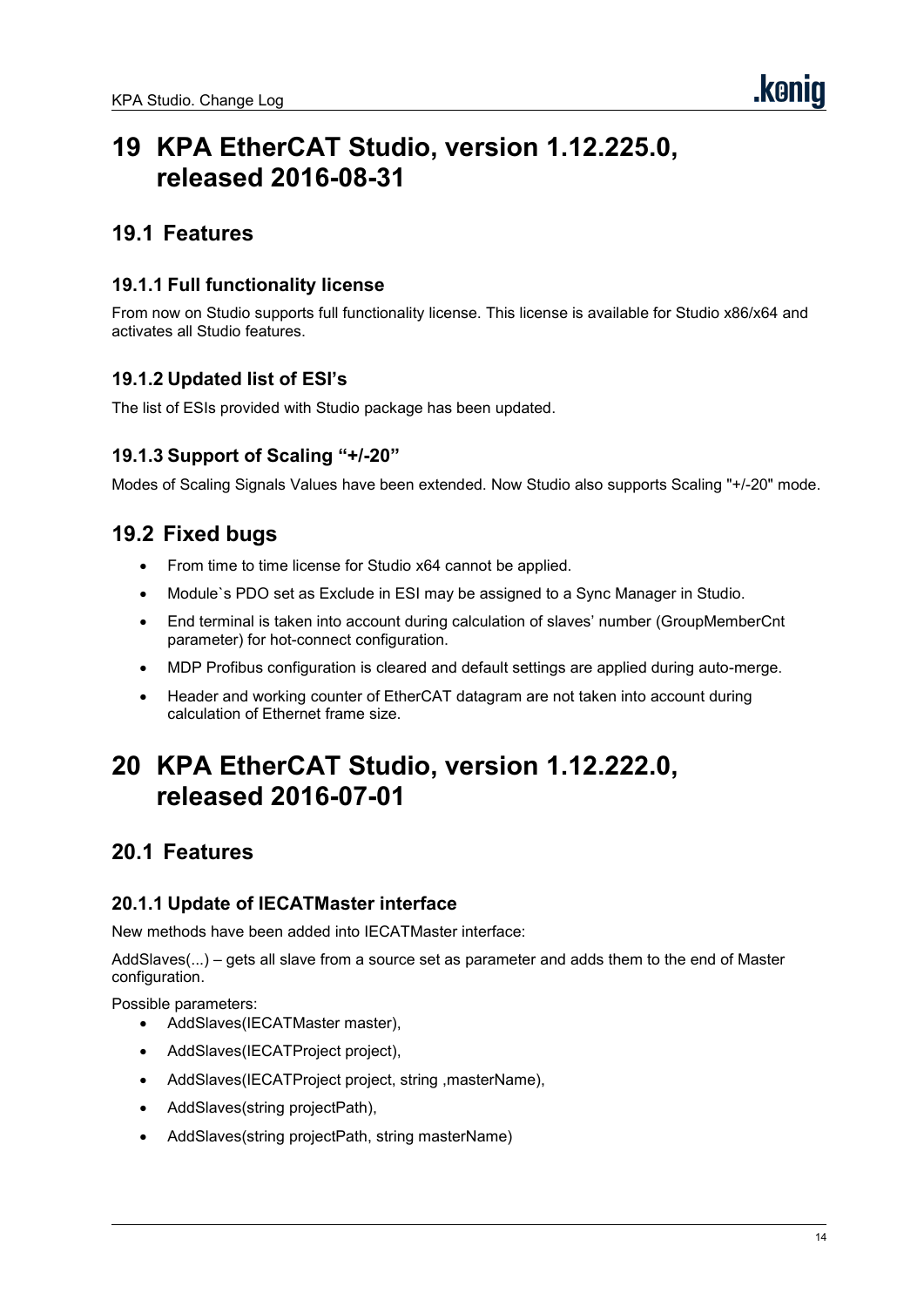MergeSlaves(...) – gets all slave from a source set as parameter, compares them with slaves in current Master configuration and adds only slaves that are not in the configuration. Possible parameters:

- MergeSlaves(IECATMaster master),
- MergeSlaves(IECATProject project),
- MergeSlaves(IECATProject project, string ,masterName),
- MergeSlaves(string projectPath),
- MergeSlaves(string projectPath, string masterName)

### **20.2 Fixed bugs**

 Signals sorting by name in "Information" tab leads to rebuild of Signals list but signals' values are not updated.

# <span id="page-14-0"></span>**21 KPA EtherCAT Studio, version 1.12.217.0, released 2016-05-03**

### **21.1 Features**

#### **21.1.1 FoE functionality improvement**

FoE functionality has been improved. From now on Studio handles call-results from Master in NON-Blocking mode (supporting FoE Busy service). Also, added visualization of FoE Read operation.

#### **21.1.2 AfterMasterAttachedEvent via NET. Remoting**

AfterMasterAtachedEvent event has been added to IECATMaster. This event shows that Master has attached. It is available via Net.Remoting.

#### **21.1.3 AfterMasterDetachedEvent via NET. Remoting**

AfterMasterDetachedEvent event has been added to IECATMaster. This event shows that Master has detached. It is available via Net.Remoting.

- Plug-in "MDP Profibus Master Profile 3100": licensing fault.
- PDO-s without 'SM' attribute in ESI are assigned in "PDO assignment" group box by default.
- While uploading PDO-s configuration on attach, PDO added by Modules plug-in is not removed if PDO with the same index is found.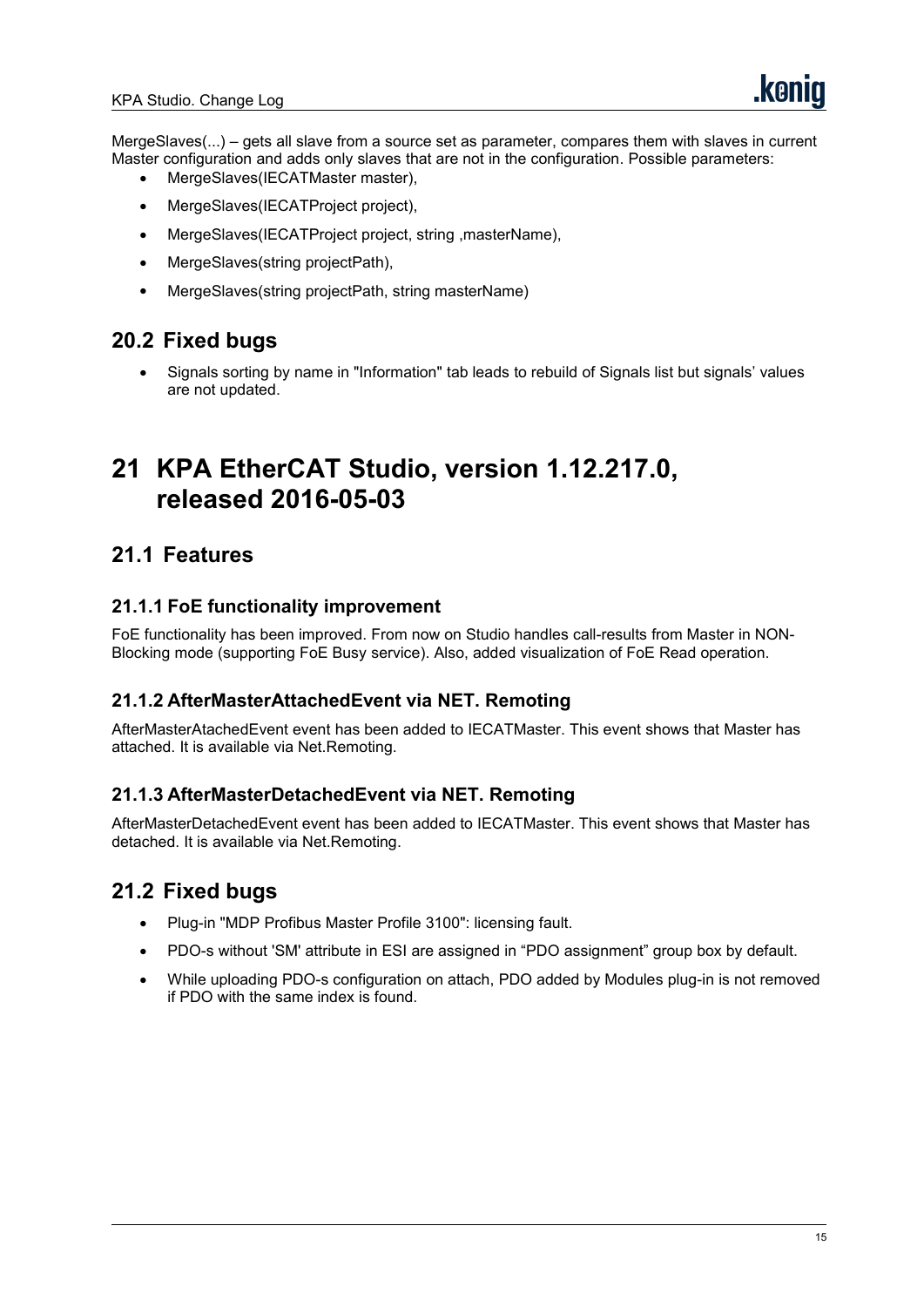# <span id="page-15-0"></span>**22 KPA EtherCAT Studio, version 1.12.210.0, released 2015-12-04**

### **22.1 Features**

#### **22.1.1 Import of slave's configuration from ENI**

An opportunity to import slave's PDOs and Mailbox Init commands from ENI has been added. A new item "Import config from ENI" is available in slave's right-click menu (in Configuration pane) and allows to select ENI for importing slave's configuration.

# **22.2 Fixed bugs**

- Modules' CoE init commands are not imported to slave after modules were added to slave configuration in "MDP Modules" plug-in.
- Import of S2S connections from an ENI is failed when there are several mixed connections (entry to PDO) configured in the ENI.
- PDOs are not reordered if Profibus configuration is changed after Studio's project opening.
- PDO mapping defined in EEPROM is not read using Slave Information Interface.

# <span id="page-15-1"></span>**23 KPA EtherCAT Studio, version 1.12.189.0, released 2015-09-02**

# **23.1 Features**

#### **23.1.1 MDP Profibus Master configuration import/export**

The plug-in "MDP Profibus Master Gateway Profile 3100" has been improved. From nowon it is possible to import Profibus configuration only (from \*.ldb / \*.map file) as well as all Profibus plug-in data (from \*.xml file) and export Profibus plug-in data in XML file.

For more details refer to Studio Help (EtherCATStudioNET.chm).

- EEPROM Editor tool: the checksum is not recalculated while EEPROM writing if EEPROM was generated based on ESI file.
- S2S Communication Editor: no connections are imported from ENI file if it contains PDO Entry with DScale range having degree sign.
- CANopen Master plug-in: Master cycle time is written into 0x1c32 index in inverse order during Mailbox command generation.
- DL Status of unplugged/missing device is tried to be read from memory each Master's Statistics display period.
- For projects with complex slaves (junctions, extensions etc.) in configuration while adding a new slave its signals are not added to Process Image.
- It is impossible to open project file that was created (saved) after manual modification of slave's PDOs in the project.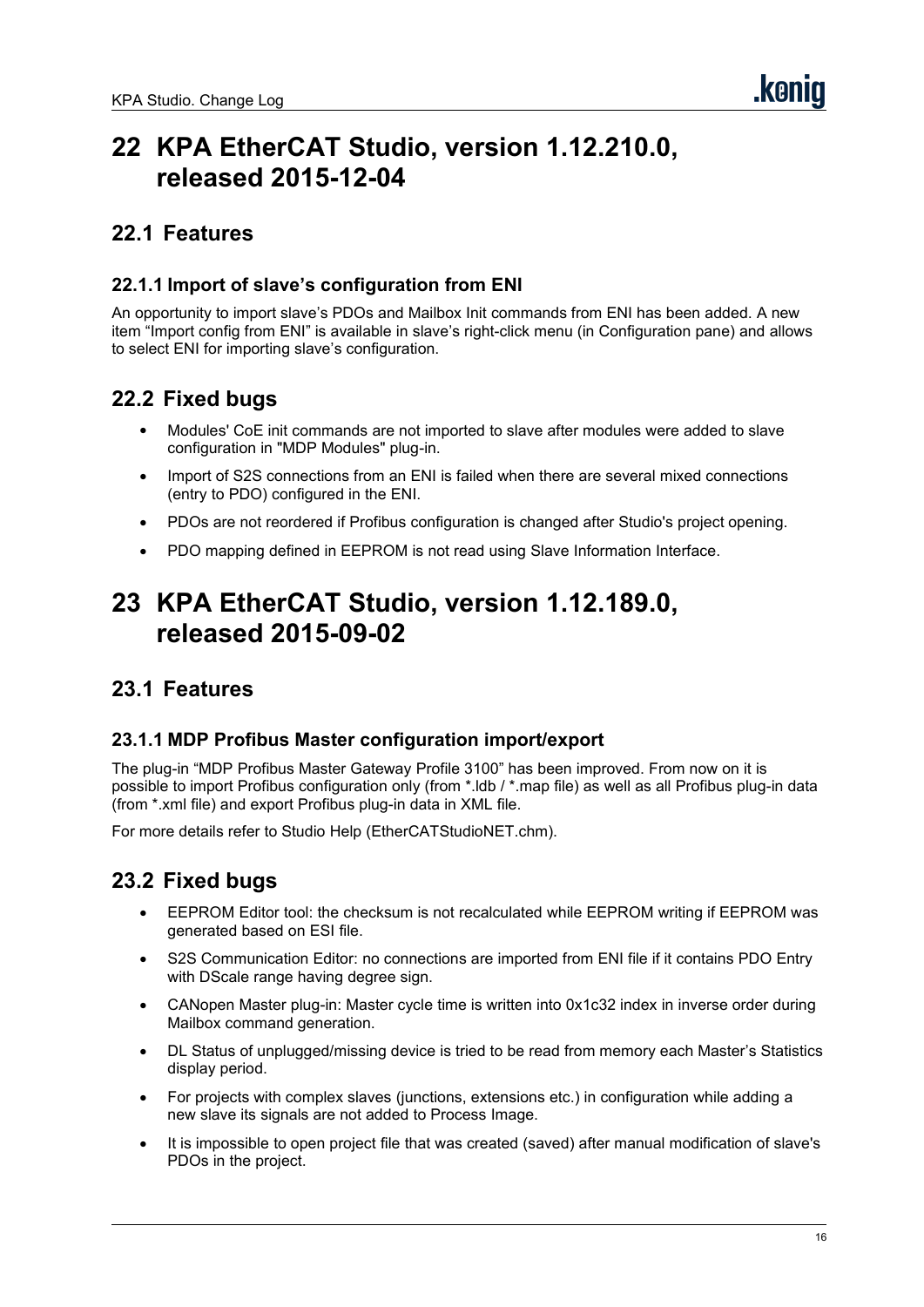- It is written "Infromation" instead of "Information" in the file types filter item in "Save as" dialog for exporting KPA ENI.
- Filter in "Save as" dialog for exporting KPA ENI from the toolbar differs from the filter used in dialog called from Master's context menu.

# <span id="page-16-0"></span>**24 KPA EtherCAT Studio, version 1.12.173.0, released 2015-06-02**

# **24.1 Features**

#### **24.1.1 KPA EtherCAT Studio x64**

From nowon it is possible to use (install and running) KPA EtherCAT Studio as a 64-bit application as well as 32-bit one.

#### **24.1.2 Application binding support**

An opportunity to bind Studio license to application ID has been added. For more details contact our Sales Department at [sales@koenig-pa.de](mailto:sales@koenig-pa.de).

# **24.2 Fixed bugs**

- Sometimes "Configure-on-the-fly" dialog is displayed on the background while attach.
- MDP Modules plug-in: the flags "Mandatory" and "Fixed" are not set for PDO created by the plug-in if they are set in module's PDO description in ESI.

# <span id="page-16-1"></span>**25 KPA EtherCAT Studio, version 1.12.155.0, released 2015-05-15**

# **25.1 Features**

#### **25.1.1 Rename of plug-ins**

The following plug-ins were renamed:

- "Modules" to "MDP Modules";
- "MDP" to "MDP Profibus Master Gateway Profile 3100";
- "KPA EtherCAT 4 CAN Gateway" to "MDP 4 CAN Gateway".

#### **25.1.2 Setting "Keep last value" forall inputs/outputs variables**

An opportunity to set "Keep last value" property for all inputs/outputs variables in a project has been added. The corresponding flag is displayed on Process Image Tab.

#### **25.1.3 NIC-s configuring without physical connection to Master Server**

An opportunity to set/delete/update Main/Redundancy NIC-s without physical connection to Master Server has been added.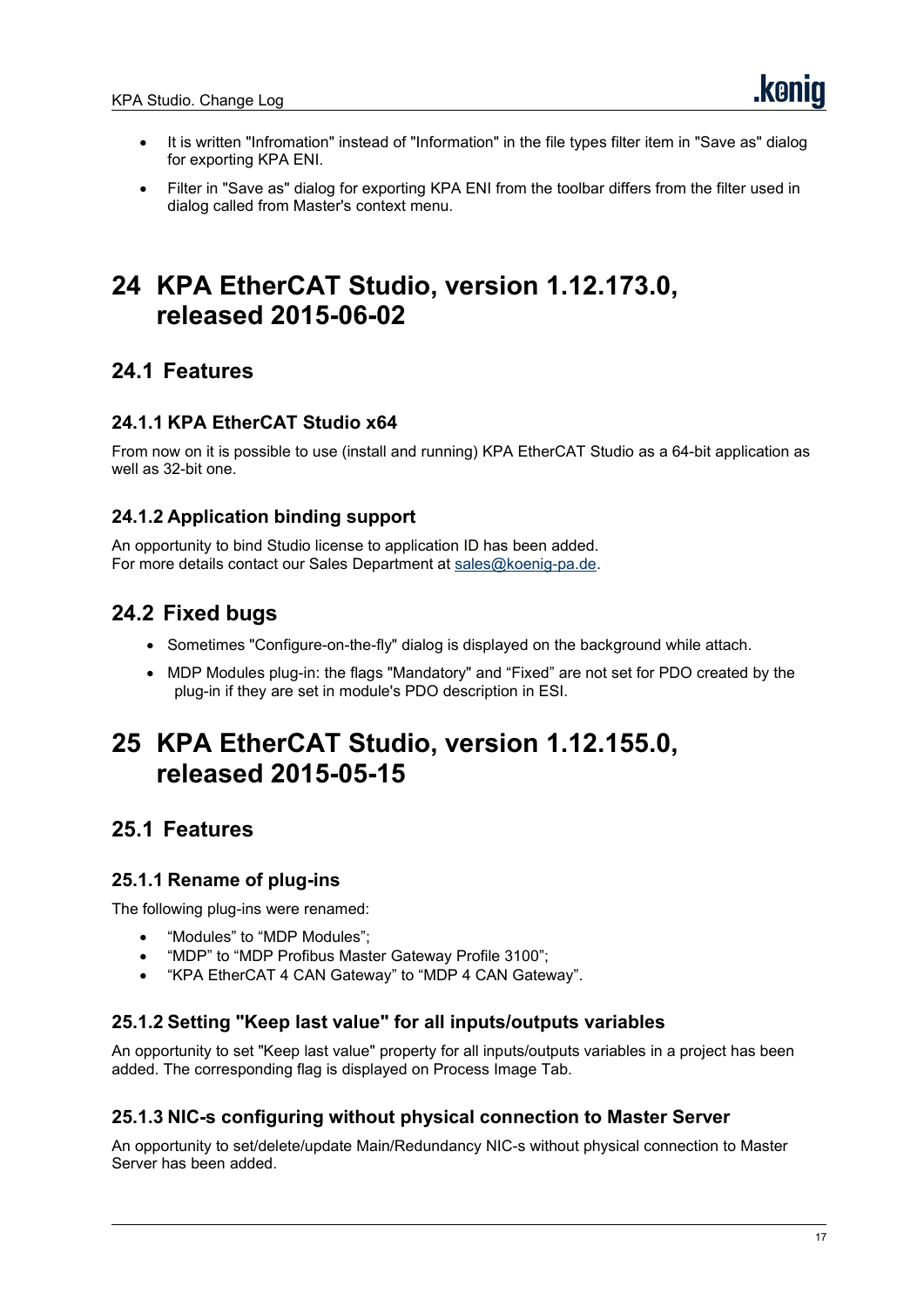#### **25.1.4 Support of BITARR data types**

From now on Studio supports base BITARR data types such as BITARR8, BITARR16, BITARR32.

#### **25.1.5 MDP Modules plug-in improvement**

The following improvements have been implemented in MDP Modules plug-in:

- Devices in the modules library are grouped according to their class if module classes are defined in ESI file.
- It is possible to read detected Module Ident list from slave. The corresponding flag "Upload detected Module Ident list" was added in MDP Modules Tab.

- Error reading object dictionary from EDS file isreturned when value of DefaultValue parameter is less than value of SubNumber parameter.
- Order of slaves is changed while moving of configuration from "Master compare" dialog into "Configuration pane".
- Data Logger: it is impossible to save a log file as a dat-file.
- EEPROM Editor:
	- o EEPROM validation error occurs if EEPROM size is not multiple of 128.
	- o EEPROM is not read from a slave after it has been written to this slave.
- MDP Profibus Master Gateway Profile 3100 plug-in:
	- o If a module does not have inputs and outputs its configuration data is not added to slave's configuration data.
	- $\circ$  Reserved Bit 7 of "SI flag" byte in CoE init command for 0x80n0 object is "0" instead of "1".
- MDP Modules plug-in:
	- $\circ$  Offset of the first Modules' entry in Process Image is set for the Slave-To-Slave connection after update if mapped object is created by Modules.
	- $\circ$  Properties from ESI file are set for PDO entry created by the plug-in after updating configuration.
- CAN Interface plug-in:
	- $\circ$  Part of signal's name is shown as a variable name in Process Image when signal is linked to CAN Message with Extended ID.
	- $\circ$  Standard and extended CAN messages with the same ID are considered as not unique while loading DBC file.
	- o The last bit of the CAN message ID is not exported to the driver data if the message is extended.
	- $\circ$  Messages with the same ID but different length cannot be added into "CAN messages configuration" area.
- Studio changes initial Master autorecovery timeout while attaching to running Master.
- Slaves with physics "YY Y" are shown without auxiliary pins in Configuration pane.
- Slaves connected to the port B of the 'YY Y' slave are not shown in the configuration tree after scanning configuration.
- Version "1.X.X.X" is removed from "Compatible master versions" collection in Options if closing Studio is canceled.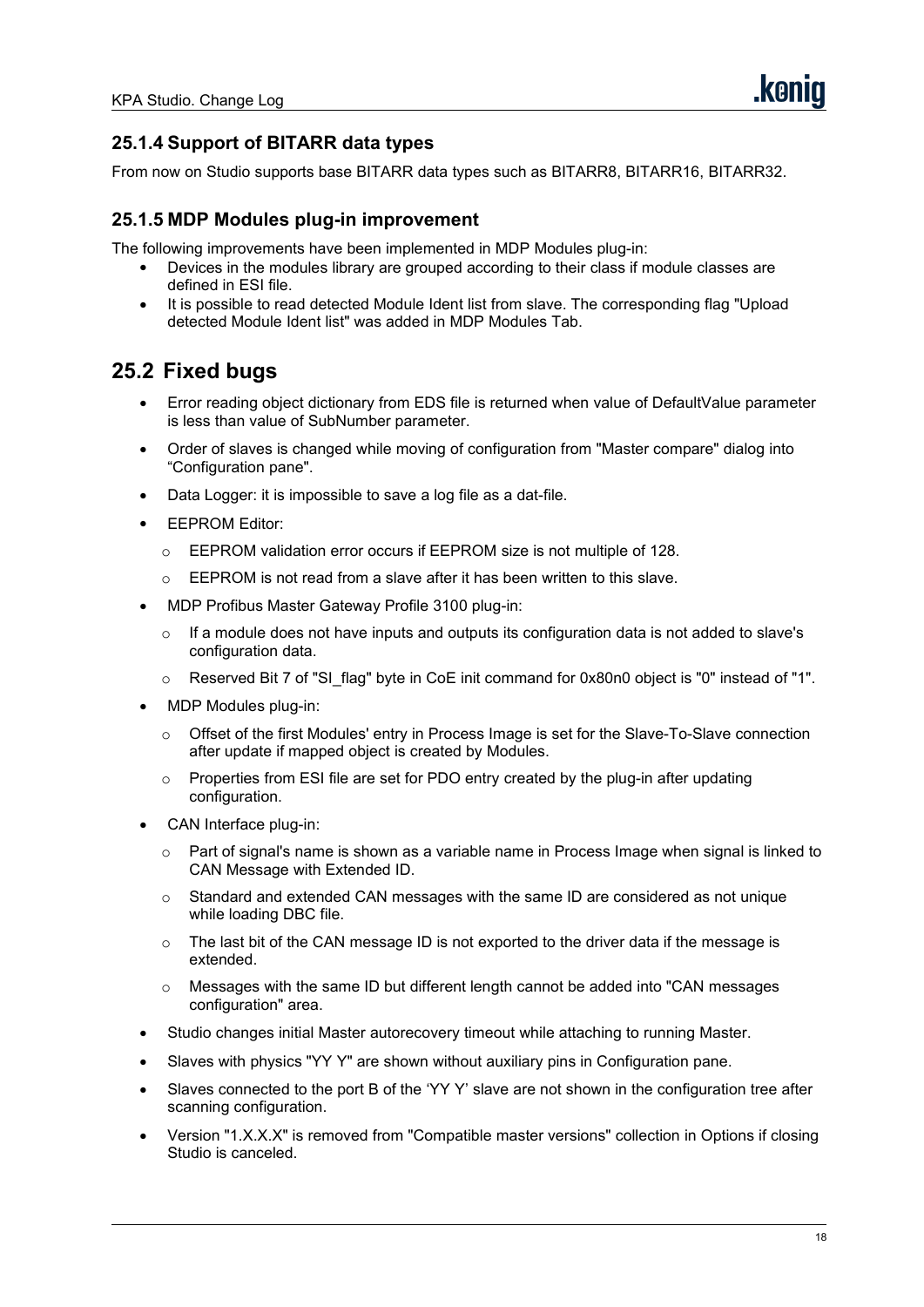# <span id="page-18-0"></span>**26 KPA EtherCAT Studio, version 1.12.111.0, released 2014-07-22**

# **26.1 Fixed bugs**

- PDO assignment and configuration read from a slave is not applied if the slave has a PDO with no entries.
- EEPROM Editor: EEPROM is not read from a slave after writing it to the slave.
- If high value of DPI is set in Display settings the following items of interface are not displayed fully:
	- o FMMU/SM tab;
	- o Slave configuration and Library trees of Modules plug-in.
- Nothing is shown in Topology Viewer if there is an YYKY device in configuration.
- Actual topology is not built in configuration tree if there is an YY Y device in configuration:
	- $\circ$  if there are some slaves on ports D and B: error "Can't find good pinout to connect all devices." appears at attach or linear configuration isbuilt after bus scanning;
	- $\circ$  if there is a slave on port B: error "Can't find good pinout to connect all devices." appears at appending port D of 'YY Y' device.

# <span id="page-18-1"></span>**27 KPA EtherCAT Studio, version 1.12.102.0, released 2014-04-18**

# **27.1 Features**

#### **27.1.1 Import signals information from CSV file**

It is possible to import signal's data from CSV file that contains signals' name, data type, size and offset.

"Import signals info from CSV" item has been added to slave's right-click menu in Configuration tree.

For instructions on how to use this functionality see "Import signals information from CSV" section of Studio Help.

#### **27.1.2 Disabling slave's Distributed Clock settings**

An opportunity to disable Distributed Clock settings for slaves supporting Distributed Clock functionality has been added.

"Not used" item has been added into "Name" drop-down list in the "Operation mode" area of slave's Distributed Clock tab. If "Not used" item is set, no Distributed Clock information is exported to ENI file and slave is not used as reference clock or external synchronization device.

#### **27.1.3 Improvement of upload Module Ident list**

If Slave configuration in Modules plug-in iscreated manually, Module Ident list is not read from the slave during Master attaching (check-box "Upload detected Module Ident list" is unchecked).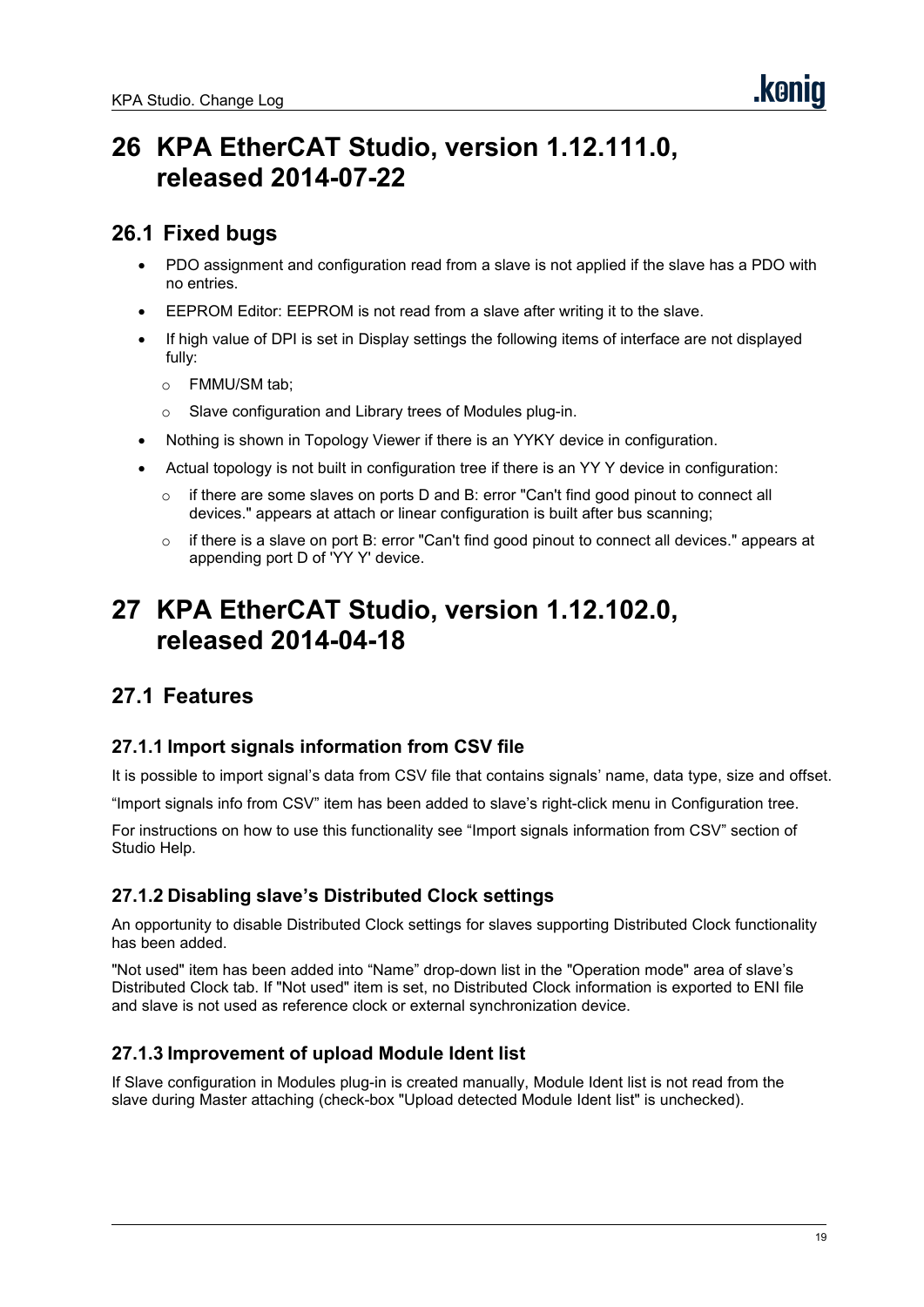#### **27.1.4 Conversion of integer CAN signals**

An opportunity to convert integer CAN signals with fractional factor to LREAL or REAL EtherCAT type depending on bit size has been added. This feature is enabled by setting "Convert to real type integer signals with fractional factor" flag in the "DBC Messages Settings" window.

CAN signals of "Signed" and "Unsigned" types with fractional factor are converted to REAL EtherCAT type if signal's bit size is less or equal to 32 bit and to LREAL in other cases.

# **27.2 Fixed bugs**

- If PDO entry with zero size is presented in configuration, and the following entry in configuration is used in Slave to Slave connection, the entry with zero size replaces the actually mapped entry in Slave to Slave connection after reopening the project. PDOs behave in the same way.
- Modules plug-in:
	- $\circ$  PDOs of identical modules are placed in Process Image one after another while updating the plug-in's data.
	- o Modules with idents loaded from slave's objects dictionary are not added to configuration of the plug-in if the slot is defined in ESI by "ModuleClass" object.
- MDP plug-in does not parse the following parameters of GSD file: Freeze Mode supp, Sync\_Mode\_supp, Fail\_Safe, and SI\_flag.

# <span id="page-19-0"></span>**28 KPA EtherCAT Studio, version 1.12.88.0, released 2014-02-10**

### **28.1 Features**

#### **28.1.1 Modules plug-in improvements**

#### **Reading Module Ident list from slave**

An opportunity to read detected Module Ident list (OD object 0xF050) from slave while attaching was implemented. New slave configuration is based on read Module Ident list.

#### **Downloading ModuleIdent in Configured Module Ident List Object**

The corresponding init command is generated for downloading ModuleIdent in Configured Module Ident List Object (objects 0xF03x).

#### **28.1.2 Converting signals to Intel format in CAN Interface plug-in**

It is possible to convert all PI signals in CAN Interface plug-in to Intel format. "Convert all signals to Intel format" check-box was added to "DBC Messages Settings" dialog.

#### **28.1.3 Edition of DP slave's/modules data in MDP plug-in**

It is possible to edit parameterization data of DP slaves and modules according to parameters defined in GSD file.

#### **28.1.4 Swapping QWords for 64 bit signals**

An opportunity to change flag SwapQWord for 64 bit signals was implemented. Check-box "Swap QWord" has been added to Signal Properties tab and it is enable for 64 bit signals.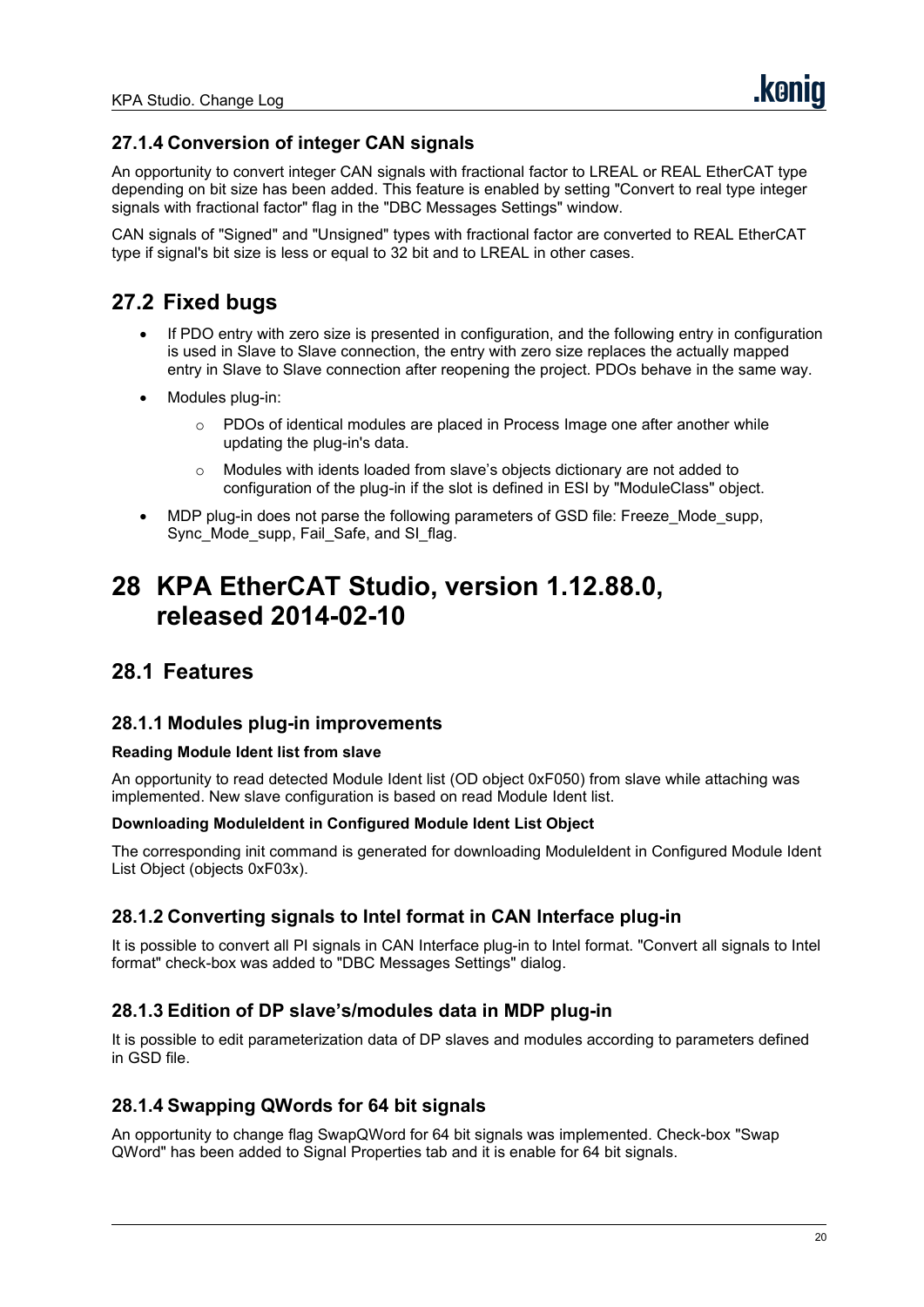#### **28.1.5 New logic of configuring DC functionality**

Logic of configuring Master DC functionality was updated with the following features:

- 1. Only the first DC slave may be set as Reference Clock.
- 2. It is impossible to set hot connected slave as reference clock or external synchronization device.

#### **28.1.6 Wrong Outputs diagnostic flag**

"Wrong Outputs" flag was added to the Diagnostics group-box of the State Machine tab. This flag indicates that Master returns the corresponding error.

#### **28.1.7 Physical slave's identification for Hot-connected slaves**

When making all slaves hot-connected with identification, identification values set in slaves' EEPROM (Physical values) will be used as slaves identification.

#### **28.1.8 Support of scaling signal value "0-15"**

Studio supports signal's scaling value "0-15" and allows selecting this value in signal's Information tab.

#### **28.1.9 Running Studio without Administrator rights**

User with any access level (Administrator, user) may launch the Studio.

- The dialogue "Compatible master version" appears at attaching Master if before it closing Studio was aborted.
- Error message "PDI watchdog expired" is not shown in Studio Output pane when "PDI Watchdog expired" event happens (red indicator in slave's Diagnostics tab).
- Values of indexes not having subindexes and expanded indexes with their subindexes are not updated cyclically if check box "Automatically" is set on the slave's "Mailbox: CoE" tab.
- MDP plug-in:
	- $\circ$  Value of ExtUserPrmData parameters with 16 and 32 bit integer data types is swapped before adding to resulting prm data.
	- $\circ$  If some octet of module's config data is defined in GSD using decimal format, it is not converted to hex while parsing GSD.
	- $\circ$  Extra signals with size of data of EL6731 configured by MDP plug-in via GSD files are added to PI after reloading project.
	- $\circ$  If several "Ext User Prm Data Const" values with the same offset are used in GSD, every next one is added to resulting prm data.
	- $\circ$  Prm data parameters are not displayed in the "Edit" dialog of DP Slaves added to configuration by scanning Profibus configuration
	- $\circ$  "0x" is shown for prm data of module in the Information area of MDP plug-in for If module does not have any prm data.
	- $\circ$  Parsing of GSD file fails if it contains ExtUserPrmData parameter with data type "Bitarea(0-7)".
	- $\circ$  If default value of ExtUserPrmData parameter is defined in GSD in decimal format, it is not converted to hex value.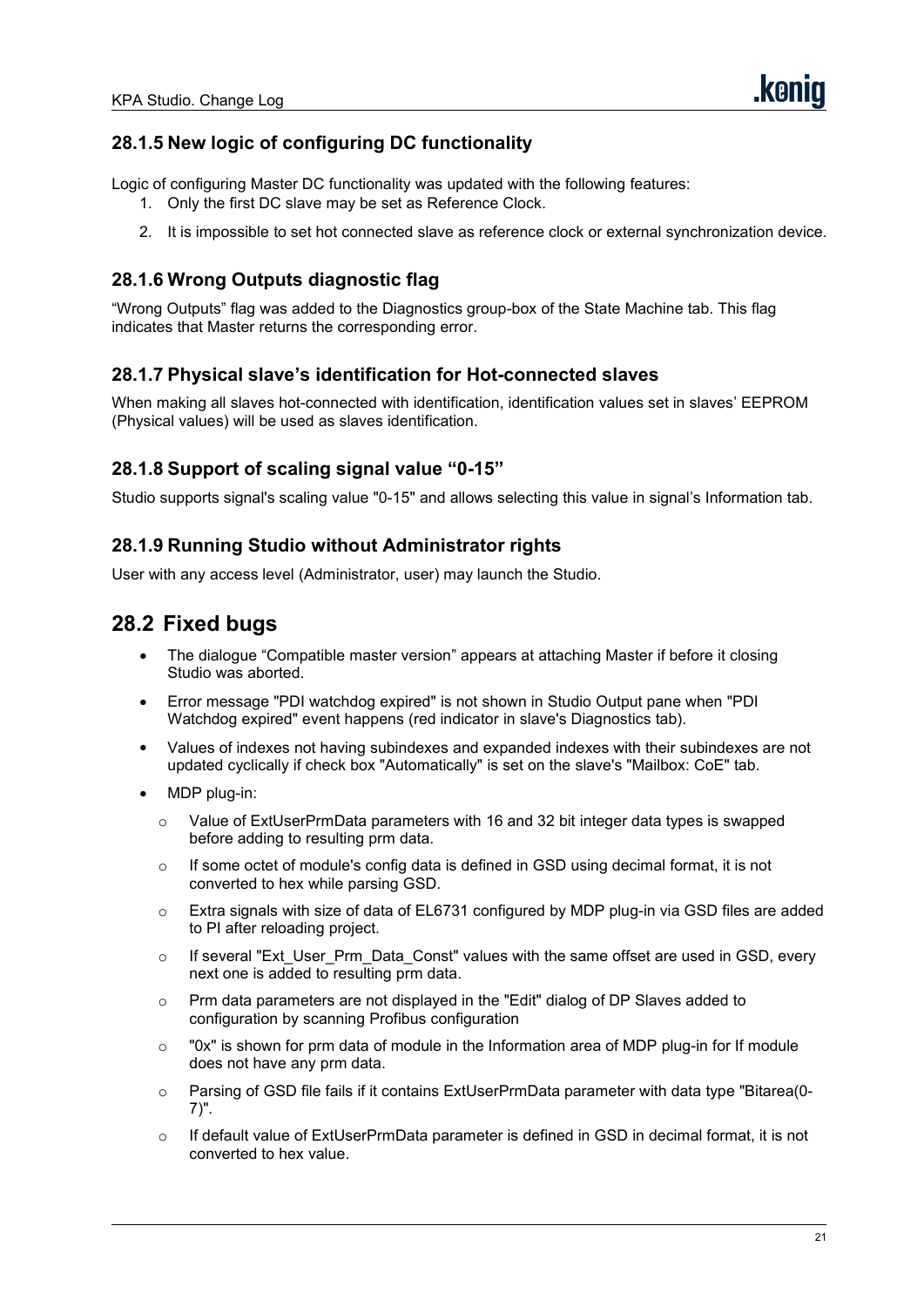- $\circ$  Prm data is not set for DP modules after parsing GSD file if it is defined by ExtUserPrmData parameter without assigned PrmText.
- $\circ$  Parameterization data parameters are not presented in the "Edit" dialog for devices imported to .xml files.
- $\circ$  Values set for parameters of some DP module are shown in the Edit dialog for all next DP Modules.
- o Values set for parameters of some DP Slave are shown in the Edit dialog for all next DP Slaves.
- Modules plug-in:
	- $\circ$  PDO is not aligned if attribute "Alignment" is set for ModulePdoGroup. No alignment signals added for PDO if attribute "Alignment" is set for ModulePdoGroup.
- CAN Interface plug-in:
	- $\circ$  If unreferenced message is defined in the DBC-file, received or unreferenced message with next ID isn't loaded.
	- $\circ$  The transmitting node is not added to Available CAN messages tree if it is defined only in message section of dbc-file.
	- $\circ$  Not all Unicode symbols are recognized during parsing signal's unit from DBC file.
	- o List of signals receivers separated by comma is read from DBC file as one node.
	- $\circ$  If "Vector XXX" is placed in the list of network nodes, network node with this name is created.
	- $\circ$  Integer signals with fractional factor are not converted to LREAL if bit length of signal is not multiple of 8.
	- <sup>o</sup> Studio hangs and becomes not responding while parsing DBC file containing several "Tab" symbols in <sup>a</sup> row.
	- $\circ$  Signals with size from the range 2..7 are converted to type "BITARR" instead of "BITn" if EtherCAT base data types are not used.

# <span id="page-21-0"></span>**29 KPA EtherCAT Studio, version 1.12.75.0, released 2013-10-30**

- MDP plug-in:
	- $\circ$  Parameter defined in GSD file with not bit data type is appended to resulting parameter data instead of being inserted to referred offset.
	- o Parameter "Signed" is not taken into account while parsing a signal from GSD files.
	- $\circ$  UDINT signal is created in the library of MDP plug-in if type Real was defined in GSD file.
	- $\circ$  UINT signal is created in the library of MDP plug-in if type QWord or DWord was defined in GSD file.
	- o Signals of identical modules from ldb/map configuration are placed in a row even if they are separated by different module.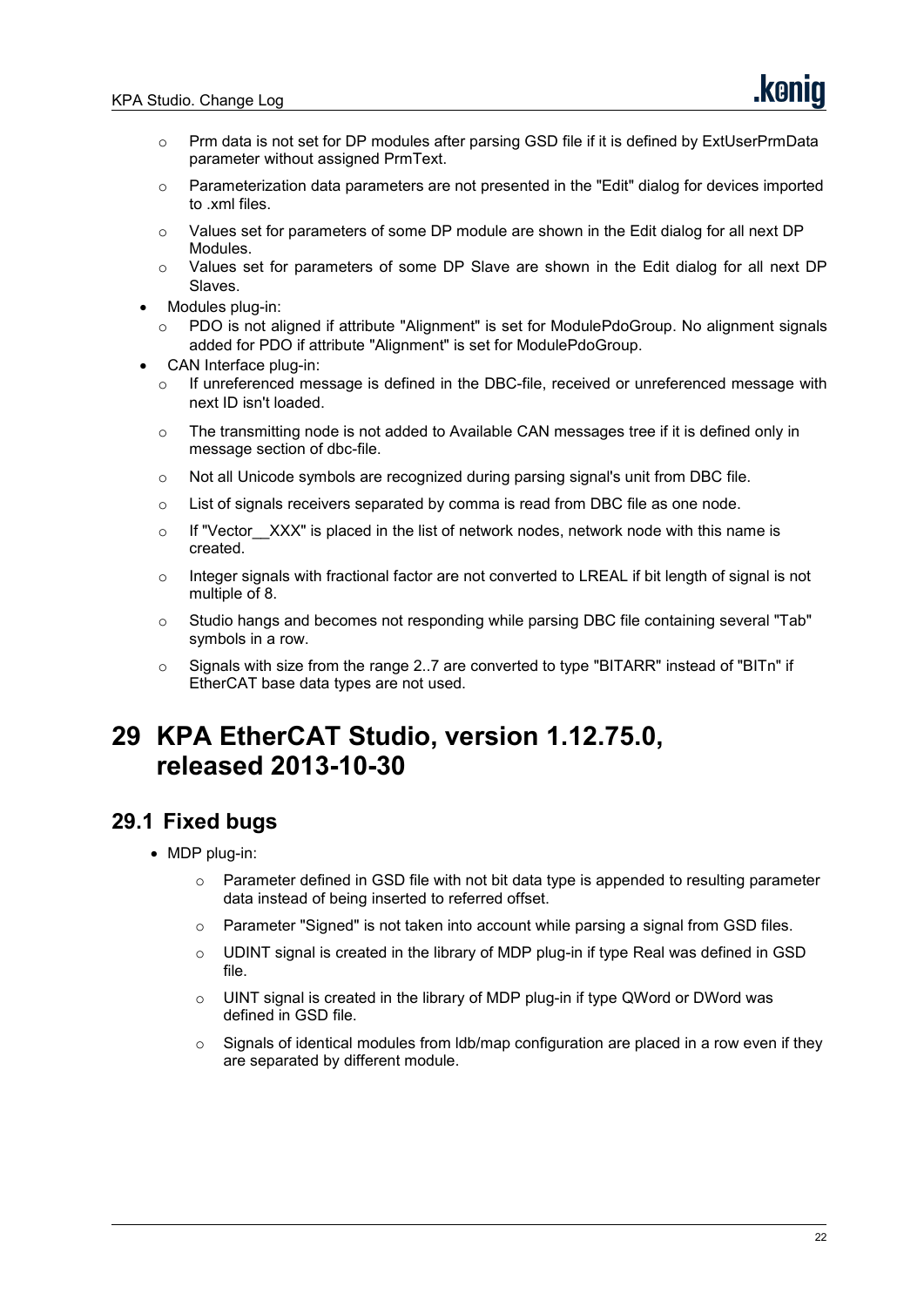# <span id="page-22-0"></span>**30 KPA EtherCAT Studio, version 1.12.74.0, released 2013-10-09**

### **30.1 Features**

#### **30.1.1 EEPROM Editor improvement**

EEPROM validation has been revised.

### **30.2 Fixed bugs**

- FoE upload/download operations failed after changing online position of hot-connected slaves.
- MDP plug-in:
	- o DP Slaves are not sorted according to their Profibus addresses while importing configuration from ldb\map files.
	- $\circ$  Configuration created by MDP plug-in is cleaned at updating if slave supports Modules plug-in.
- Profibus Slave plug-in:
	- Module with the biggest size in the library is added to configuration if not "Byte" or "Word" input signal is imported from NTF.
	- $\circ$  Module with the biggest size in the library is added to configuration if "Byte" or "Word" input signal type is defined in another letters case.

# <span id="page-22-1"></span>**31 KPA EtherCAT Studio, version 1.12.71.0, released 2013-09-25**

### **31.1 Features**

#### **31.1.1 MDP plug-in improvement**

#### **Naming convention**

Token %Direction% has been added to convention rules for complex names of Channels in MDP plugin. Possible values of the token are %Input% or %Output%.

#### **Creation/editing of Profibus configuration tree**

From nowon it is possible to add a slave from Library to Configuration with the help of right-click menu. The following items were added to the right-click menu:

- "Append to DP Master" for adding slave to the end of profibus configuration;
- "Insert before DP Slave" for adding slave before selected one.

From nowon it is possible to add a module from Library to Configuration with the help of right-click menu. The following items were added to the right-click menu:

- "Append to DP Slave" contains the list of DP Slaves corresponding to selected module (for adding module to the end of slave's configuration);
- "Insert before DP Module" contains the list of corresponding DP Slaves with already added modules, where each DP Slave item includes the list of its modules from configuration (for adding module before selected one).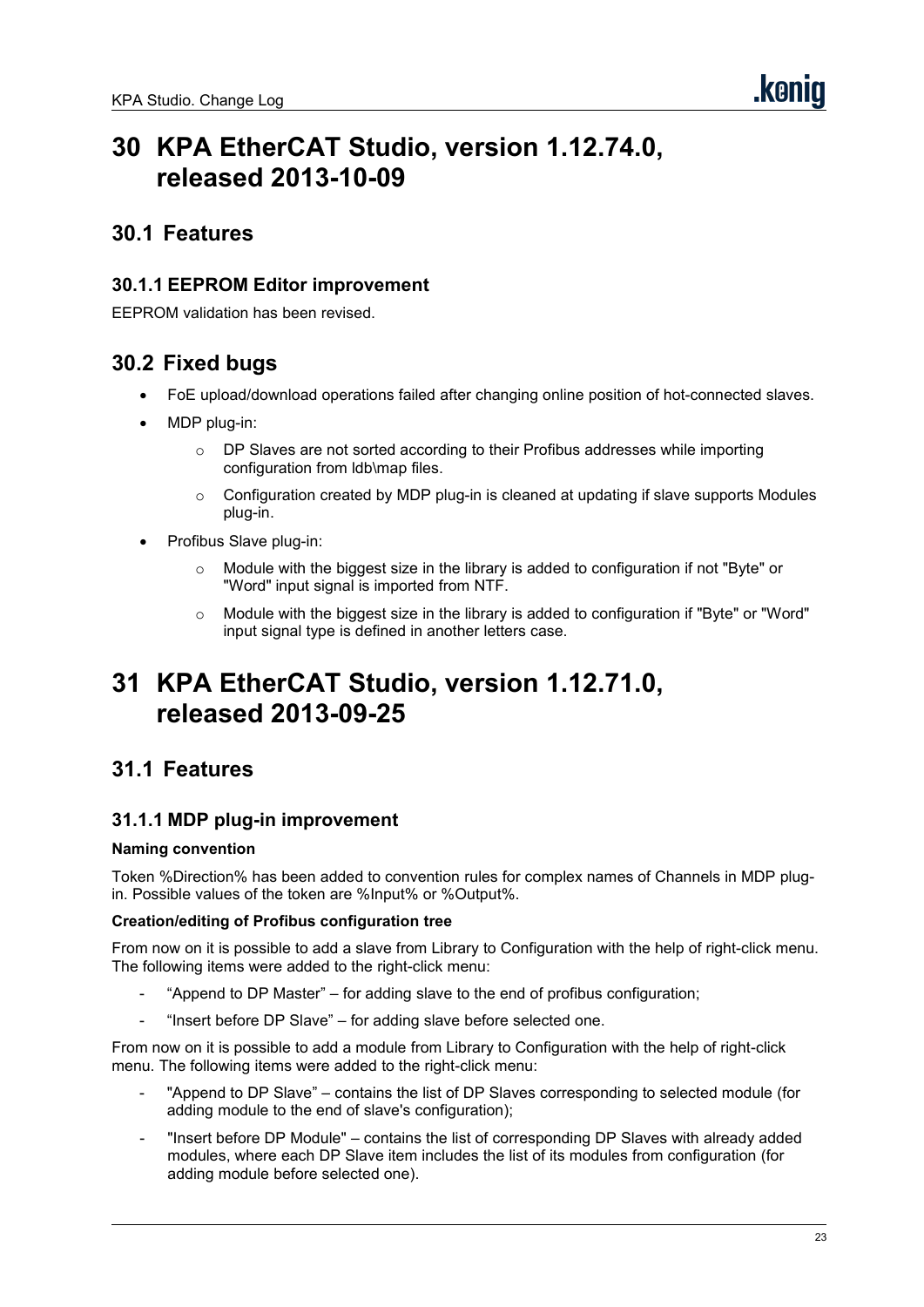Also, to remove slaves from Profibus configuration the following opportunities were added:

- to clear Profibus configuration tree by one action;
- to remove slave from Profibus configuration tree with the help of mouse right-click menu.

#### **31.1.2 Grouping devices in modules library by module class**

Modules library tree displaying in Modules plug-in has been improved. Now, modules defined by module class in ESI file are grouped by their module classes in modules library. Modules defined by identifier are displayed without grouping.

#### **31.1.3 Slave-to-Slave communication Editor improvement**

From nowon Slave-to-Slave communication Editor allows to map Pdo to Entry or Entry to Pdo.

#### **31.1.4 LDB/MAP format 3.0 support**

From now on EtherCAT Studio supports format 3.0 of LDB/MAP files.

#### **31.1.5 Reverting naming convention of signals/channels imported from LDB/MAP file**

Naming convention of signals and channels imported from LDB/MAP file was reverted to version implemented in Studio v 1.11.212.0 and has the following format:

|                                | Format                            | Example          |
|--------------------------------|-----------------------------------|------------------|
| Channel                        | Box %DPSlavePosition% %Direction% | Box 0 Output     |
| Signal                         | M%DPModulePosition% %SignalName%  | M1 Pin5          |
| Signal (without module prefix) | %SignalName%                      | Pin <sub>5</sub> |

- MDP plug-in: signal with unsigned integer type is created in slave's configuration tree instead of type defined for signal in GSD/GSE file.
- Modules plug-in:
	- $\circ$  names of modules are displayed in the modules library tree instead of their types;
	- $\circ$  information about type of the module selected in the modules library pane is not displayed in the information area;
	- $\circ$  modules' PDOs are mapped to process image in order of adding them to slave's configuration instead of order defined in ESI file;
	- $\circ$  it is impossible to add module from Library to position, from which module was deleted, until plug-in's update.
- S2S communication Editor: only one mapping is presented in ENI if both the input channel and the first signal from it were connected to some outputs.
- Mailbox. CoE:
	- o Object Dictionary reading from ESI/ODF file takes too much time;
	- o at Mailbox:CoE tab reopening objects values read from slave are used instead of cached values;
	- Studio hangs while reading OD object of large bit size.
- EEPROM Editor: EEPROM validation error occurs if size defined in EEPROM does not correspond to real EEPROM size.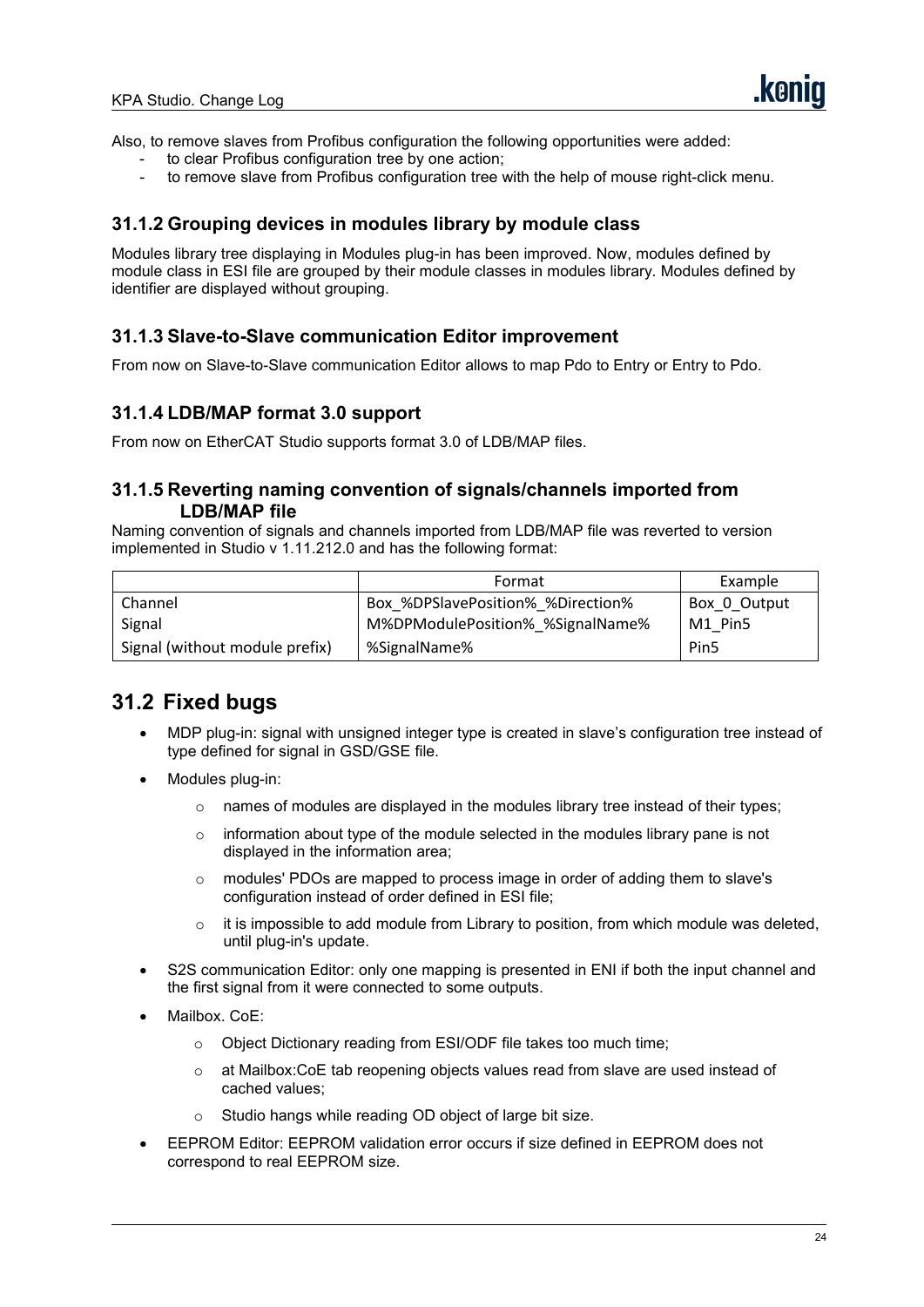# <span id="page-24-0"></span>**32 KPA EtherCAT Studio, version 1.12.58.0, released 2013-07-01**

### **32.1 Features**

#### **32.1.1 MDP plug-in renamed to Modules**

MDP plug-in has been renamed to Modules.

#### **32.1.2 MDP Extended plug-in renamed to MDP**

MDP Extended plug-in has been renamed to MDP.

#### **32.1.3 MDP plug-in improvement**

Signal creating logic has been changed. From nowon offset calculation is started from the module beginning, Byte offset is deleted from Creating signal window.

From nowon it is possible to adjust displaying names of Profibus DP Slaves/ Modules and EtherCAT Channels/Signals. The opportunity to specify corresponding Naming convention is added to the Profile's settings that become available by clicking on Settings button in MDP tab.

From nowon it is possible to clear Profibus configuration at once and to remove slave from configuration with the help of right-click menu.

#### **32.1.4 KPA EMIR CAN Gateway plug-in renamed to KPA EtherCAT 4-CAN Gateway**

KPA EMIR CAN Gateway plug-in has been renamed to KPA EtherCAT 4-CAN Gateway.

- After opening project containing signal with empty string set for "default name" parameter, all signals within channel with such signal have identical names equal to the name of the last signal in the channel.
- M2M plug-in: signals loaded from primary side automatically have identical names after project reopening.
- PDO entries loaded from the slave by "Read PDO(s) from Slave" operation have identical names after project reopening.
- PI size restriction is not resetif configuration with allowed size of PI was left while comparing configurations on attach.
- Every Master in the project is affected by restriction, if Process Image size is exceeded on one of them.
- New network node is created for a signal if Unit and Receiver is defined for a signal in DBC file and Receiver name contains Unit name.
- "0" is exported to ENI file (KPA format) as inner text of <MasterTimeAsRef> tag in Master's <DC> section, if Master is set as External Sync device, until some slave isnotselected as External Sync device.
- MDP:
	- $\circ$  Not all EtherCAT data types are available while adding signals to a module.
	- o Window for creating signal isn't closed by pressing Esc key.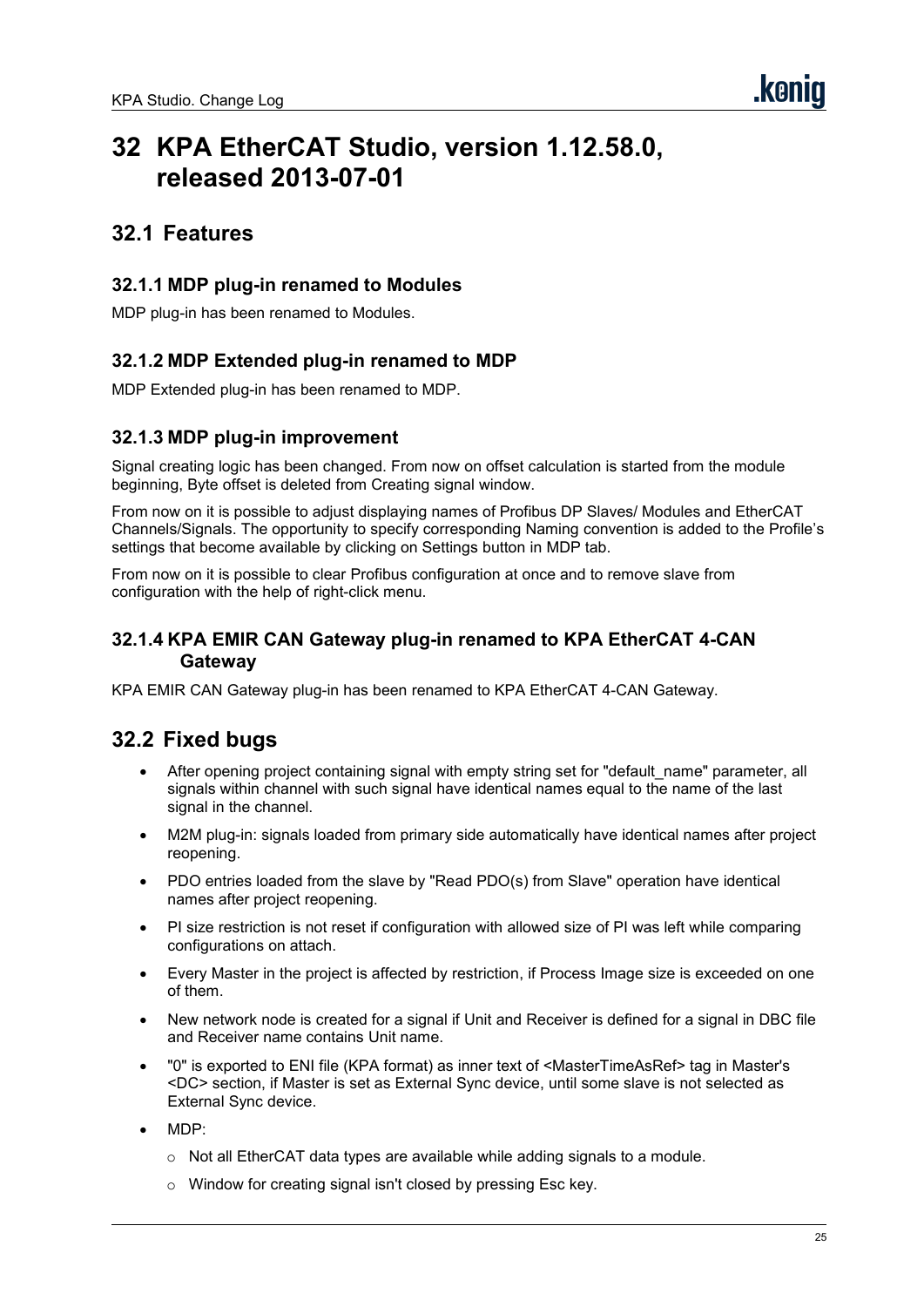- o Message box with text "Bit length should be 1" appears after trying to create BITARR signal with bit length more than one.
- $\circ$  Control "Order in configuration" is enabled for DP modules imported from ldb/map files.
- o "Show 'Configuration-on-the-fly' dialog" check-box is still set after unchecking "Scan online Profibus configuration" check-box.
- o Project is not set as modified after changing state of "Scan online Profibus configuration" check-box.
- o Project is not set as modified after changing state of "Show "Configure-on-the-fly" dialog" check-box.
- o GSD files with extensions .gsg, .gsf, .gsp, .gsi, .gss are not presented in the dialog for opening GSD files
- $\circ$  Message box with description of an error is not shown if some error occurred while parsing GSD file.
- $\circ$  One is set as address of the slave after adding it to configuration that already contains 123 slaves, if one is set as master address.
- $\circ$  Slave from the library isn't added to configuration if it was drag-and-dropped to the node corresponding to the slave imported from LDB/MAP.
- $\circ$  It's impossible to remove module from configuration with the help of right-click menu.
- o Module's order in configuration shown in the information area of MDP plug-in tab isn't updated while changing it.

# <span id="page-25-0"></span>**33 KPA EtherCAT Studio, version 1.12.47.0, released 2013-04-11**

### **33.1 Features**

#### **33.1.1 Support of KPA EMIR CAN Gateway devices**

KPA EMIR CAN Gateway ESI file has been added to the Slaves Library.

From now on the EMIR CAN Gateway plug-in is available for KPA EMIR CAN Gateway devices on the Plug-ins tab. It is intended to configure KPA EMIR CAN Gateway device with/without EMIR CAN Gateway driver. The EMIR CAN Gateway plug-in interface consists of:

- **CAN channel** drop-down list to choose a channel for configuration.
- **Channel settings** tab to set channel's Baudrate (directly or using Transfer Layer parameters), to set channel's Filter and/or Mask and to check current configuration.
- **DBC configuration** tab to specify length of EMIR CAN Gateway driver queue, DBC messages settings and create CAN messages configuration.

#### **33.1.2 New MDP Extended plug-in**

MDP Extended plug-in has been added with the opportunity to configure Profibus DP Master (profile 3100). The plug-in allows:

- to scan online Profibus configuration via AoE at Master attach;
- to create Profibus DP Master configuration using GSE(GSD) file;
- to import Profibus DP Master configuration from a LDB( MAP) file;
- to add/remove signals to/from modules in current Library.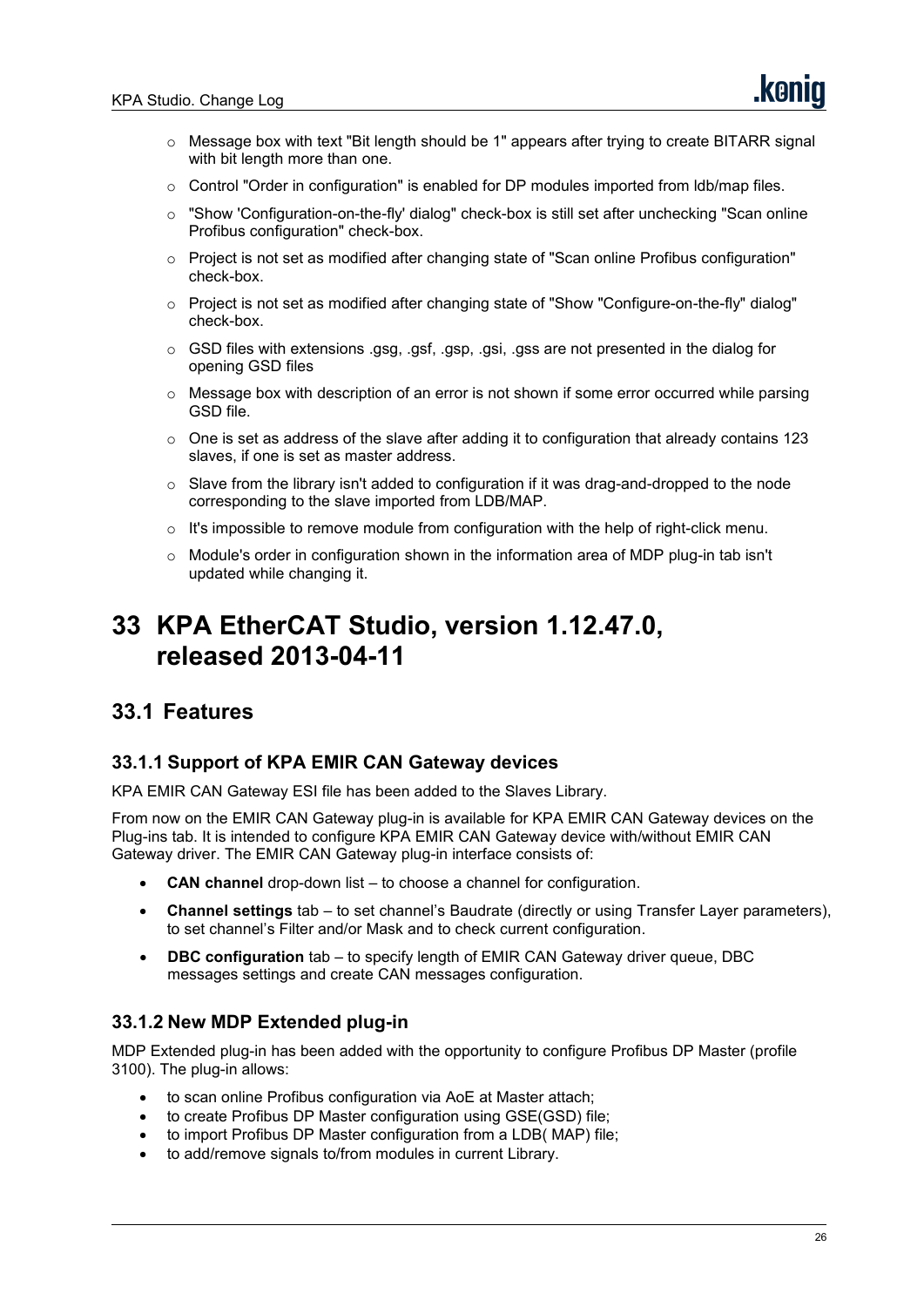#### **33.1.3 AoE support improvement**

From nowon it is possible to send AoE Read, AoE Write, AoE Write Control, AoE ReadWrite commands. The following items are added to AoE tab:

- **Command** drop-down list to select command type;
- **Target port** to specify a port to which the command is addressed;
- **Timeout** to specify timeout for the command (ms);
- Specific command's properties:
- **Send Command** button sends the command;
- **Result** text box displays result of the AoE Command execution.

Also, the following opportunities have been added:

- to set AoE NeT ID for Master **AoE** section on the Master tab;
- to add AoE init command from Init commands tab click on **Add/Import** button and select AoE command's type.

#### **33.1.4 Explicit Device Identification support**

An opportunity to identify an EtherCAT slave explicitly has been added. The following identification mechanisms are supported:

- **Requesting ID** (for complex slaves with application microcontroller and ID-Selector);
- **Direct ID** (for simple slave without microcontroller but with ID-Selector);
- **Configured station alias** setting by Configuration Tool (if local ID-Selector is not present or equal to Zero).

The **Identification** section was added to the Slave tab. That allows users to enable the functionality and set Explicit device identification value.

#### **33.1.5 LDB/MAP format 2.0 support**

From now on EtherCAT Studio supports format 2.0 of LDB/MAP files.

#### **33.1.6 CAN Interface plug-in improvement**

An opportunity to set CAN Interface Bus timing registers manually has been added. **"Manual Baudrate"** item was added to **Baudrate** list to enable setting Baudrate value via Bus timing registers. By pressing the **Manual Baudrate** button, the window for setting Bus timing registers' values opens.

Min and max values of a signal added to CAN messages configuration are converted to corresponding Double type min and max values if in a DBC file the min value is equal to max value.

The logic of adding messages to CAN messages configuration has been improved. From nowon it is possible:

- to move message separately to Transmitted or Received folder **"<Tx"** or **"<Rx**" buttons and "**Move message to Rx**" or "**Move message to Tx**" items of right-click menu;
- to move all messages separately to Transmitted or Received folder at a heat the "**Move all messages to Rx**" or the "**Move all messages to Tx**" items of right-click menu;
- to drag and drop a message from Available CAN messages to a certain position in CAN messages configuration.

Also, it is possible to change the order of messages inside CAN messages configuration by dragging.

It is possible to edit name of a CAN signal added to Process Image.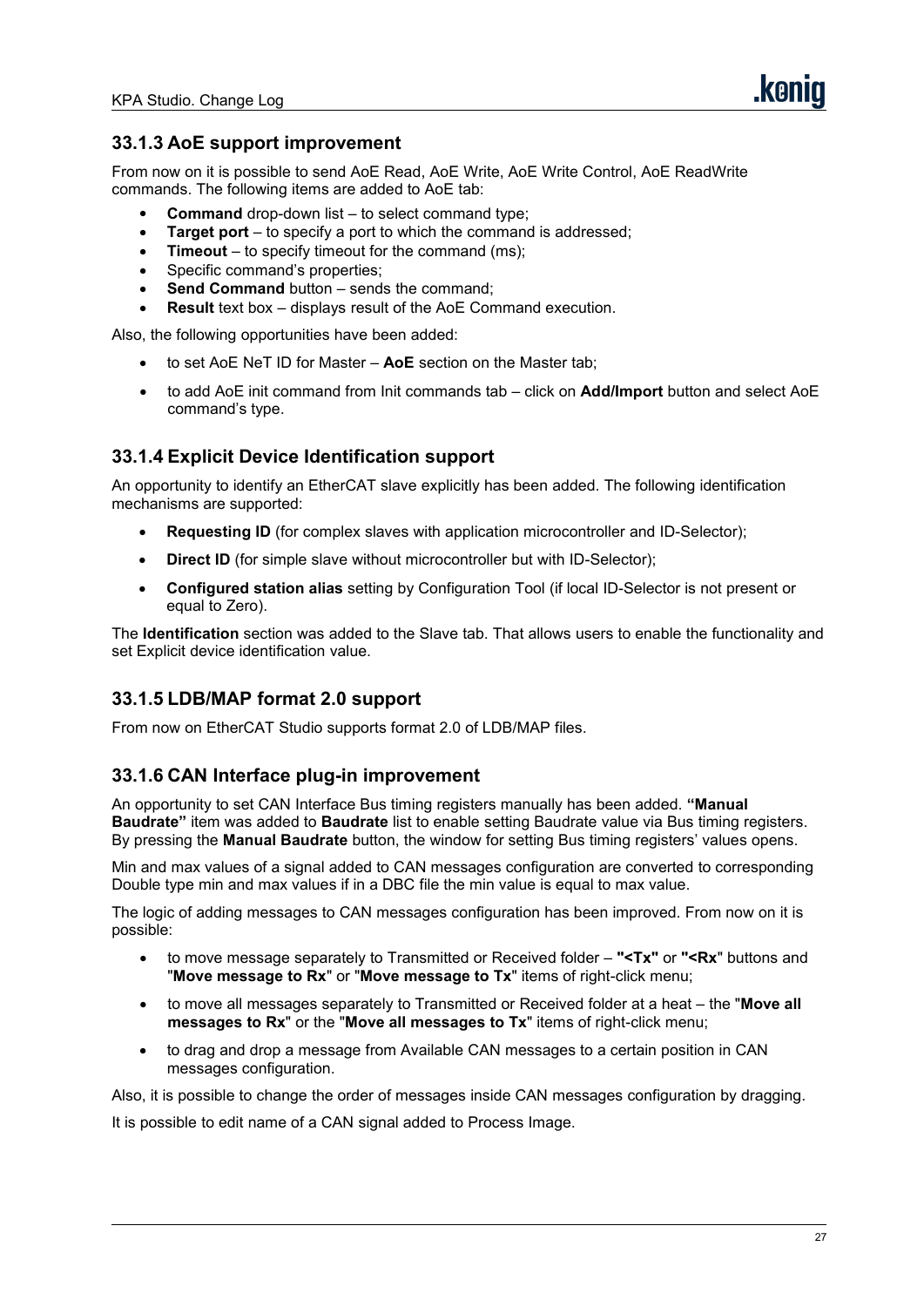#### **33.1.7 CANopen Master plug-in improvement**

The following opportunities have been added to CANopen Master plug-in:

- to add/skip Node-ID to/in CANopen Slave Name on configuration scanning dialog. By default Node-ID is added to CANopen Slave Name;
- to add/skip COB-ID to/in PDO Name on configuration scanning dialog. By default COB-ID is added to PDO Name;
- to edit names of CANopen Slave and CANopen Slave PDOs.

#### **33.1.8 Side of Master in M2M plug-in's name**

From nowon the side of EtherCAT Bridge terminal (EL6692) is displayed in the M2M plug-in's name. For example, for primary side – M2M (Primary).

#### **33.1.9 New format of Profibus Master's PDO Entry**

Format "%Profibus Module Name/Type%\_%Profibus Module Address%"\_"%Profibus Signal Name%" is used for PDO Entry naming.

#### **33.1.10 Profibus modules editing**

From nowon it is possible to change Profibus modules name and address on its Information tab.

#### **33.1.11 MDF file time stamp correction**

From nowon it is possible to edit time stamp of MDF file. The "**Time stamp correction**" field has been added to Logging options dialog of Data Logger Tool and allows correcting a Time stamp at which recording was started.

#### **33.1.12 "Retries" parameter in ENI file**

"Retries" parameter ofinit command has been added to ECatCmdType section of ENI file. It defines how many times Master should retry sending the command. Possible values:

- for "set device state to PREOP" command **Retries value = TransitionTimeout / MasterCycleTime**;
- for the rest of commands **Retries value = 3**.

#### **33.1.13 New event after Master attachment**

New event onMasterAfterAttachEvent, thrown after Master is fully attached, has been added. It is available via Automation Interface.

#### **33.1.14 New event after project loading**

New event onAfterProjectLoaded thrown after project loading has been added. It is available via Automation Interface.

#### **33.1.15 Scaling Signal Value functionality for 16 and 32 bit signals**

From nowon Scaling Signal Value functionality is available for 16 and 32 bit signals. "**Scaling**" section has been added to signal's "Information" tab with drop-down list for range selection and description of selected value.

If DScale attribute is not defined for a signal, range "None" is displayed for such signals.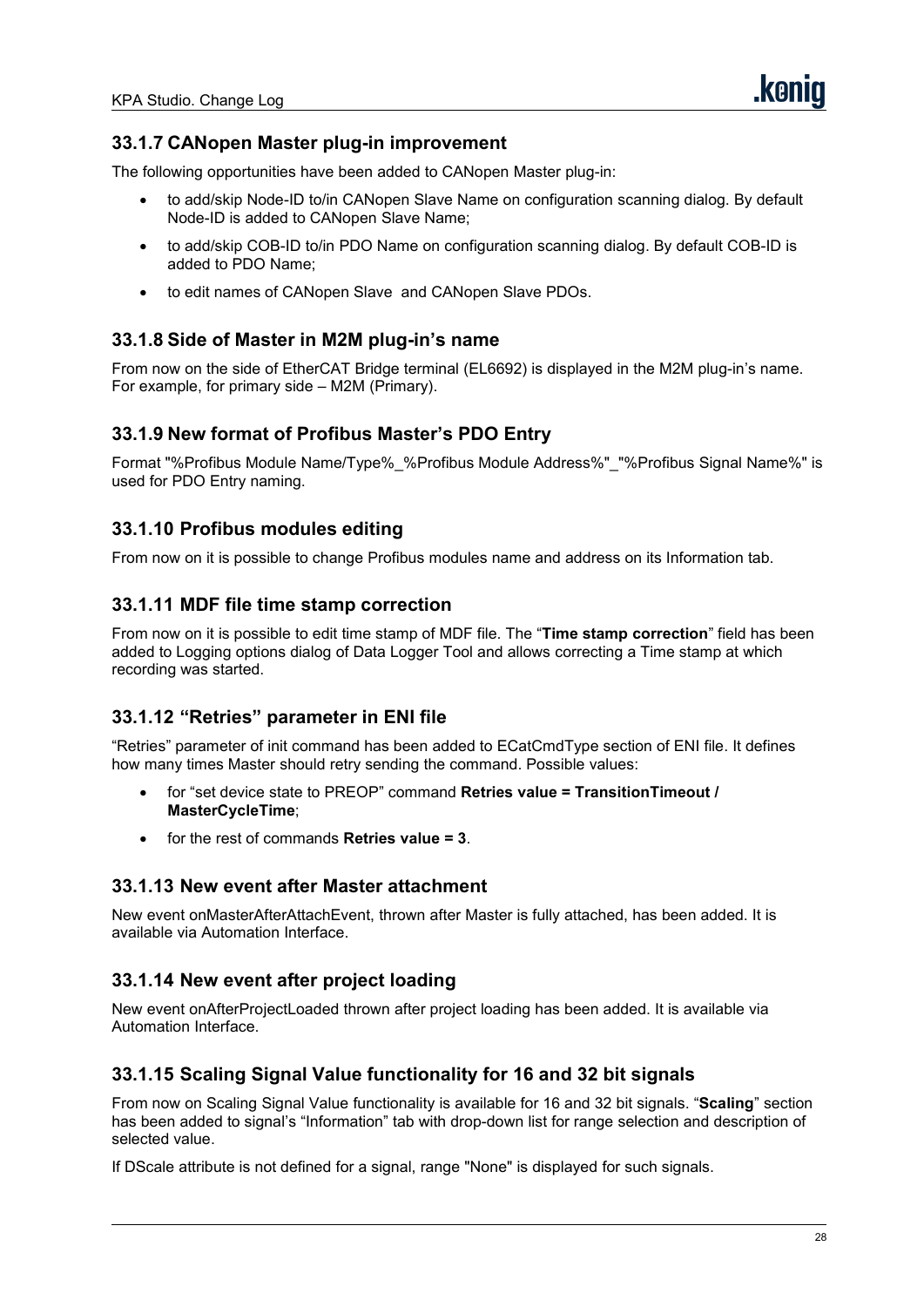#### **33.1.16 Signal's value swapping**

From now on attribute "SwapData" of EntryType:DataType is parsed from ESI file.

An opportunity to edit swapping mode has been added to signal's Information tab: Swap data property with "**Swap Word"** and "**Swap Dword"** flags.

#### **33.1.17 Force/unforce signal's value in any Master's state**

It is possible to force/unforce signal's value in any Master's state (Init, Pre-Operational, Safe- Operational, Operational) except Bootstrap state.

#### **33.1.18 Slave-to-Slave Communication Editor improvement**

From nowon it is possible to select a mode of Slave-to-Slave communication. The **Mode** drop-down list has been added to Slave-to-Slave Communication Editor, available values: via Master; None – disables the functionality.

In Online mode the Studio gets Slave-to-Slave connections from Master and compares it with connections configured in S2S Communication Editor. In case of differences, the Studio allows the user to choose which configuration to use.

From nowon you can establish Slave-to-Slave connection in S2S Communication Editor using keyboard keys:

**Tab and**  $\uparrow$ ,  $\downarrow$  **keys** – to move cursor. ←,→ **keys** – to expand/fold items of configuration tree. **Enter** – to select item and press on the buttons. **Context menu key** – in Outputs area opens context menu with fit Input PDOs/PDO enties. **Delete** – to remove selected connection from the list of set S2S connections.

#### **33.1.19 KPA format extension for DC oversampling**

KPA format of export Master configuration to C-header file has been extended with special #define lines for DC oversampling implementation

#define Slave\_1\_RxPDO4\_target\_position\_\_axis\_2\_\_**OsFac 0x1** – without oversampling

#define Slave\_1\_RxPDO4\_target\_position\_\_axis\_2\_\_**OsFac 0xN** – N× oversampling

#### **33.1.20 Process Data configuring improvement**

An opportunity to reload the list of mappable objects at adding or editing PDO entry has been added. The Update list button was added to "PDO Entry Adding" window.

PDO access type isshown in the list of mappable objects at adding or editing PDO entry.The **Access** column was added to the "**From dictionary**" table on "PDO Entry Adding" window.

#### **33.1.21 ARRAY structure of PDO Assign Objects**

From nowon the PDO Assign Objects (0x1C12 and 0x1C13) are being defined as ARRAY type if a type unspecified in specification is received from the slave.

#### **33.1.22 Chart Viewer in Offline mode**

From nowon Chart Viewer tool is available in Offline mode also.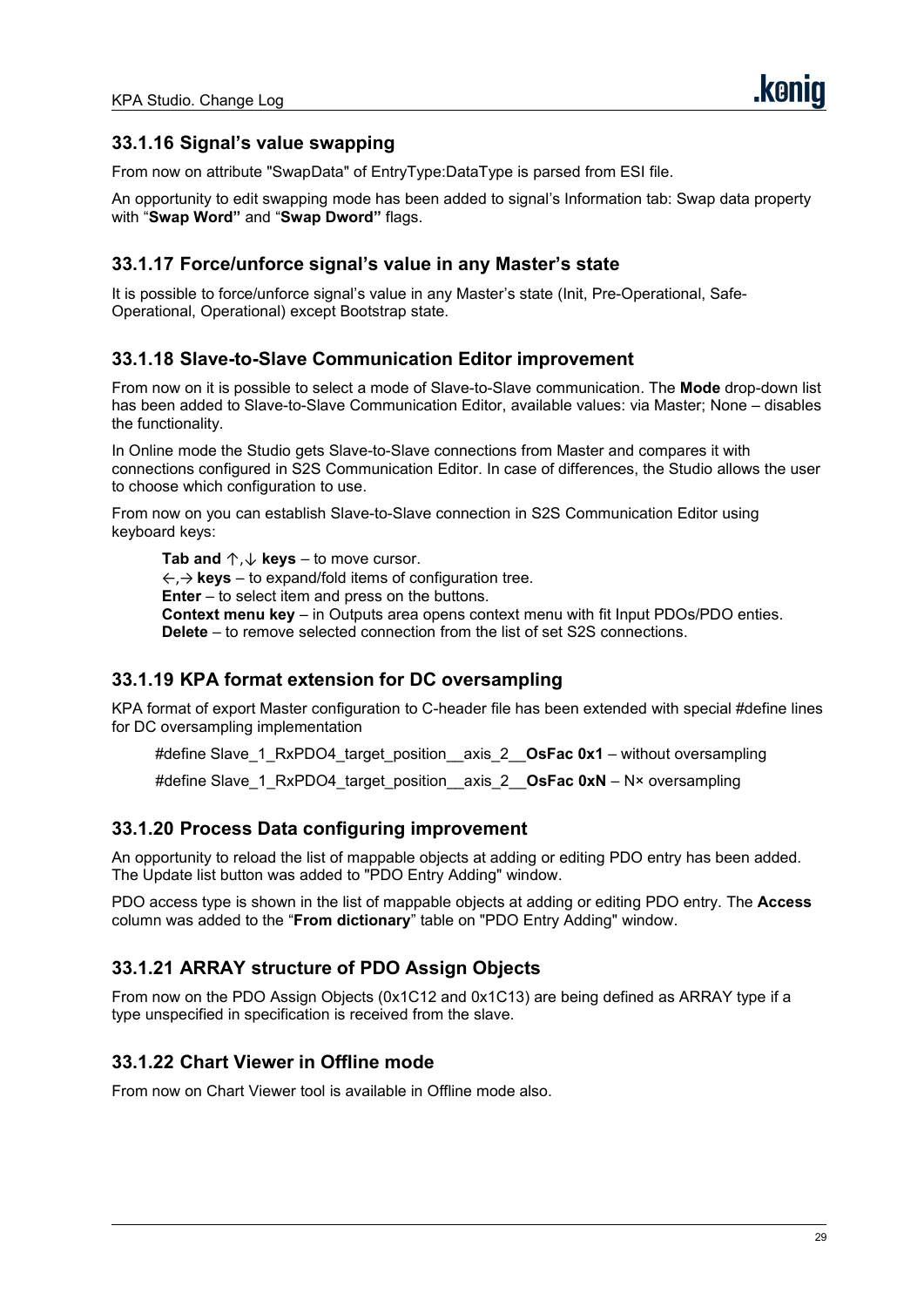#### **33.1.23 Disabled diagnostics fault messages**

An opportunity to disable displaying diagnostics fault messages has been added. Depending on which messages you are going to disable, it is necessary to **set "0"** for the corresponding properties in Studio Options:

- for the messages which appear when errors counter incrementation threshold is reached it is **Errors counter incrementation threshold**.
- for the messages which appear when slave errors counter threshold is reached it is **Slave error counter threshold to display fault message** (for Rx errors, Invalid frames, Lost links or Forwarded Rx errors)

#### **33.1.24 Information about export type**

From nowon after configuration exporting the message appears in Studio Output pane with the export type.

#### **33.1.25 Information about project saving**

From nowon after project saving the message appears in Studio Output pane with the path to the project file.

#### **33.1.26 Actions menu update**

Items of **Actions** menu that referto Identification functionality have been renamed. "Static" was replaced to "mandatory". Updated item's names are "**Make all slaves mandatory with identification**" and "**Make all slaves mandatory without identification**".

#### **33.1.27 New location of data**

Location of the following files and data have been changed:

- data of Data Logger, Sample Rate Editor, Fixed PI Editor, Projects Comparator, EEPROM Editor, ESI and EEPROM Comparator are saved in %Data Folder%/KPA/EtherCAT Studio/plugin;
- Images of Topology Viewer tool are moved to %Data Folder%/KPA/EtherCAT Studio/plugin/ TopologyViewer;
- files TopologyDevicesLibrary.xml, MessageSeverityTable.xml, MemoryFieldDescriptionMapper.xml, MessageHelpIDTable.xml, HelpContextMapping.xml are moved to %Data Folder%/KPA/EtherCAT Studio;
- folder "%Setup\_Folder%/data/help/" with its content is moved to the Studio's root folder and named "docs" (e.g. "C:/Program Files/KPA/EtherCAT Studio/docs").

Where the %Data Folder% in dependence on Operation System is:

- C:\Documents and Settings\All Users\Application Data for Windows XP;
- C:\Program Data for Windows 7.

#### **33.1.28 Faults Help access from Start menu**

From nowon StudioFaultsHelp.chm is also available from Start menu/KPA/EtherCAT Studio/Documentation/Faults Help.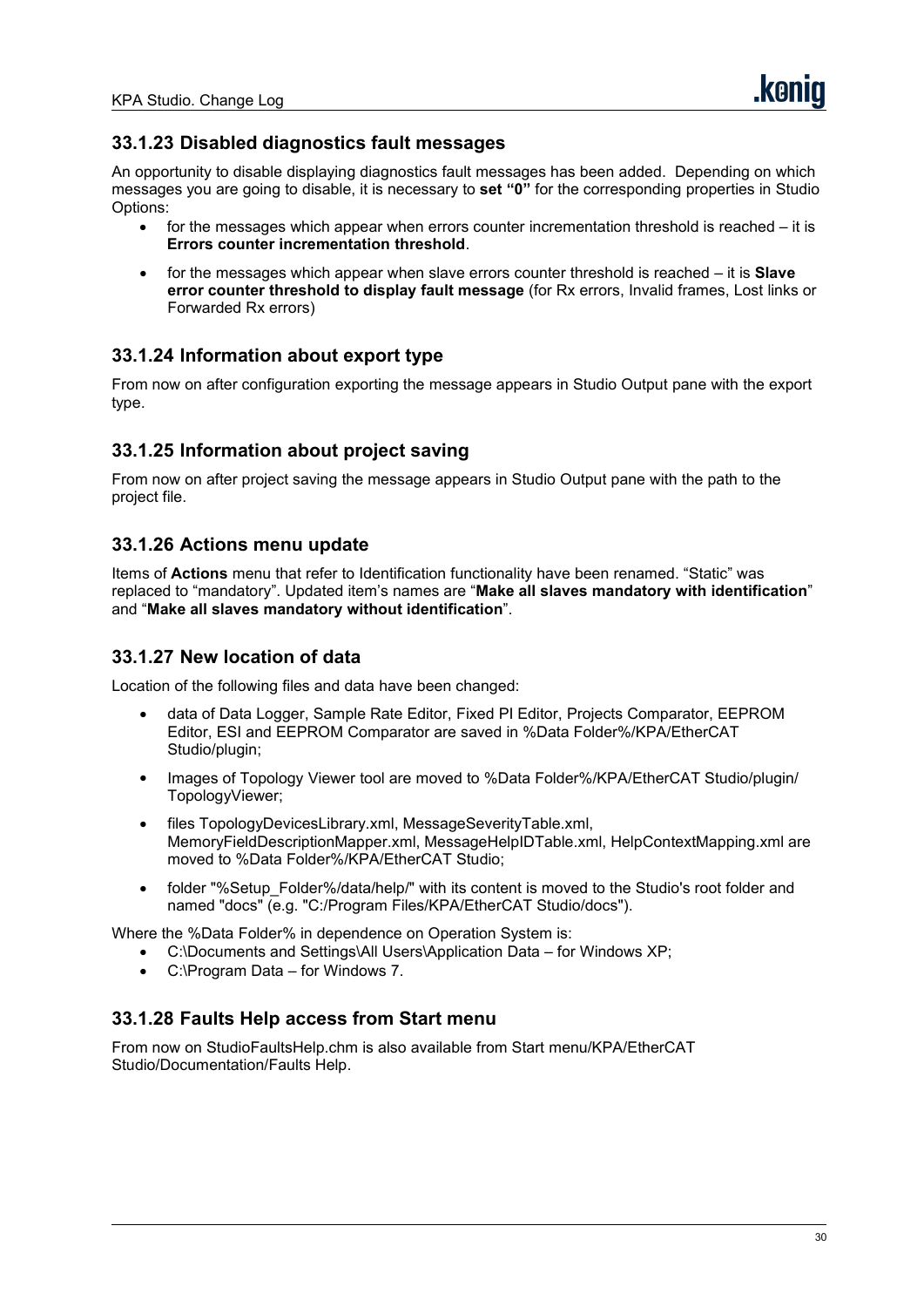- Error showing that reading license file failed appears at Studio start-up if no license has been applied.
- Project cannot be opened if it contains Factor with decimal symbol different from the current one, set in regional options.
- Diagnostics:
	- $\circ$  Master exception is not caught if it occurs while slaves diagnostics getting.
	- $\circ$  After switching Master diagnostic mode on/off this mode is switched on/off on every Master in the Project.
	- o Master diagnostic mode is not switched off while detaching the Master.
	- o Descriptions of Master error codes 0x805X are missed in EtherCAT Studio Dictionary.
- Modular Device:
	- o "Upload from slave PDO configuration" flag is not reset on successful PDO reading from modular device
	- $\circ$  "In "/"Out " prefix is added before PDO Entry name while PDO configuration reading from slave via SDO info.
- CANopen Master:
	- o Postfixes "Inputs" and "Outputs" are added to PDOs name for PDOs read by CANopen Master plug-in.
	- $\circ$  Default names are not defined for CANopen status channel signals and all signals of CANopen status channel are renamed to "Alignment" after project reopening.
- Profibus Slave
	- o Signal's sub-index is not incremented while import from ldb/map files.
	- o Index of PDO entries in "PDO Content" of Outputs (PDO 0x1600) is "" instead of "0x7000". Index of PDO entries in "PDO Content" of Inputs (PDO 0x1A00) is "0x7000" instead of "0x6000".
	- If a PDO contains few entries only the first one is added to child PDO while oversampling and others are skipped.
- Process Data configuring:
	- o Error T03040 appears while parsing alignment signals with BitLen=0.
	- $\circ$  If the opened project contains PDO read from slave, there are PDOs with identical indices in PDO assignment list.
- "PDO(s) assignment and configuration comparing" dialog:
	- o PDO assignment order is based on SM Physical Start Address instead of the order set in ESI file.
	- o «%Index%:%SubIndex%» is used as PDO Entry name if Entry's description cannot be read from slave.
	- $\circ$  Type BITARRAY is set for a PDO Entry if its description cannot be read from slave.
	- o Master is not stopped after applying Slave PDO assignment and configuration.
- Checksum is not updated after loading EEPROM from a \*.bin file.
- SYNC0 Shift time defined in ESI file is not shown on "Distributed Clock" tab if SYNC0 is disabled.
- One init command is generated if it should be sent on several transitions with different timeouts.
- SoE Init Commands for IDNs S-0-0001 and S-0-0002 are generated if the commands are not defined in ESI file.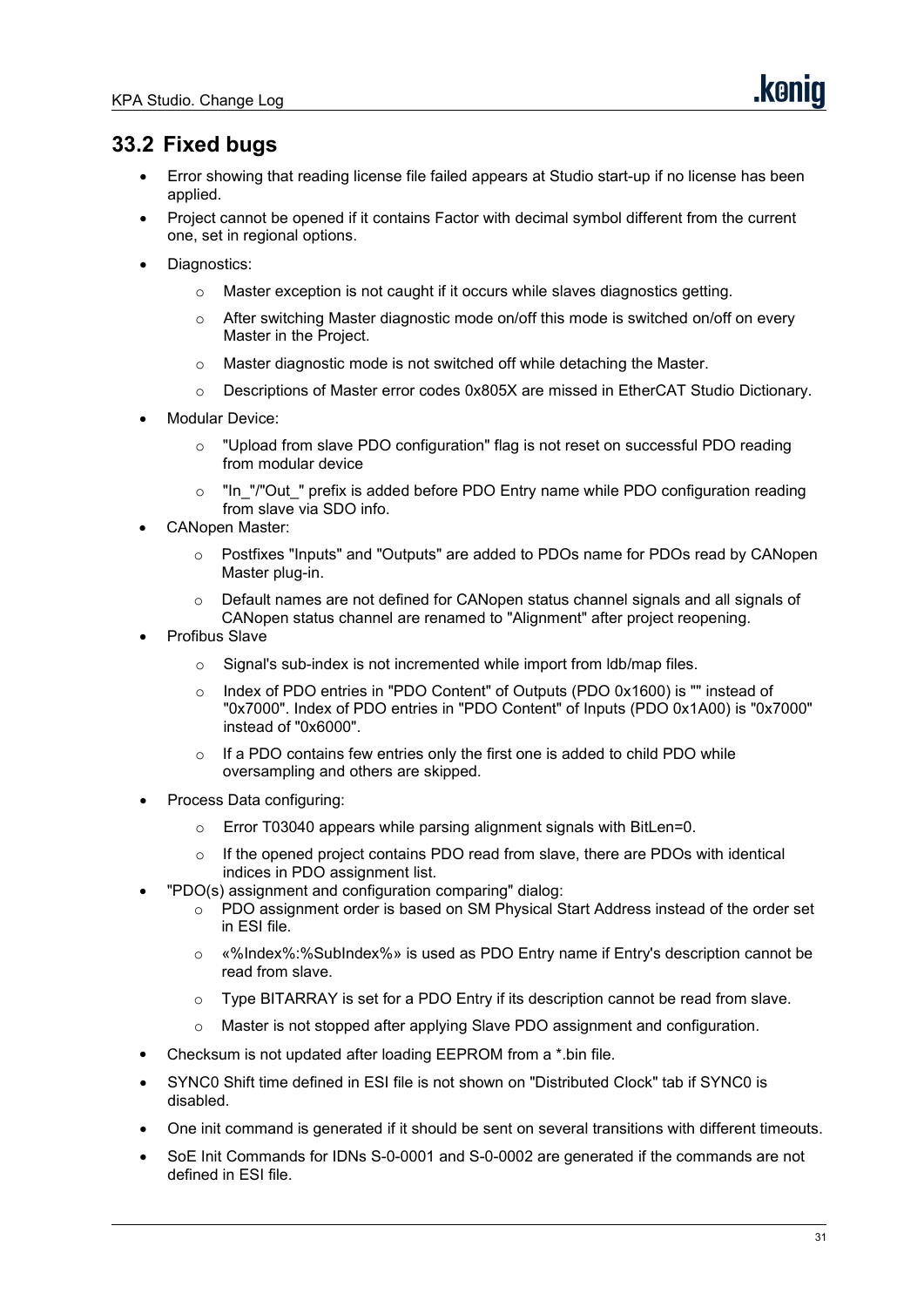- S2S Communication Editor:
	- $\circ$  S2S connected channels are removed during attaching Master.<br>  $\circ$  S2S connection signs are not shown after project with connecte
	- S2S connection signs are not shown after project with connected objects opening.
	- $\circ$  It is impossible to remove single connected output if there are few outputs connected to input
	- o S2S connection becomes invalid when MDP plug-in refreshes its data.
- Control buttons are not shown within Frame Logger form while using of large value of DPI within settings of Windows
- Vendor Image (ImageData16x14) is not parsed from ESI file if hex binary string contains unpaired data.
- Transitions timeouts:
	- $\circ$  "From Init to PO" timeout is used for Back To PreOp transitions.<br>  $\circ$  It is impossible to set BackToSafeOp timeout time.
	- It is impossible to set BackToSafeOp timeout time.<br>○ Two timeouts are used for PreOP  $\rightarrow$  SafeOP and Sa
	- Two timeouts are used for PreOP→SafeOP and SafeOP→Op transitions instead of one timeout.
	- o Two timeouts are used for Init→PreOp and Init→Boot transitions instead of one timeout Init→PreOp/Boot.
- Emergency message is not shown in Emergency tab if the same not acknowledged message exists.

# <span id="page-31-0"></span>**34 KPA EtherCAT Studio, version 1.11.212.0, released 2012-07-25**

### **34.1 Features**

#### **34.1.1 CAN Interface plug-in improvement**

DBC messages settings have been extended and the following check-boxes were added to DBC messages settings:

- **SetMin/Max values in DBC –** if the flag is set, Min/Max values for signals added to CAN messages configuration (signals in Process Image) are automatically converted to min/max of LREAL; if the flag isn't set (default value), Min/Max values from DBC file are used for all signals in Process Image.
- **Convert to LREAL integer signals with fractional factor –** if the flag is set (default value), signals with fractional value of Factor and integer data type in DBC file are automatically converted to LREAL data type in Process Image; if the flag is not set, data type from DBC file is used for all signals of messages added to CAN messages configuration (in Process Image).
- **Use data types with bit size divisible by 8 for integer signals (EtherCAT base data types) –** if the flag is set (default value), signals with integer data type in DBC file but are not fit to ETG integer base data type are automatically converted to higher available ETG data type in Process Image; if the flag is not set, ETG BITn and KPA BITARR data types are used for all signals of messages added to CAN messages configuration (in Process Image).

#### **34.1.2 Slave-To-Slave Communication Editor improvement**

From now on it is possible to import S2S connections from ENI file. "Import connections from ENI" button is added to S2S Communication Editor.

Interface of the Editor has been updated to make it more usable.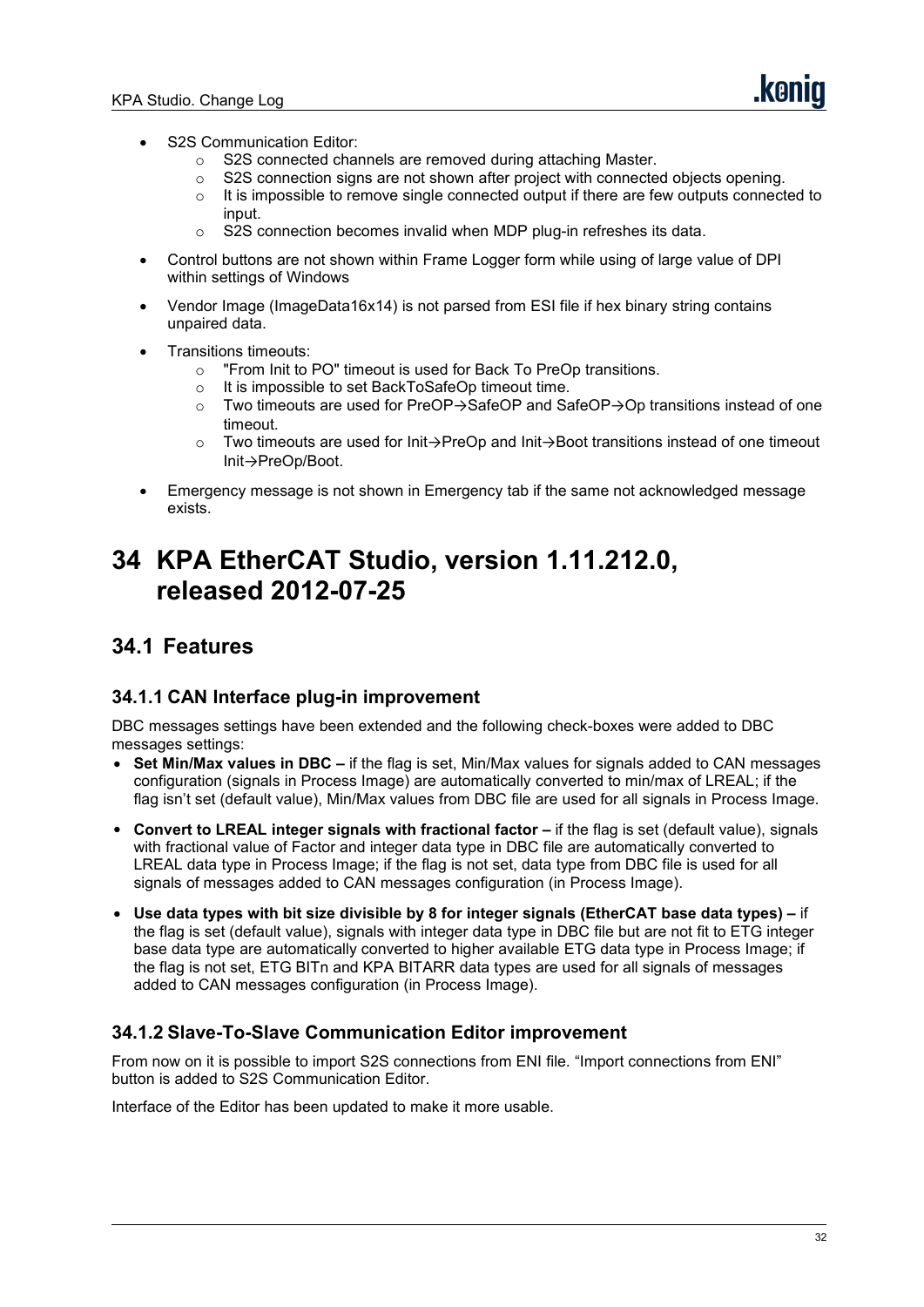#### **34.1.3 Updated Slaves Library**

ESI files "Yaskawa SGDV-E1\_CoE rev3.05.xml", "WAGO\_750\_354.xml" and "AKD EtherCAT Device Description (XML).xml" have been added to Slaves Library.

#### **34.1.4 FMMU/SM settings' view in online**

From nowon it is possible to view FMMU/SM settings in online mode by double click on selected item in FMMU/SM tab.

#### **34.1.5 Export to ENI file with CDATA**

From nowon the strings of Master configuration (NIC, RNIC, Master Name, Slave Name, etc.) are exported to ENI file with CDATA.

#### **34.1.6 Show alignment signals possibility**

An opportunity to Show/Hide alignment signals has been added and available from Studio Options. By default alignment signals are hidden.

#### **34.1.7 Default color settings in Topology and Process Image Viewers**

"Set default" button has been added to settings window (called by Settings button) in Topology Viewer and Process Image Viewer.

#### **34.1.8 Name limitation at creating signal in M2M plug-in**

From nowon the length of signal name field at creating Input/Output signal in M2M plug-in is up to 255 symbols.

- CAN Interface plug-in:
	- Message size in PI instead of size in DBC is taken into account during the COB-ID generation.
	- $\circ$  Identical PI offsets are generated for all slaves within configuration which have configured CAN Interface.
	- $\circ$  Made changes are not exported to ENI file until process data update is called from Studio.
	- o Indexes of the NodeState and DiagFlag entries of the PDO 0x1A80 are 0x1AXX instead of 0xA0XX.
- CANopen Master:
	- $\circ$  Node state input variables are placed after Diagnostic Inputs instead of the beginning of the diagnostic PDO.
- Projects comparator:
	- $\circ$  index of OpCode command (SoE user init command) is shown as the command's value instead of current one in comparing tree;
	- index of SoE IDNs list source is shown instead of current value in comparing trees.
	- $\circ$  SoE Operation mode Index is written in comparing trees instead of value.
	- o SoE IDNs list filter Index is written in comparing trees instead of value.
	- o SoE drive parameter "IDNListSourceFile" is missed in comparing trees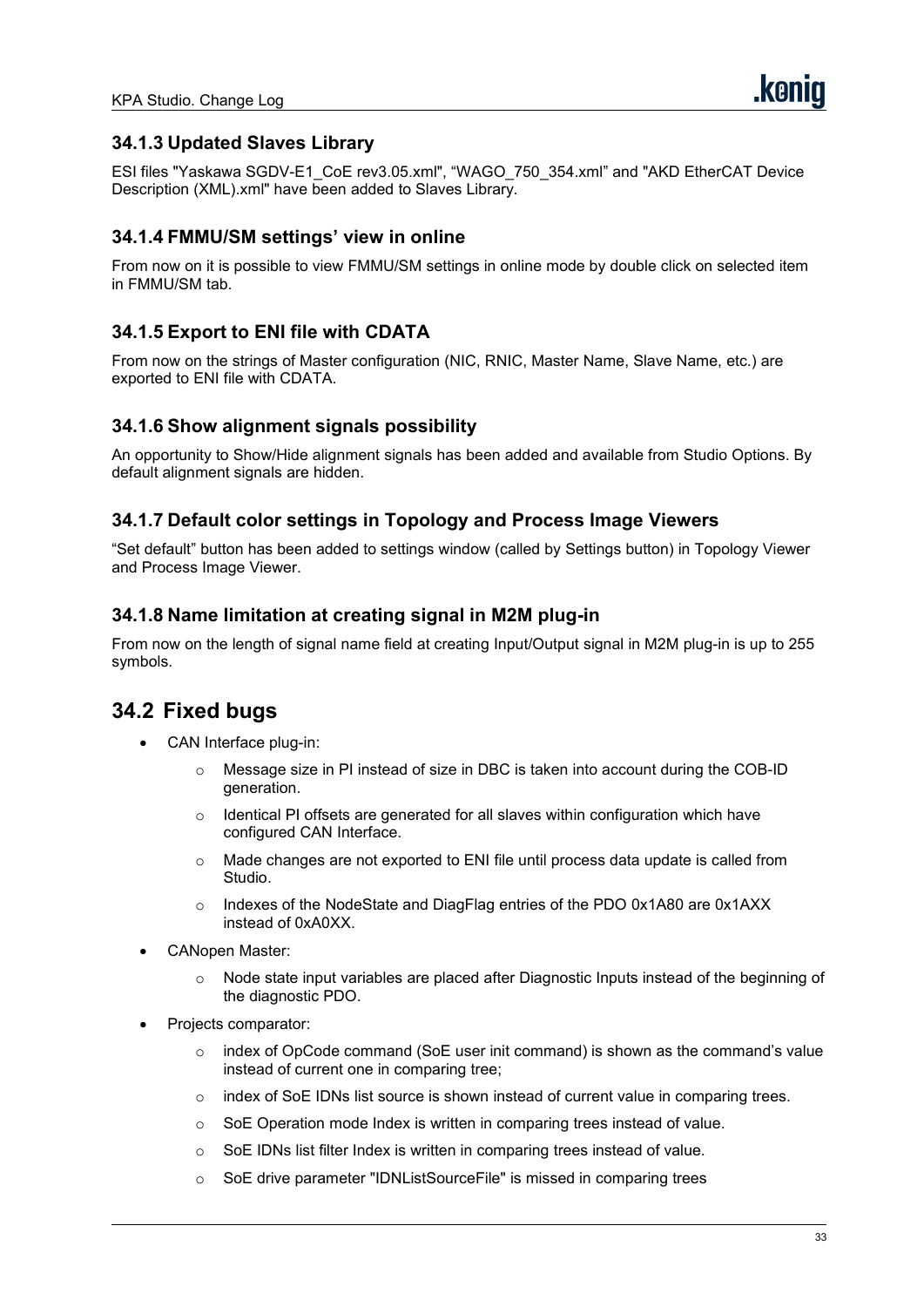- o Flag "Export DC settings to configuration file" is missed in comparing trees.
- $\circ$  No slaves are shown in comparing tree if project contains Master with enabled DC.
- $\circ$  PDO's indexes in comparing trees are written in lower case instead of upper case.
- IPv6 addresses are presented in list of Net ID addresses on the AoE tab.
- MDP:
	- $\circ$  Module defined by the attribute Default of ModuleIdent is not assigned to the slot by default.
	- o Error occurs while MDP slave initializing if attribute "Alignment" of ModulePdoGroup equal to "0" is defined in Slots description.
	- $\circ$  Error occurs while module adding if entry with no data type is defined for it.
- \*.ecsn files are tried to be disassociated from Studio even if they have been already disassociated.
- Project saved by "Save" operation is not displayed in "Recent projects" listafter creating a new project.
- Default path to data instead of set in "KPA\_ECAT\_STUDIO\_DATA\_PATH" environment variable is used.
- PDOs read from ESI are not removed before PDO configuration upload.

# <span id="page-33-0"></span>**35 KPA EtherCAT Studio, version 1.11.197.0, released 2012-05-21**

#### **35.1 Features**

#### **35.1.1 MDP support: reading modules from ESI**

From nowon it is possible to configure device using Modular Device Profile (MDP) described in ESI (in accord with ETG.5001 Modular Device Profile).

#### **35.1.2 Data Logger improvement**

Logging options window has been updated:

- Start logging was carried out to logical units: "start logging immediately" and "start logging using trigger".
- Logging limitations were carried out to separate section.

Also, from now on trigger is shown in the middle of the chart even if frames amount before and after trigger succeeds is not equal.

#### **35.1.3 Memory reading improvement**

From now on it is possible to read registers one by one: corresponding check-box was added on Memory tab in Online mode.

#### **35.1.4 Automation Interface improvement**

Type of interface IECATSlave properties VendorId, ProductCode, RevisionNo, SerialNo were returned to "long". New properties VendorIdETG, ProductCodeETG, RevisionNoETG, SerialNoETG with type "uint" were added.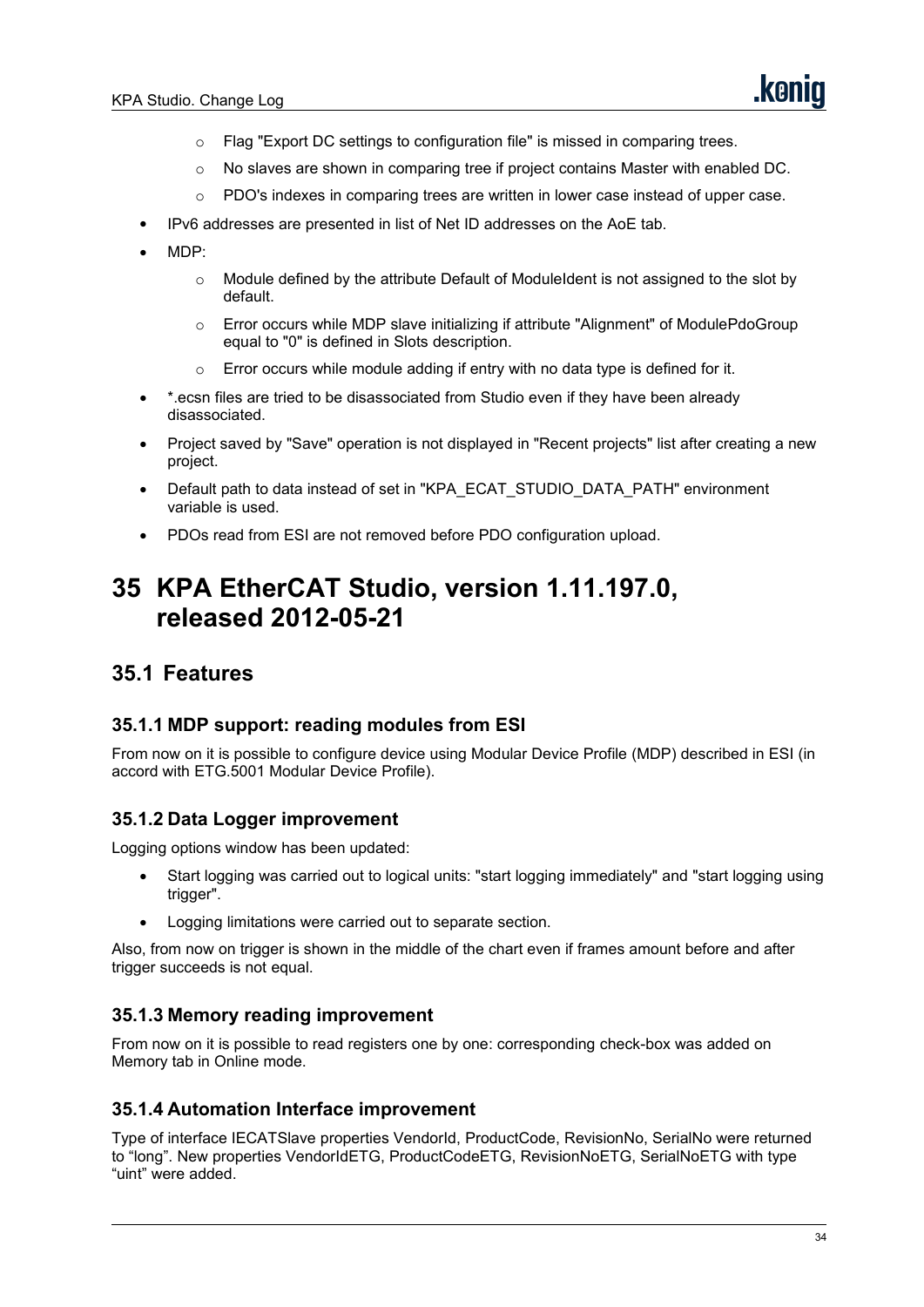#### **35.1.5 Sorting Input/Output variables**

From now on it is possible to sort Input/Output variables by Name/Type/Bit size/PI offset in Process Image, Variables and channel's Information tabs.

#### **35.1.6 Project opening logic improvement**

From nowon project file is analyzed whether it contains ESI files before trying to load them.

"Opening project" window interface has been improved:

- Buttons "Don't load for all" and "Load ESI for all" were removed.
- Button "Load ESI for selected" was renamed to "OK".
- Unknown devices without ESIs are shown in separate list.

#### **35.1.7 Beckhoff's ESIs update**

Beckhoff's ESIs were updated from [www.beckoff.com](http://www.beckoff.com) on April 27, 2012.

#### **35.1.8 Auto adjustment SM cycle time of PROFIBUS Master**

From nowon cycle time factor forSM of PROFIBUS Master is not adjusted automatically after profile importing and master cycle changing.

Inti command for 0xf800 object is changed: value "00" is set instead of "01" for "IO Multiplier" index.

#### **35.1.9 EEPROM reading improvement**

From nowon slave's EEPROM is read until data = 0xFFFF.

#### **35.1.10 Slaves Library reading improvement**

From now on Studio reads ESI files not only in "slavelib" folder but also in all its subfolders.

#### **35.1.11 Adding init command improvement**

From now on only available for selected Mailbox protocol transitions are accessible to be checked on "Adding init command" window.

#### **35.1.12 New logic of keeping path to data folder**

From now on the path to data folder is kept in the environment variable which name is specified in BLF.

#### **35.1.13 New Images location**

From nowon all images from "/data/images" folder have been moved to the Studio binaries resources (into Studio \*.dlls).

#### **35.1.14 New XLST files location**

Folder with XSLT files has been moved to Studio's data folder (in All Users/Program Data).

#### **35.1.15 Colorsetting for failed init commands**

Color setting for "Failed init cmds" has been added in "Init cmds list settings" (accessed from "Init commands" tab by List settings button).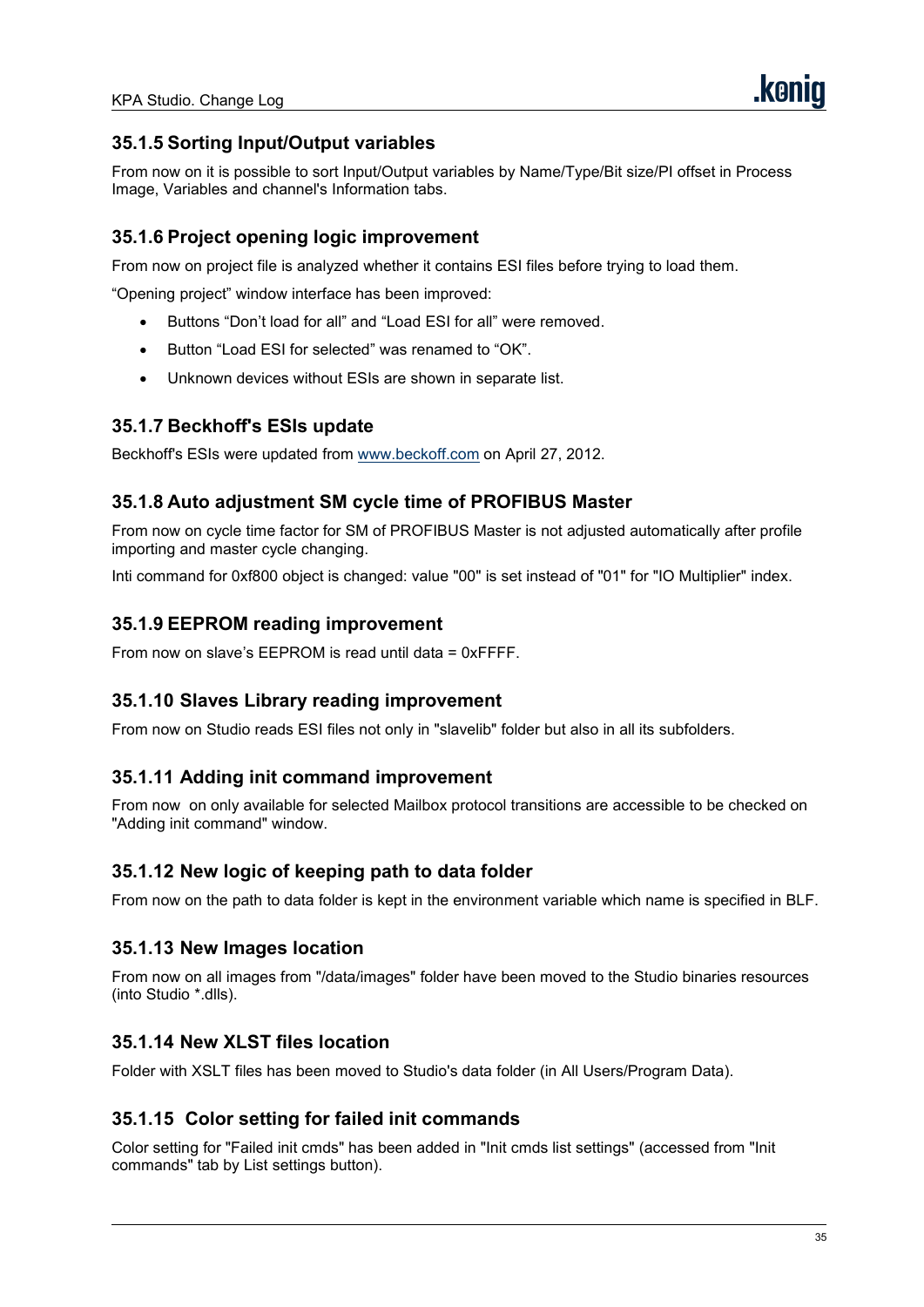- Data Logger tool:
	- o Signals added for logging are unselected for displaying in chart legend.
	- $\circ$  List of signals set for displaying in chart legend are reset after new recording.
	- $\circ$  Trigger is not shown in coordinate origin.
	- o Data Logger cannot be closed by pressing "Esc" key.
- CANopen Master:
	- $\circ$  Signal is created for PDO even if it is read length is 0.
	- o PDO read from CANopen slave is spited into entries while adding to EtherCAT configuration.
	- o Index of inputs read from slave in PDO Content starts from 0x1a00 instead of 0x6000.
	- $\circ$  Index of outputs read from slave in PDO Content starts from 0x1600 instead of 0x7000.
- CAN Interface plug-in:
	- Made changes in "CAN databases" window are saved on pressing Alt+F4 or close with taskbar right-click menu.
	- $\circ$  Rx DBC messages are not considered at calculation of Driver's signals offsets within DrvQueueHeader block of ExternalDriverData.
	- $\circ$  Identical PI offsets are generated for all slaves which were configured using CAN Interface.
- Memory reading:
	- o Memory is reloaded automatically if register writing has failed.
	- $\circ$  It is impossible to abort "parsing data" operation when rather large block of data was selected for reading.
- Master statistics is reset while scanning the bus when corresponding check box is set in Studio's Options.
- Value of Input signal is rewritten by value of DC command when only slaves without Mailbox FMMU are presented on the bus.
- Mailbox: CoE:
	-
	- o In case of OD updating from ESI file:<br> Number of object's subindexes according to ESI file in offline/online mode is not shown as default value of 0 subindex. ("Default Value" column).
		- Actual number of object's subindices is not shown as value of 0 subindex in online mode.
	- $\circ$  Each OD index is read twice when the bus has been disconnected while reading OD structure.
- Attach Master operation is not canceled by pressing "Esc" or "X" in incompatible master version dialog.
- Second column of master properties on "Master" tab is shifted to the right after Studio reopening.
- Master Frame parameters: Source and Destination MAC could be set with size less than 6bytes.
- It is impossible to associate \*.ecsn with KPA EtherCAT Studio as well as to read association.
- Product name is added to string while saving master's traces to a file.
- Master is defined as incompatible if it is version < 1.5.x.x.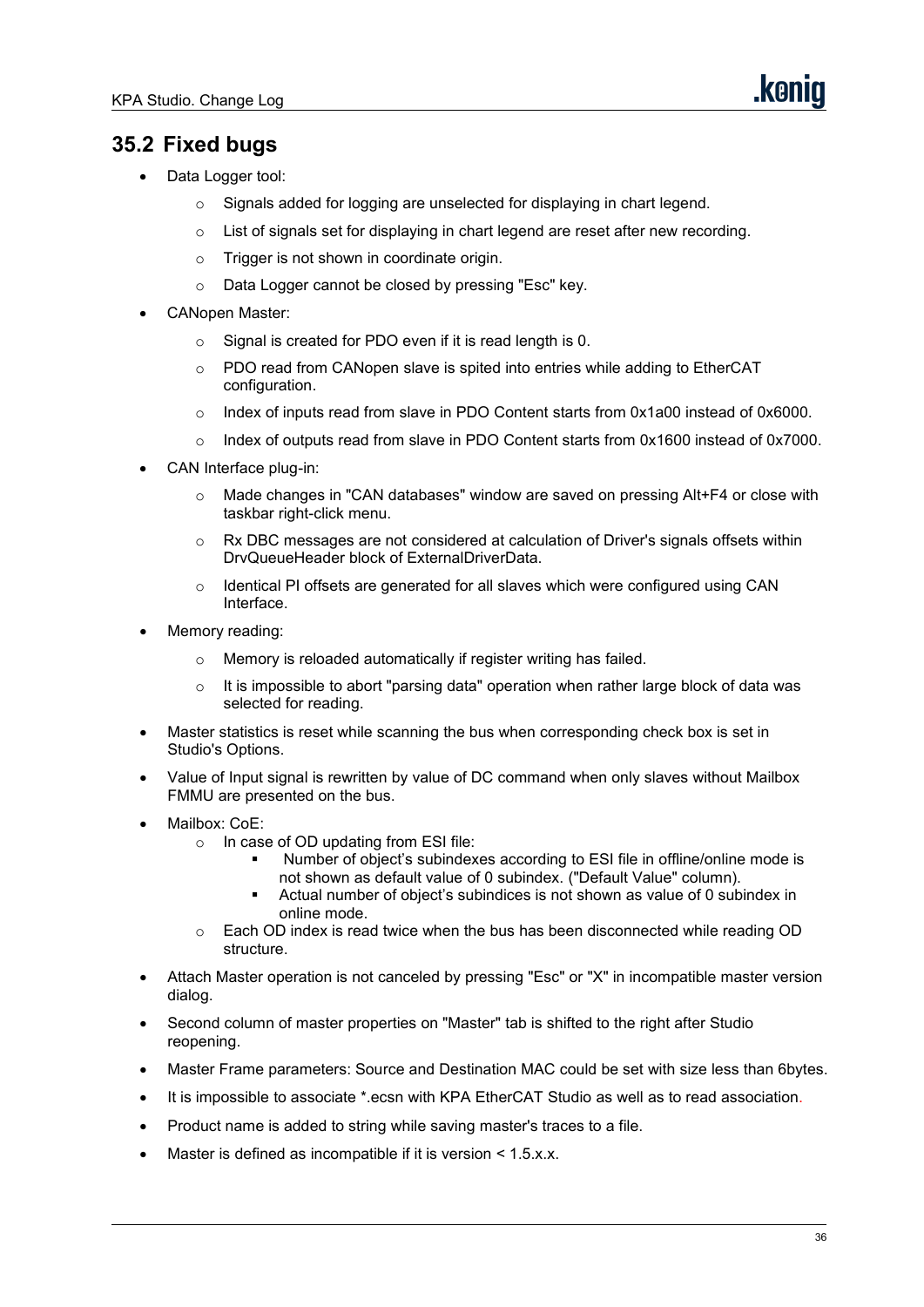# **36 KPA EtherCAT Studio, version 1.10.172.0, released 2012-03-30**

# **36.1 Features**

#### **36.1.1 CANopen Master gateway plug-in renaming**

From now on the plug-in is called "CANopen Master" instead of "CANopen Master gateway".

#### **36.1.2 "Complete Access" usage improvement**

An opportunity to enable/disable "Complete Access" without ESI file changing has been added.

#### **36.1.3 Comparison saved and available plug-ins while project opening.**

From now on the lists of saved in project and available in Studio plug-ins are compared while project opening. If some plug-ins are missing in Studio, they are displayed in dialog window.

#### **36.1.4 Saving Emergency messages to file**

From now on it is possible to save Emergency messages to file. "Save to file" operation has been added to right click menu of Emergency tab.

#### **36.1.5 Studio licensing check update**

PUA licenses are not supported any more.

#### **36.1.6 New "lightweight" Studio mode**

"Lightweight" Studio mode has been added. Studio in this mode runs silent and does not load any images, slaves library, localization etc.

- Init command "clear DC activation" is added to slaves that do not support DC feature.
- Data Logger: trigger is not shown in origin of coordinates.
- **EEPROM's PDI control is not checked on "Scan configuration" operation.**
- EEPROM Editor:
	- $\circ$  It is impossible to assign equal subindexes for PDO Entries with different indexes.
	- $\circ$  "LINT" is shown as a Datatype of added element of Tx/RxPDO category after selecting of INTEGER32 as a Datatype of this item.
- Loading of project is executed before comparison of SII information while opening the project.
- It is impossible to close message box "Master %Master% slave-to-slave communication settings were changed. Do you want to apply them?" after changing of S2S settings.
- Not allowed value can be set as Ethernet type in Master's Frame parameters.
- OD Export:
	- o "Write Only" CoE objects are tried to be read via complete access while OD exporting.
	- o Complete access is used while exporting OD without values.
	- $\circ$  Object is not read without complete access while exporting OD with values if reading via complete access failed.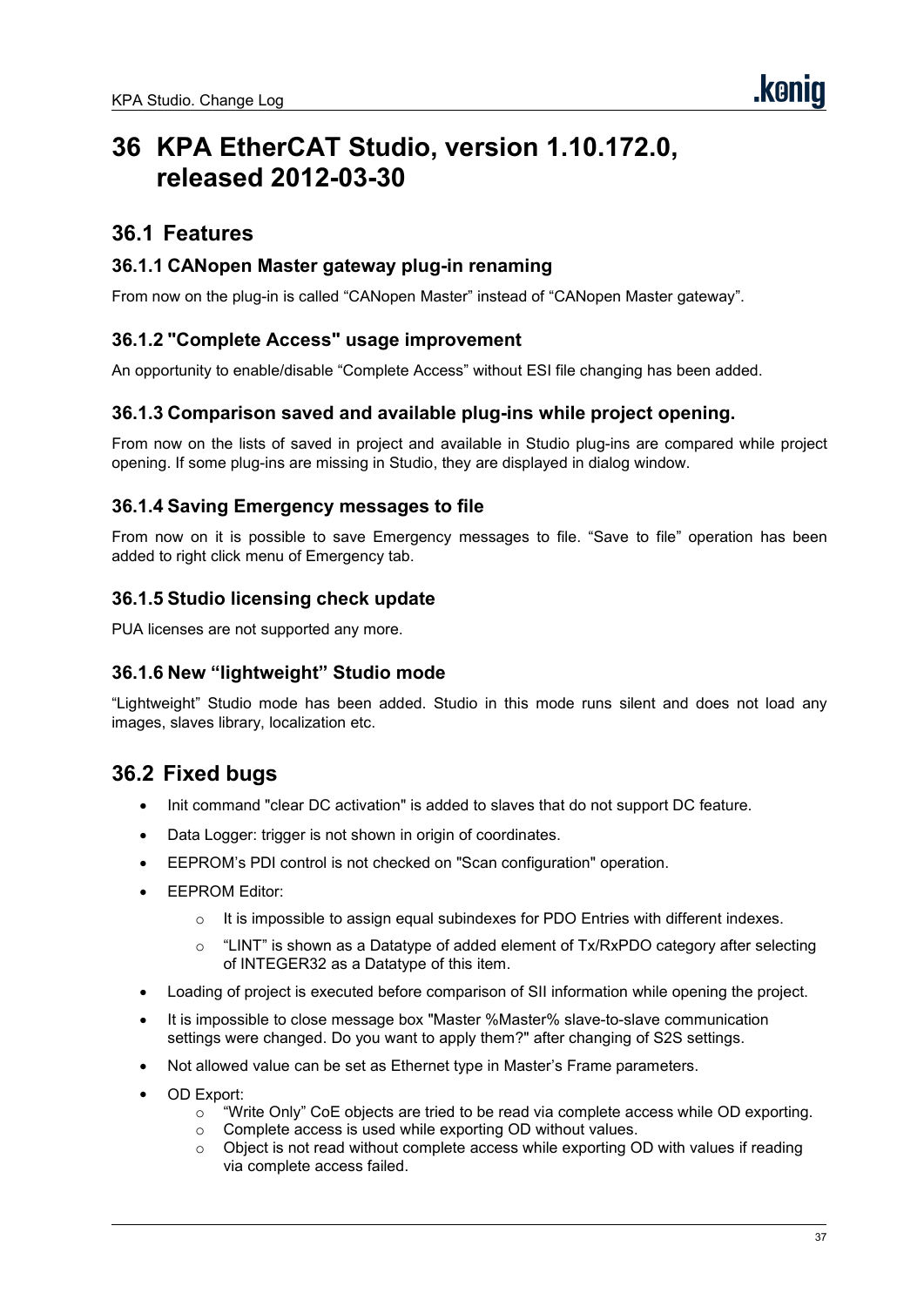- Studio Output filter buttons (Errors, Warnings, Info, Categories) are displayed with very dark background, when they are checked. The same with Master output and Emergency control.
- Studio does not update Product Revision of slave in Configuration pane after executing of "Apply another ESI Rev" command.
- Parameters of the function IECATMaster::ExportTrasformedMasterConfiguration are mixed with each other.

# **37 KPA EtherCAT Studio, version 1.10.164.0, released 2012-03-06**

# **37.1 Features**

## **37.1.1 Studio setup update**

From now on Studio setup (\*.msi) based on MSM.

#### **37.1.2 Windows 7 x64 support**

From nowon KPA Studio EtherCAT can work with Microsoft Windows 7 x64.

#### **37.1.3 Studio's folders replacement**

Logs, projects, online, slavelib folders and settings.xml file are saved now into "%ProgramData%\KPA\EtherCATStudio\" for Vista or Win7 and "%ALLUSERSPROFILE%\Application Data\KPA\EtherCAT Studio" for WinXP

#### **37.1.4 Studio licensing via KPA Licensing Utilities**

From now on Studio licensing is provided via KPA Licensing Utilities. Licensing Utilities folder is available from **Start → All Programs → KPA** and contains the Hardware Binding utility.

## **37.1.5 New export template**

Export template "C header file including slave properties" is included into the Studio setup.

#### **37.1.6 New logic in case of the same plug-ins loading.**

From now on If a few plugins with the same name are detected only the first of them is loaded.

#### **37.1.7 Default color settings in "ESI and EEPROM Comparator" and "Project Comparator" tools**

"Set default" button has been added to "Change colors" window (called from "ESI and EEPROM Comparator"/"Project Comparator" by Colors button).

- Invalid byte order of"BE" signals is given to master while executing "Force value" operation.
- Invalid length is generated for LRW cyclic command when corresponding device is configured by several SMs with one FMMU.
- Values of "Adp" parameter for DC cyclic command isexported into ENI file as signed number.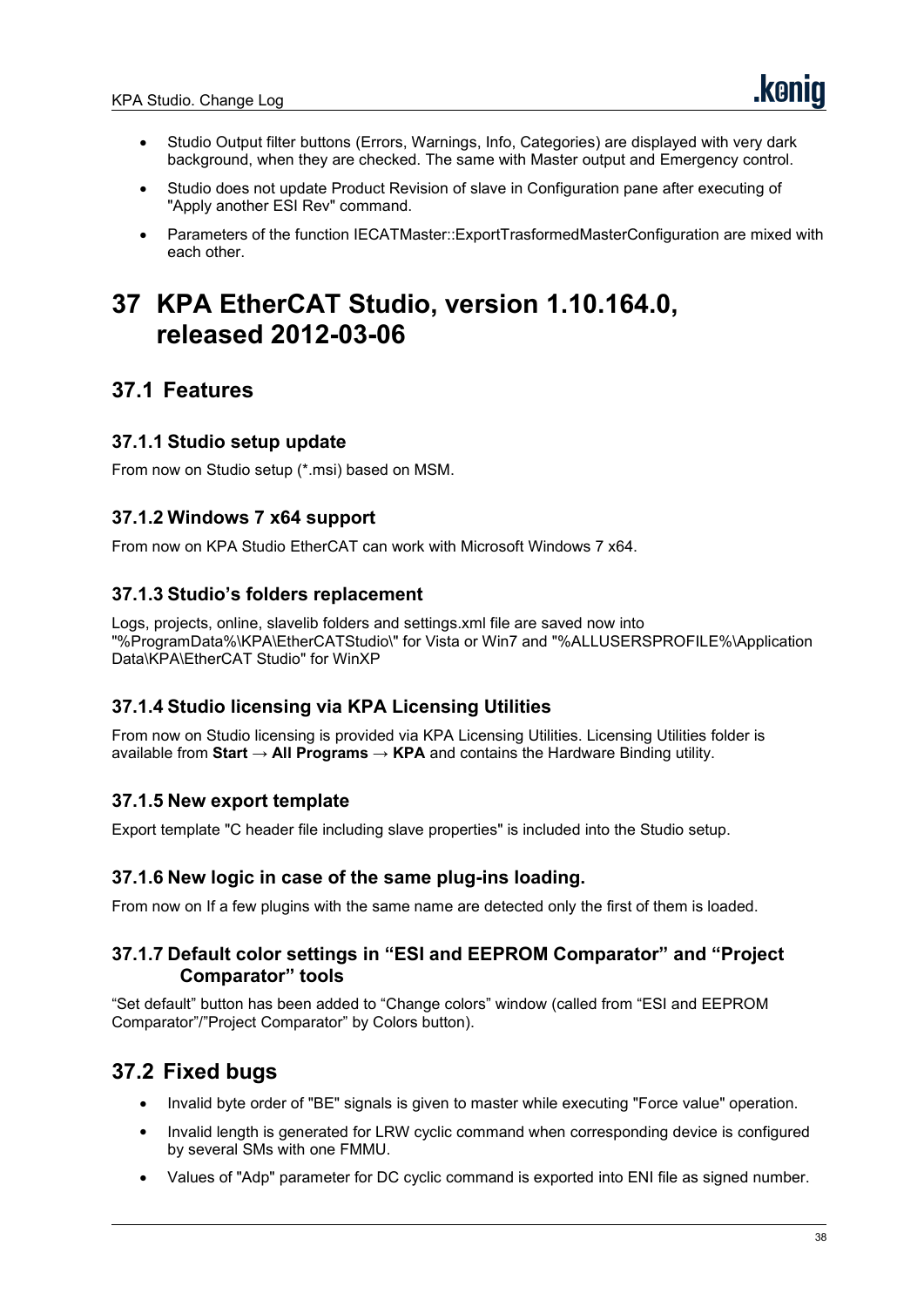- "DeviceStateInputs" signals for EL6751 are not exported into ENI file after opening project file.
- Win32Profile5002ProfibusLDB profile adds Dummy signal to Master Status PDO 0x1A80 with invalid size.
- Module with empty name is created for EL6692 while uploading configuration from the slave via SDO info.
- PDO consisting only of alignment signal is shown in PDOs' list of "Select PDOs" window
- "Diagnostic Scanner" tool incorrectly shows slaves' name.
- Studio tries to read "write only" CoE objects via complete access.
- It is impossible to reopen project file if value of "Cycle time" is "10 us".

# **38 KPA Studio EtherCAT, version 1.9.31.0, released 2012-01-19**

# **38.1 Features**

#### **38.1.1 Microsoft Windows 7 x86 support**

From now on KPA Studio EtherCAT can work with Microsoft Windows 7 x86.

## **38.1.2 CAN Interface plug-in v. 4.0**

New CAN Interface plug-in version 4.0 is released with new External driver data format version 2.0. From now:

- Plug-in is installed by Studio setup.
- Plug-in is available in plug-ins list of EL6751 in Studio Premium class.
- Plug-in automatically converts data type of integer signals with fractional Factor to LREAL data type. Also plug-in provides the possibility to change signal's data type manually by opening "Editing CAN signal" window from Signals table or by setting "Use data type from DBC" check box.
- "Byte alignment" mode is used for generating PI offsets in case of BIT signals in message by means of adding auxiliary DUMMY signal to the message.
- DBC message validation on signal's zero Factor is implemented by plug-in. Signals with zero Factor is not loaded.
- Default value of "Driver queue" parameter is "0".

## **38.1.3 M2M improvement**

From nowon all EtherCAT types described in ETG Specification are available at signals creating and automatic loading M2M configuration.

#### **38.1.4 Adding/removing CoE init command from CoE tab**

Possibility to add/remove CoE Init command for each RW/WO object of OD from CoE tab has been added. The right click menu with "Add init command" and "Remove init command" items is shown for the objects. At adding init command the "Adding initcommand" window opens with the next parameters set by default:

- "PS" transition
- Time out: default value for PS transition according to ESI or Studio's settings.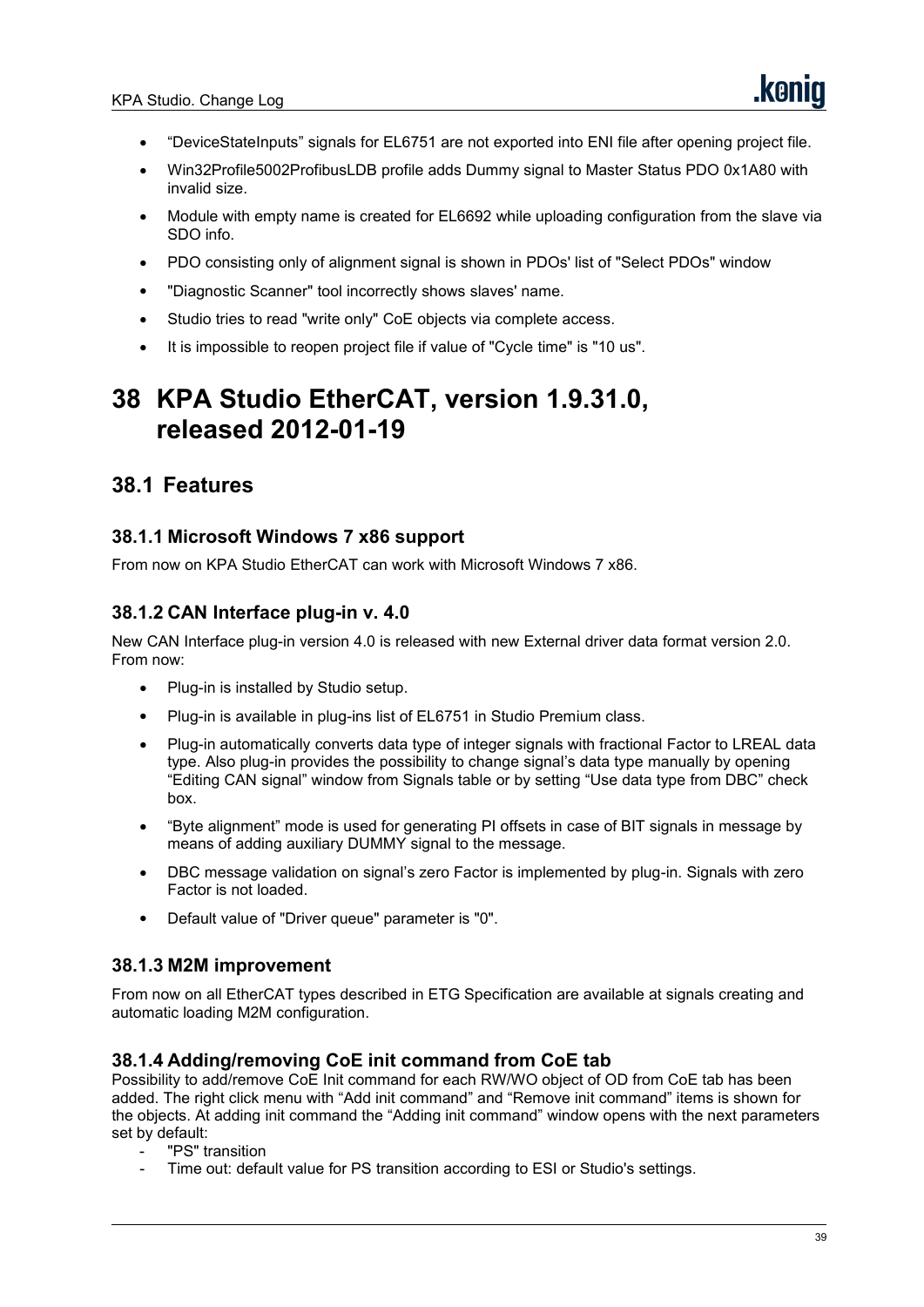#### **38.1.5 Possibility to make slaves static with alias**

Possibility to make slaves static with alias has been added. "Make slaves static with alias" item is available from Main menu and Master right-click menu. By the action physical alias is written to temporary alias.

### **38.1.6 Possibility to check revision number for all slaves**

From nowon it is possible to check revision number for all slaves at one dash. "Check slaves Revision number" option is added to Master parameters in Master tab (disabled by default).

#### **38.1.7 New algorithm of Emergency messages showing**

From nowon only 2 messages'colors are used for displaying Emergency messages:

- RED for non acknowledged messages
- BLACK for acknowledged messages (by user) and info messages with error code 0x00XX.

#### **38.1.8 New naming convention type**

From nowon a new naming convention type "Auto-generated slave name "SlaveN (Type)" has been added and being used by default. "Auto-generated slave name "SlaveN (Type)" item is added to Studio Options.

#### **38.1.9 Viewing Vendor ID, Product code and Revision number in decimal and hexadecimal format**

From nowon slave's Vendor ID, Product code and Revision number are shown in decimal and hexadecimal format simultaneously in the Slave tab.

#### **38.1.10 Possibility to set defaultvalues for Studio Options**

Button "Default" has been added to Studio Options and allows to reset parameters to default values.

- Error occurs at sharing "DefaultFolder" for Win32 master during Studio installation.
- ESI parser cannot recognize "ImageData16x14" tag when corresponding tag is not described within 1 string.
- Signals of KL modules with the same names are displayed in Configuration tree without any differences.
- ENI file:
	- o slave's type is removed from comment string;
	- o data header and WKC are not taken into account for calculation "InputOffs"/"OutputOffs" values of cyclic commands;
	- o tag <InputOffs> is not equal to <OutputOffs> while exporting via ETG Standard.
	- o values of "Send/Recv" parameters within "ProcessData" tag correspond to Input/Output process data instead of Output/Input;
	- o values of VendorId, ProductCode, RevisionNo and SerialNo parameters are exported into ENI file as unsigned numbers
- Mailbox functionality is disabled for devices with three or four ports even when current functionality is described in ESI.
- Vendor, Product code and Revision number are shown as DINT instead of UDINT.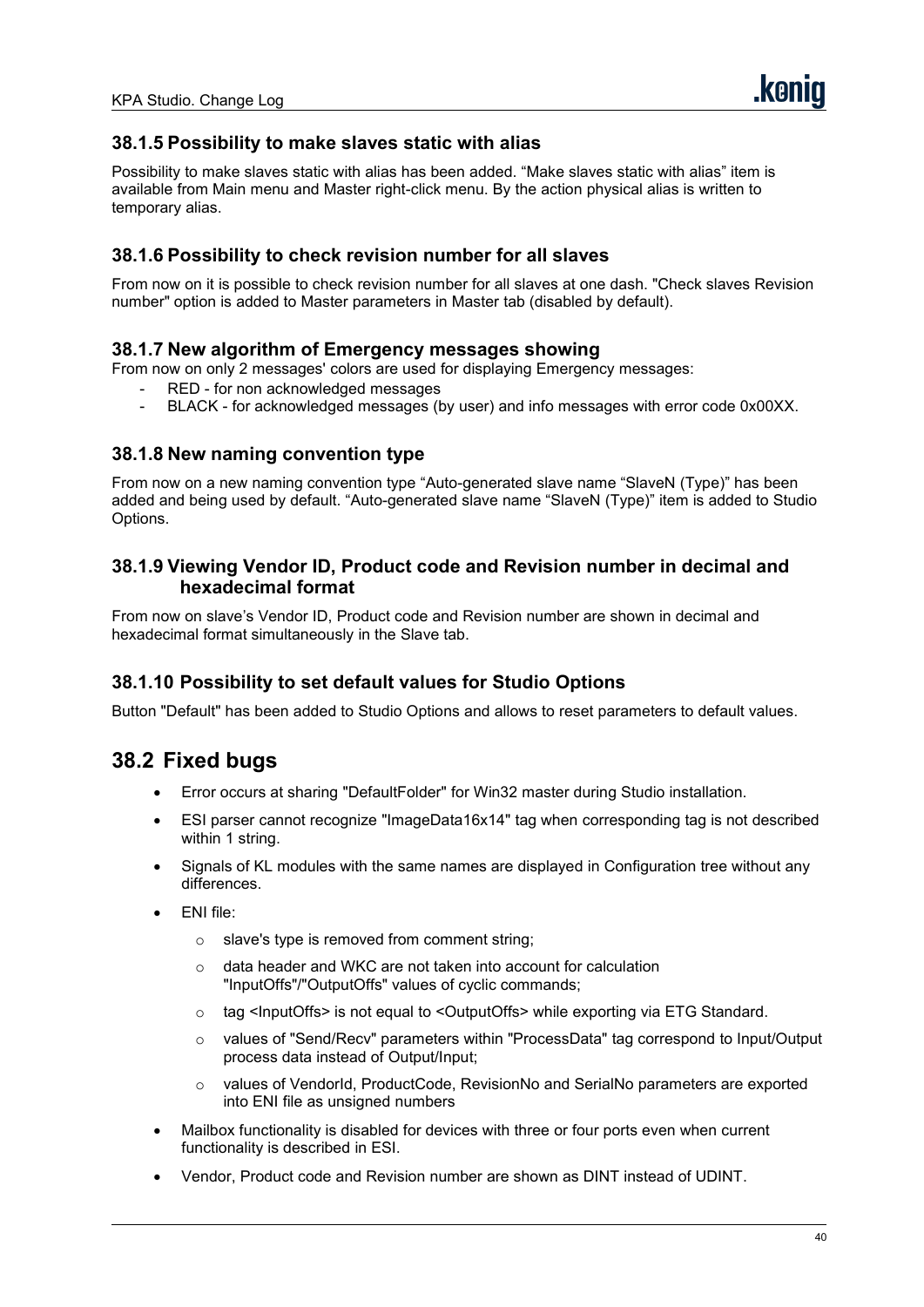- Studio does not display "Ethernet frame max size" master's parameter.
- Default OSFac of PDOs is taken into account if "Apply another ESI revision" operation is executed, while DC mode using.
- S2S Communication Editor:
	- $\circ$  S2S information is not saved in project file if there are no connectable PDOs in Master configuration but "PDOs" Mode isselected after some connection between PDO entries was set;
	- $\circ$  none "physical" names are shown by S2S viewer when corresponding functionality is enabled;
	- $\circ$  list of previously selected PDOs/PDOs entries is not saved within S2S Communication editor;
	- list of S2S wires in S2S Communication editor is not cleared after "Scan configuration" operation;
	- o message box with attention "Can't open S2S Communication Editor..." does not appear at opening S2S tool when there are no Outputs or Inputs signals in Master configuration.
	- o project is not set as "modified" if some S2S connections were set;
	- o unchecked PDOs are available for S2S on "Select PDOs" window.
- Studio hangs when cloning slave after opening and closing Process Image Viewer
- Value of SoE's flag "Show only marked IDNs" has not been saved for cloned device.
- The Value check-box is enabled on Advanced view window (SoE tab) in offline mode and/or Init state.
- Comments are shown as a value of "Validation data" after editing of "User added" init command.
- "Read PDO from slave" button is available when mailbox functionality is disabled.
- "Default value" of a signal is not reset to "0" after channel's flag "Signals keep last value" has been set.
- Studio does not go to offline mode if Master server has been stopped and then exited.
- Watchdog functionality is available for END Terminal (EL9010).
- It is possible to mark PDOs of Ch2. for "oversampling" device when DC mode with Ch1 is used.
- ProfiBUS Slave, ProfiBUS Master: Index of PDOentries is "0x1600" instead of "7000" for PDO "0x1600".
- Studio draws invalid topology for configuration consisting of YY-device and device with any physics
- "Init commands" are shown in tab even if all checkboxes in area of "Display in list" are unchecked.
- Studio switches off master diagnostic mode while attaching to the master.
- Project is set as "modified" after canceling "Clone slave" and "Apply another ESI Rev" operations.
- Project is not set as "modified" if Cycle time factor/Cycle time shift factor was changed via Sample Rate Editor.
- Sample Rate Editor: "Minimize" button and "Minimize" item from the tool window title's right click context menu are disabled.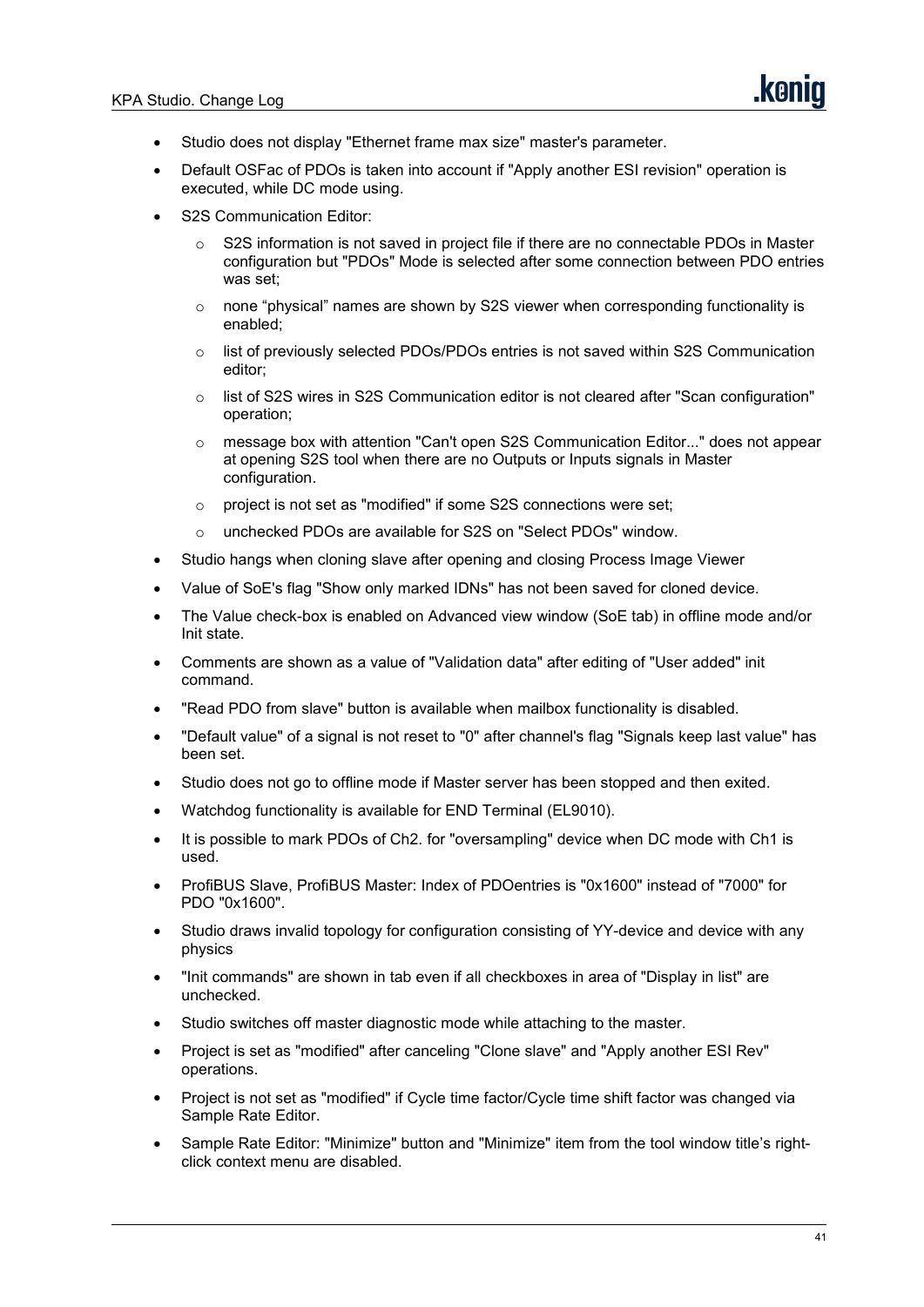- EtherCATStudioNET.Faults.chm is not opened by click on "Help" button when license file is not found.
- Redundancy mode is disabled after reopening project with enabled redundancy mode.
- Aliases are not shown at project reopening.
- Aliases are not shown in Configuration pane after "clone" operation when corresponding flag is enabled in Options.
- Excluded PDO read from ESI is not removed from slave while project opening if PDO with the same index exists in the project.
- Max value of {15:5} Bits of "0120" Offset in hexadecimal Input mode is "FF" instead of "7FF".
- Serial number of unknown slave is not saved to temporary ESI file at scanning configuration.
- Project cannot be saved if signal's value (STRING data type) includes non-printed character.
- Values of "Display Standard IDNs" and "Display Producer IDNs" checkboxes in "SoE IDNs list settings" window are not saved in project file.
- It is impossible to cancel log on operation for Project with access limitation.
- User with user's rights may add/remove signals into/from Chart.
- "Edit user" item of main menu is disabled for user with "Superuser" rights.
- No error is shown at attempt to save Diagnostic Scanner traces to read-only .txt file.
- Objects' default values are not shown by Studio at reading OD from ESI/ODF file.
- Network card cannot be selected from the drop-down list when this card is selected as Redundancy card.
- Incorrect loading signal name/slave name/vendor name/slave group from ESI file if corresponding tags have "end-of-line" symbol.
- Bit size is not taken into account at BITARR values range definition in Hex Input mode in Set Value dialog.
- All items in "Active mailbox protocols" pane (Mailbox tab/ Settings) are disabled for slave with size =128 bytes, which support mailbox protocols (in EEPROM).
- Master configuration is exported to ENI file without ".xml" extension if entered file name contains dot(s).
- ProfiBUS Slave plug-in:
	- CoE Init commands are generated by Studio but not by plug-in at project opening when used \*.gsx file is missed.
	- $\circ$  Allignmnet signal for SM2/3 is not added when some slave's tab is chosen after adding/deleting modules.
- CAN Interface plug-in:
	- $\circ$  CAN Message cannot be simultaneously assigned for Rx and Tx directions of different Nodes while parsing DBC file.
	- $\circ$  CAN DBs parser cannot skip empty string with "space" symbols while parsing.
	- o Parameters of PDOs entries of EL6751 edited by user are not read from saved project
	- $\circ$  Parameters of signals of EL6751 are not read from saved project if signal's name is renamed
	- o Studio clears lists of CAN messages after selecting any device in configuration pane, if duplicated CAN messages are presented
	- $\circ$  Messages with identical ID and different names are parsed by Tool as valid messages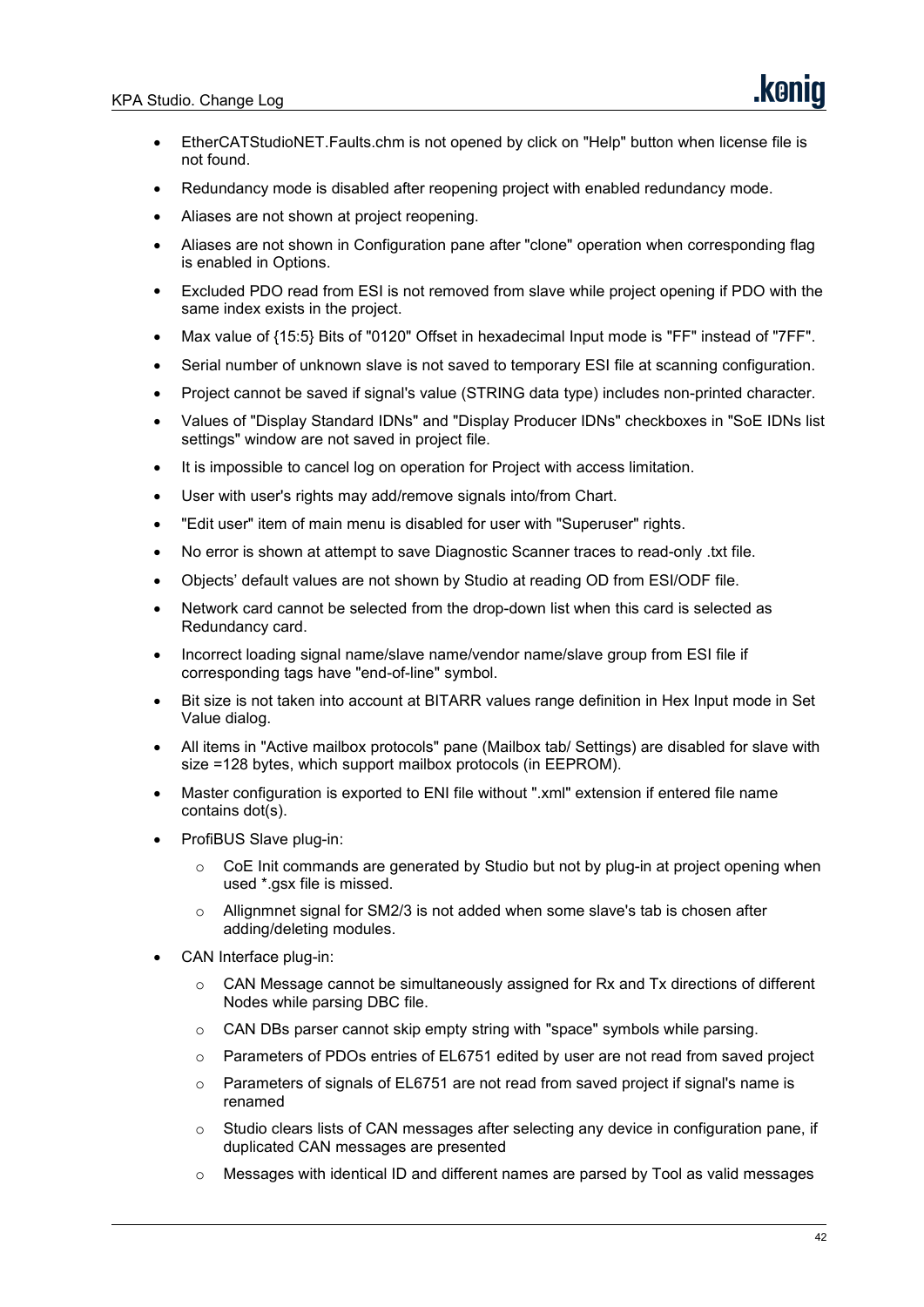- o There is not informational message in Studio Output pane while DBC parsing if unknown parameter is met.
- $\circ$  Project is not set as "modified" if any settings/parameters in "CAN Interface" tab were changed.
- o Studio resets name of each signal to default while attaching.
- o Only 2 low bytes are shown as message's ID in case of using extended format of COB-ID in DBC file.
- o Plug-in adds Driver name and ExternalDriverData tag to ENI file even if there are no DBC messages and Driver queue is equal to 0.
- $\circ$  "Bit alignment" mode is used for generating of PI offsets in case of using BIT signals in message.
- o Invalid "ExternalDriverData" is generated in case of using USINT signals within message.

# **39 KPA Studio EtherCAT, version 1.9.27.3, released 2011-08-12**

# **39.1 Fixed bugs**

- ETG ENI export: data header and WKC are not taken into account for calculation "InputOffs"/"OutputOffs" values of cyclic commands.
- Values of "Send/Recv" parameters within "ProcessData" tag correspond to Input/Output process data instead of Output/Input.
- When Naming convention type is"Autogenerated slave name "SlaveN", slave's type is added to slave's name at Master configuration exporting.

# **40 KPA Studio EtherCAT, version 1.9.27.2, released 2011-06-30**

- The same init commands created by Studio and added by User are disabled/enabled simultaneously.
- Exception occurs on Studio start up in silent mode.
- CoE init commands created at editing Setting OD objects values are not shown in Init commands tab
- Studio does not place signals description into cfg-file while exporting for CoDeSys PLC Configuration.
- It is possible to install a new Studio version (WiX setup) if an older Studio version (InstallShield setup) has been installed.
- "Init commands" tab is not displayed at first Studio running.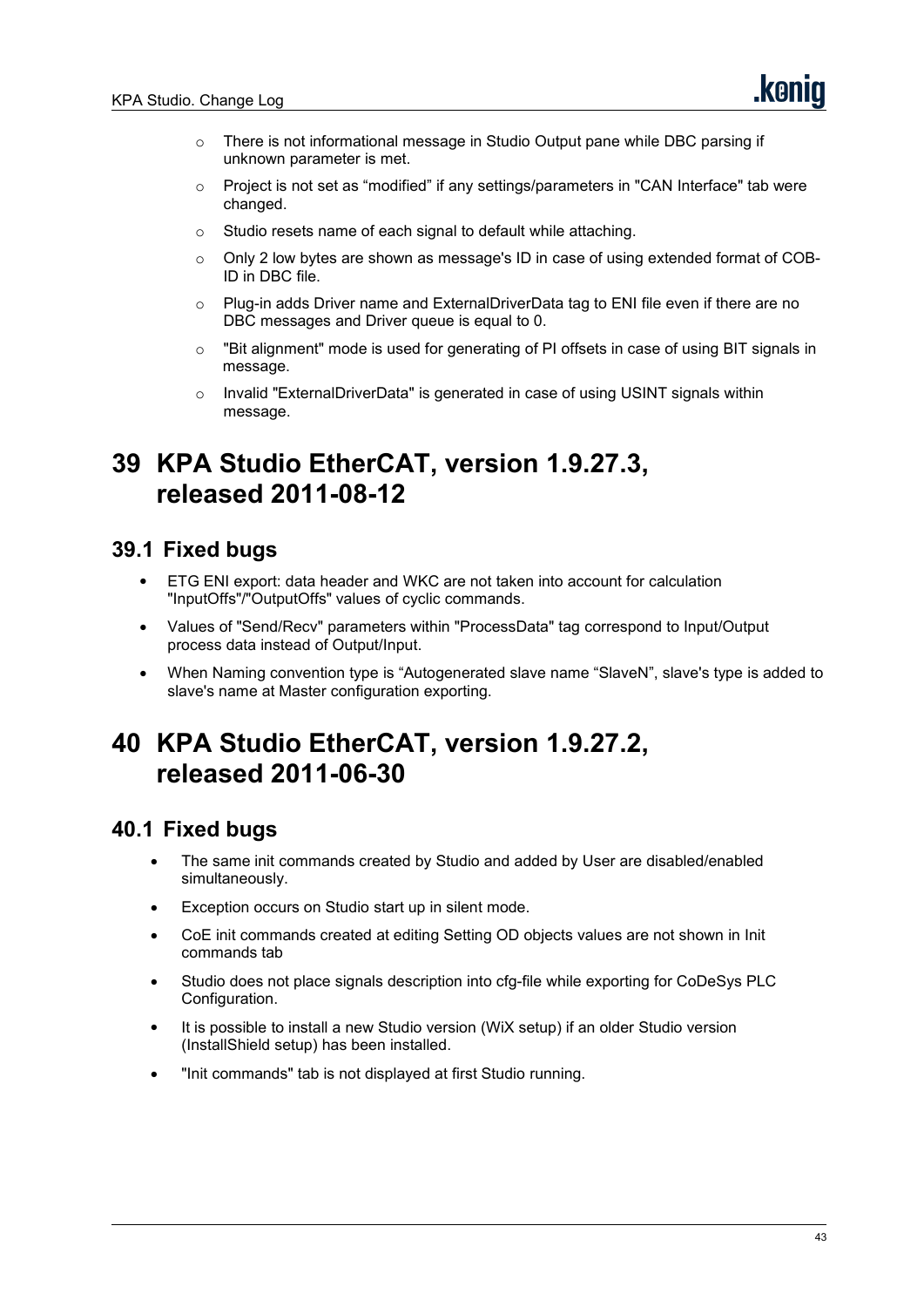# **41 KPA Studio EtherCAT, version 1.9.27.1, released 2011-06-10**

# **41.1 Features**

# **41.1.1 Setting "Sync shift time" for Master DC**

"Sync shift time" edit field has been added to Master Distributed clock tab.

## **41.1.2 Additional verification for indices which cannot be read from OD**

From now on an additional verification is implemented for indexes which cannot be read from OD within "PDO Entry Adding" operation.

#### **41.1.3 Make all slaves static without alias option**

From nowon it is possible to unset "Make all slaves hot-connected with alias" in one dash. "Make all slaves static without alias" item has been added to Main menu/Actions/Master.

## **41.1.4 "Scan configuration" item in Diagnostic Scanner context menu**

"Scan configuration" item has been added to the right-click menu of Diagnostic Scanner tool.

#### **41.1.5 User Interface improvement**

The icons displayed in Main menu and buttons toolbar has been also added to right-click menus of Configuration pane.

- Studio changes master's state to Init when attaching to running master.
- Source of the Init command is not taken into account on init command disabling/enabling.
- DataLogger adds DST offset to "Time stamp" field while MDF exporting.
- Win32Profile5002ProfibusLDB profile adds Dummy signal to Master Status PDO 0x1A80 with invalid size.
- Invalid destination address is generated by Studio for LRD commands after updating configuration through CANopen plug-in.
- FMMU/SM tab is absent and no signals are shown in configuration pane for slave with physics "YKY".
- Oversampling: size of process data to be transferred is not changed by changing "Using factor".
- Studio requires almost all CPU resources while redrawing PI if "oversampling" device with a lot of assigned PDOs is presented.
- It is possible to mark PDOs of Ch2. for "oversampling" device when using DC mode with Ch1.
- Studio loads default settings for "oversampling" device after saving and reopening project.
- Studio loads "DcSync" mode for "oversampling" device after sets "User defined" mode and saving, reopening project.
- Studio loads settings from previous selected DC mode for "oversampling" device when "User define" mode is using.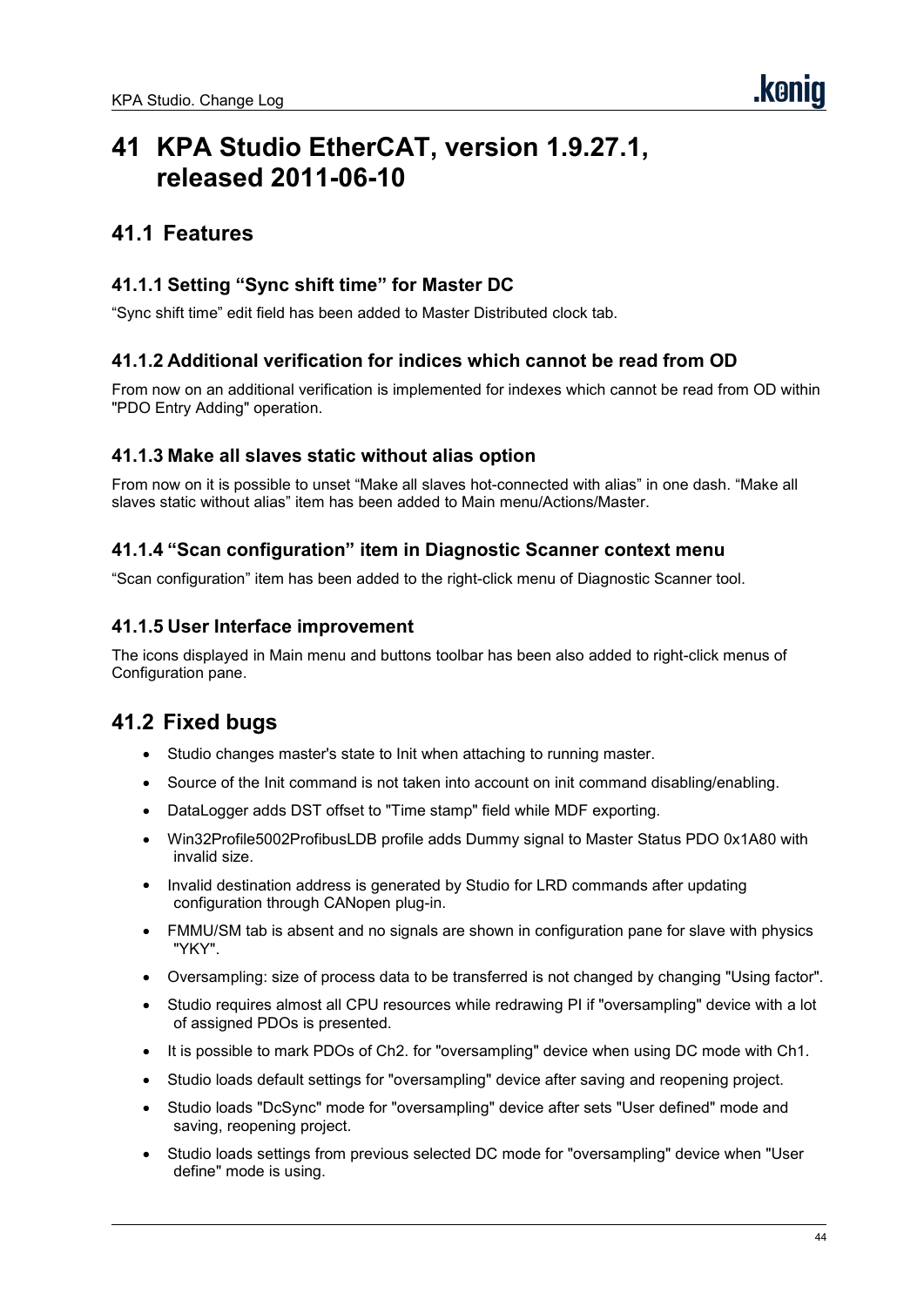- Slave DC settings are not initialized during device adding to configuration.
- Wrong recalculation of System time offset on "DC timing" tab.
- Empty configuration is shown after executing "Scan" operation in Diagnostic Scanner tool.
- It is possible to check/uncheck "Scan online configuration" option for Modular device through context menu in online mode.
- S2S info is not shown in comparing trees of Projects Comparator tool.
- S2S info is saved to project if S2S is not used.
- Exception is thrown while trying to edit EEPROM category which is not present at a slave.
- Tree of the "List of known registers" is disabled after an user with User right logged on the project.
- User with User rights cannot change value of "Start address", "Length" and view format on memory tab in online mode.
- Field "Check slaves Revision number" is available for changing when no slaves are not presented in Master configuration.
- "Cancel" button is disabled on "Reading Memory" status bar.
- Incorrect displaying of configuration tree in Configuration pane after deleting plug-in's slave.
- Plug-in does not return slave into INIT state after scanning CAN bus configuration when master was started earlier.
- PDO configuration isn't read from slave if it has alignment channel.
- Frame logger: there is no limitation for number of Error messages ("Function not implemented") while using Basic Master.
- Active mailbox protocols are still available when "Enable mailbox polling" check box is unchecked.
- Slave's Mailbox tab is disabled if a project without <AoESettings> tag has been opened.
- SoE: exception appears on losing focus from window which includes empty drop-down menu or default value is empty string.
- SoE: "Auto update" feature works in offline mode.
- Owner's alias is set for children while slave cloning.
- Exception appears by selecting "Set value" for any memory register of 1st disconnected hot connected slave on the bus.
- Parent slave's flags "Hot Connect" and "Use Alias" are not reset if to add EtherCAT junction.
- Exception appears by canceling selection of license file while starting Studio first time.
- 2 additional bytes are added to EoE init command.
- It is impossible to reset all diagnostic counters through main menu item.
- Different representation value of memory offset of entries mapped to PI in Projects Comparator (decimal) and in Studio (hex).
- Message "It's impossible to display them simultaneously" appears when only 1 signal is presented in chart area of Data logger.
- Slave's menu item "Apply another ESI Rev" is not enabled if slave has only 1 revision.
- "Device name" tag is missed in saved ESI file in online folder after attaching without Slave Library.
- Exception appears on executing "Find slave" operation when Slave Library is removed.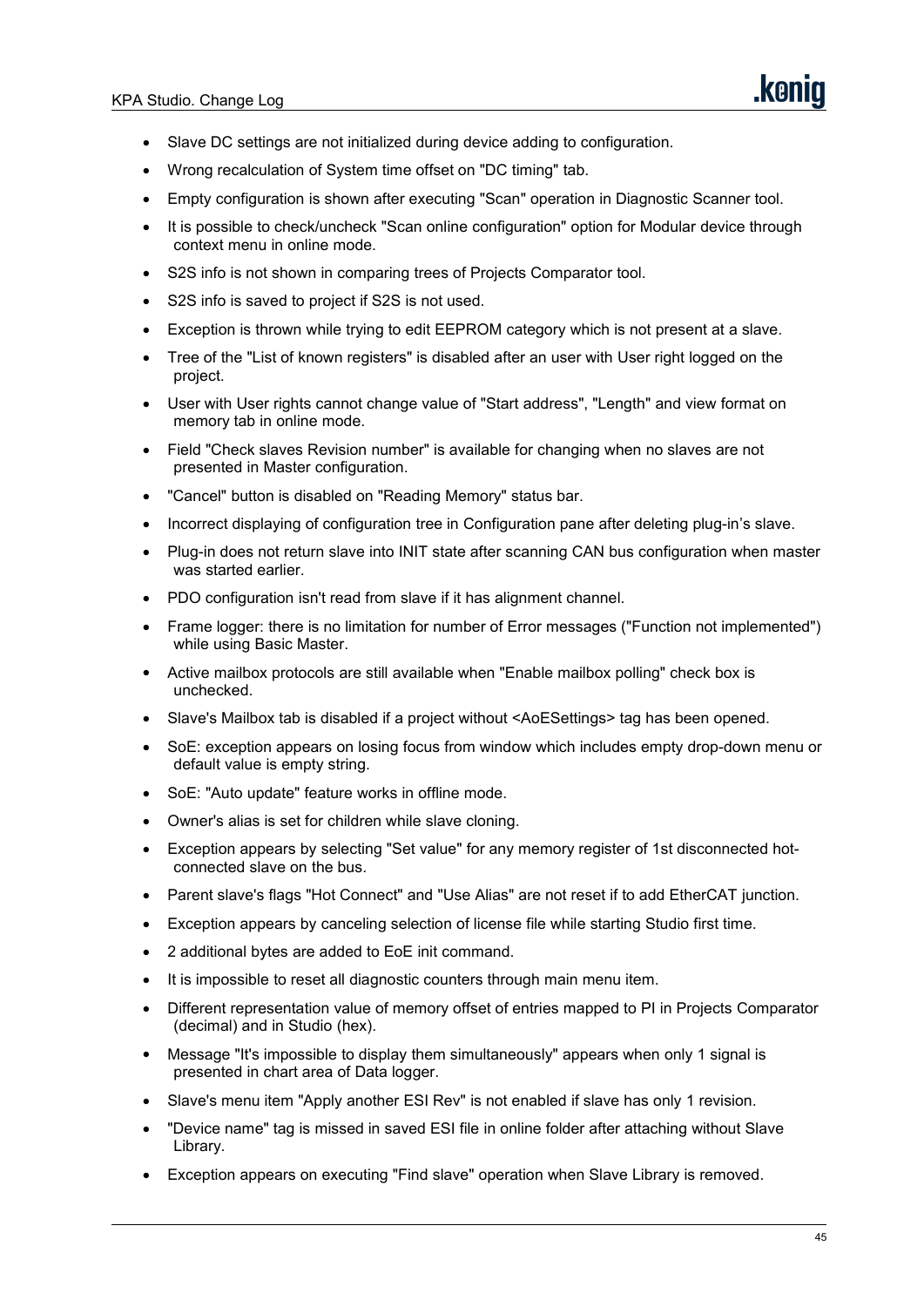- Studio set default value of "Ethernet frame max size" parameter for new Master instead of value set in Studio Options.
- Exception appears while loosing connection with locked Master.
- Warnings appear in Studio Output on try to detach locked Master.

# **42 KPA Studio EtherCAT, version 1.9.26.0, released 2011-04-15**

# **42.1 Features**

#### **42.1.1 Function limited Trial mode**

From nowon the Trial mode is used instead of Trial setup that allows to run Studio without a license but has some functional limitations:

- "Save" function is disabled;
- "Export" function is disabled;
- Maximum 5 slaves per one Master:
- Continuous running time is 8 hours.

## **42.1.2 Source column in Studio Output pane**

From nowon the traces' source is displayed in separate column "Source" in Studio Output panel.

## **42.1.3 Export traces in CSV format**

Possibility saving Studio Output traces in CSV format has been added. From nowon, while setting parameters of "Save to file" operation, you can also choose CSV format in "Save as type" drop-down list.

## **42.1.4 External synchronization (IEEE 1588)**

"External synchronization (IEEE 1588)" section has been added to Master Distributed Clocks tab. It allows to configure Distributed Clock synchronization using an External device that supports IEEE 1588 protocol (e.g. GPS or DCF77 receiver).

## **42.1.5 Oversampling support**

Oversampling features are read from ESI and used for slave's process data configuration by mean of DC modes. The title of Distributed Clock tab is"Distributed clock/Oversampling" instead of "Distributed clock".

## **42.1.6 AoE settings tab**

AoE protocol settings are read from ESI and exported to ENI. AoE tab has been added to Mailbox tab and it allows to edit Master and Slave Net IDs.

#### **42.1.7 Slave-To-Slave Communication for FSoE**

Possibility to establish slave-to-slave communication for PDOs has been added.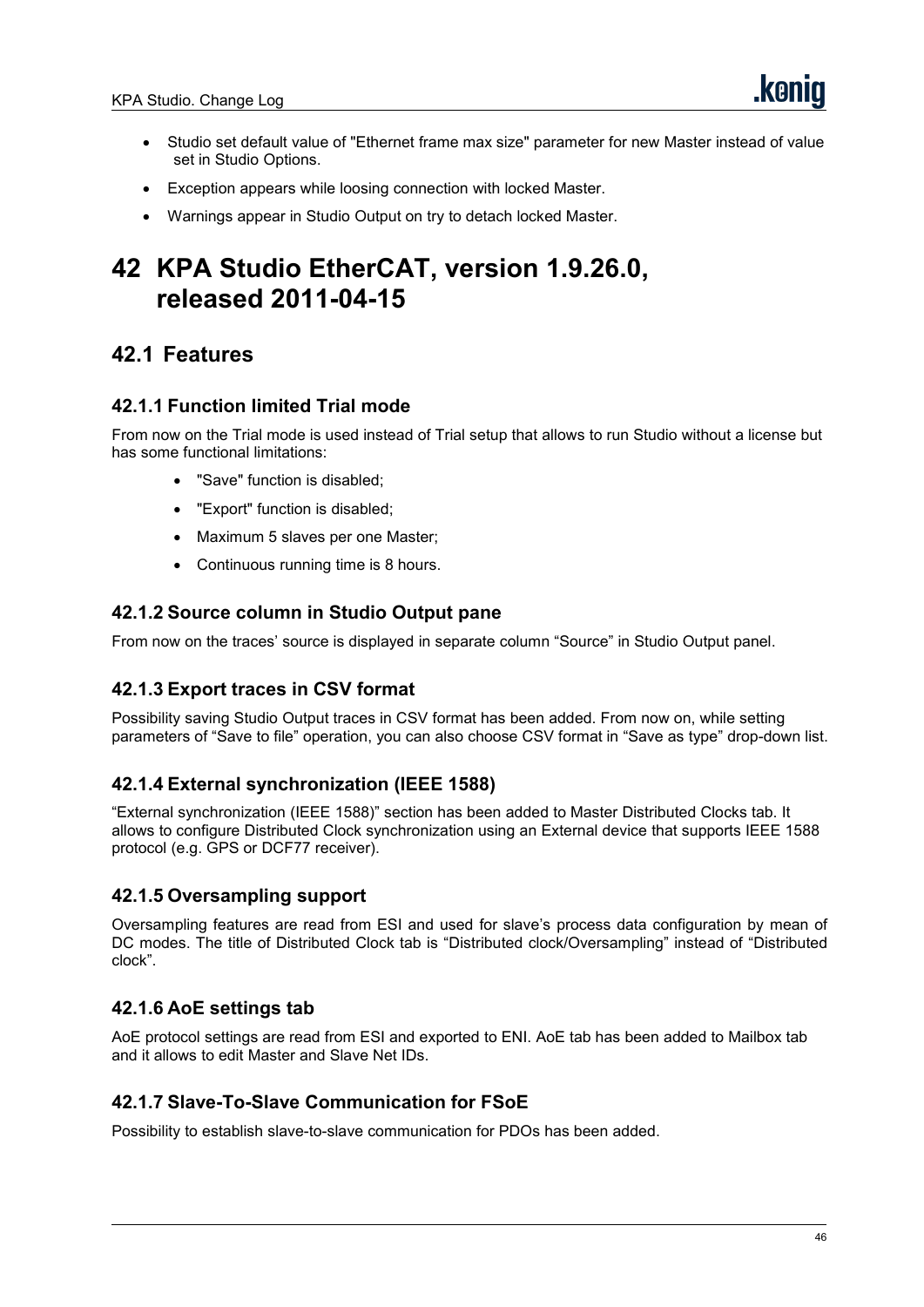#### **42.1.8 Topology Viewer improvement**

Topology Viewer was updated. From now on in Topology Viewer window you can choose Master for displaying topology, compare Network and Master configurations, copy the topology as bitmap to clipboard or file, set the property "Always on top", and change color settings for displayed lines.

### **42.1.9 Fix several Sync Managers simultaneously**

Possibility to fix several sync managers simultaneously by tick "Fix all" check-box in Fixed Process Image Editor has been added.

#### **42.1.10 Multilingual User Interface**

From nowon it is possible to change language of Studio interface. "Language" item has been added to View main menu that allows to select language from the list of supported languages.

#### **42.1.11 Slave cloning**

From nowon it is possible to add to configuration several slaves at once. "Slave cloning" item has been added to slave's context menu in Configuration pane. It allows to add slaves with default (ESI) and user configuration.

#### **42.1.12 Changing time span of charts**

"Time span" field has been added to Variables chart window. It allows changing time span for displaying charts.

#### **42.1.13 Changing variable's chart color**

"Change color" button has been added to Variables chart window. It opens palette for choosing the chart color of the variable selected from drop-down list above.

#### **42.1.14 "Check PDI" logic improvement**

Master parameter "Check PDI for all Slaves" was renamed to "Check slaves PDI". When "No" is set, "check PDI" init command is not generated. When "Yes" is set, "check PDI" init command is generated for all slaves with ConfigData defined in ESI if its value not equal to 0x00... (means "PDI deactivated").

#### **42.1.15 GUI of the EEPROM tab has been changed**

Interface of the EEPROM tab has been changed.

#### **42.1.16 Progress bar for Read/write EEPROM operations**

Progress bar for Read/Write EEPROM operations has been added.

#### **42.1.17 EEPROM verification after EEPROM writing**

The option "Verify EEPROM writing" has been added to EEPROM tab for verifying EEPROM after it has been written.

#### **42.1.18 Modules described in GSD file with parameter "Preset=1" are automatically added to Profibus slave configuration**

Modules which were described in GSD file with parameter "Preset=1" are automatically added to the Profibus slave configuration.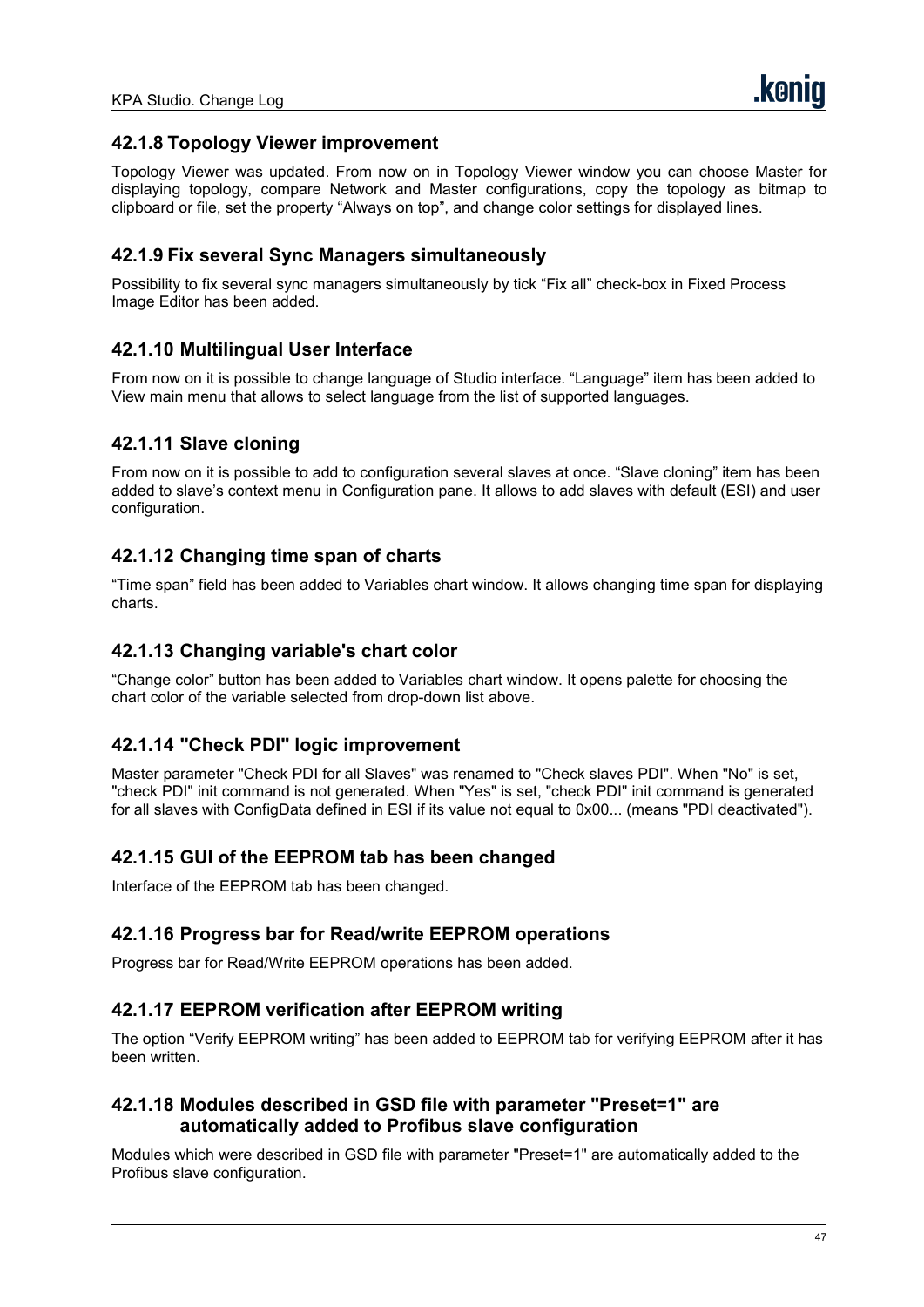# **42.1.19 Profibus Slave plug-in improvement**

The following possibilities have been added to Profibus Slave tab:

- open GSx files in modules' list area with the help of contextual menu;
- add modules from GSx library to configuration of Profibus slave by double-click of mouse;
- add signals from GSx library to configuration of Profibus slave with the help of contextual menu.

# **42.1.20 Mailbox Bootstrap definition in Master configuration file (ENI)**

When slave has separate mailbox configuration for Bootstrap state this configuration is reflected in Master configuration file (ENI).

## **42.1.21 TimeStamp EoE attribute support**

Check-box "Device supports time stamping using the DC time stamp" has been added to EoE tab.

## **42.1.22 Slave name template**

"Naming convention" item has been added to Option tab. It allows to select default slave name template as:

- Slave name from ESI GroupName;
- Slave name from ESI DeviceName;
- Autogenerated slave name "Slave N".

## **42.1.23 Display of PLC addresses for signals**

"PLC address" column has been added to master's process image tab and slave's Information tab.

## **42.1.24 "HEX editor" button has been added to "Force value" dialog**

Data Logger Tool: "HEX editor" button has been added to "Force value" dialog which is called from "Recording options" dialog.

#### **42.1.25 Export data to MDF format**

Data Logger Tool: "Convert to MDF format" check-box has been added to "Recording options" dialog.

#### **42.1.26 Default signals names in Data Logger Tool**

Default names of signals with empty physical property name have been added to Data Logger Tool. It helps to recognize signals in Data Logger Tool.

## **42.1.27 SoE: calling "Advanced view" window by double-click**

From nowon it is possible to call "Advanced view" window by double-click on SoE tab.

## **42.1.28 Update GUI of slave's mailbox tab FoE**

GUI of slave's mailbox tab FoE has been updated.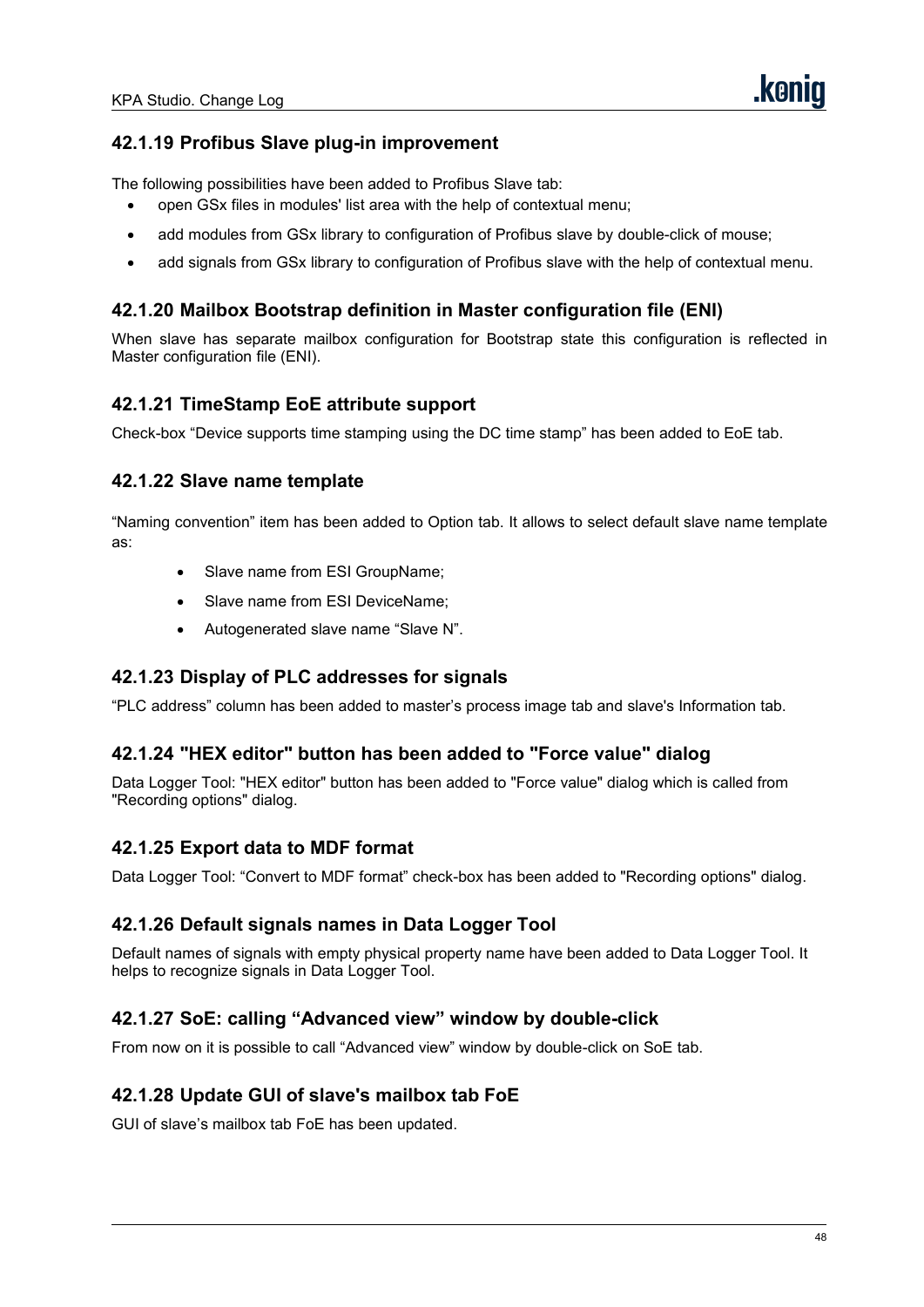# **42.1.29 Update GUI of slave's mailbox tab EoE**

GUI of slave's mailbox tab EoE has been updated.

# **42.1.30 Displaying "Object type" filter on the CoE tab**

Current value of "Object type" filter is displayed on the CoE tab under the OD source information.

## **42.1.31 Download master project on attach**

Property "Download master project on attach" has been added to Options (Master section). It allows to save Master configuration on attach to stopped Master and then download it on attach to running Master.

#### **42.1.32 Check slaves Revision number**

"Check slaves Revision number" property has been added to Master tab and enables the check Revision number of all slaves at one dash.

#### **42.1.33 Validation data column of init command**

"Validation data" column has been added to Slave Init Command Tab.

#### **42.1.34 Traces item of project's context menu**

"Traces" item has been added to project's context menu. It contains "Access limitation" and "Projects operations" subitems.

#### **42.1.35 Tooltips with master and slave names**

From now on tooltips with Master and slave names appear in Configuration pane.

- CoE initialization commands of CANOpen plug-in are not added into the EL6751 after saving the project and reopening the Studio.
- CANOpen plug-in tries to read OD even if slave is not in Pre-Operational state.
- SM's size is calculated based on size of mapped objects to PDO even if their size defined in PDO is different.
- Studio skips "Device Emulation" bit while generating "set to INIT/PO" init commands if slave does not support CoE.
- "Use alias" is disabled for slaves with "Physics"='Y'.
- Studio does not go to offline mode if Master server has been exited.
- Running Master is stopped during scan configuration operation.
- A plug-in is added to slave on its initialization even if the plug-in has been deselected before.
- Master was stopped but Studio generates a lot of messages about looking for configuration.
- It is impossible to switch from main window to another by Alt+TAB keys for "Print preview" and "Enter correct value" windows.
- It is impossible to start the second Studio if the Diagnostics Logger is working in the first Studio.
- Exception is thrown if to press "M"/"Properties" key when no one of "memory mapped signal" is selected.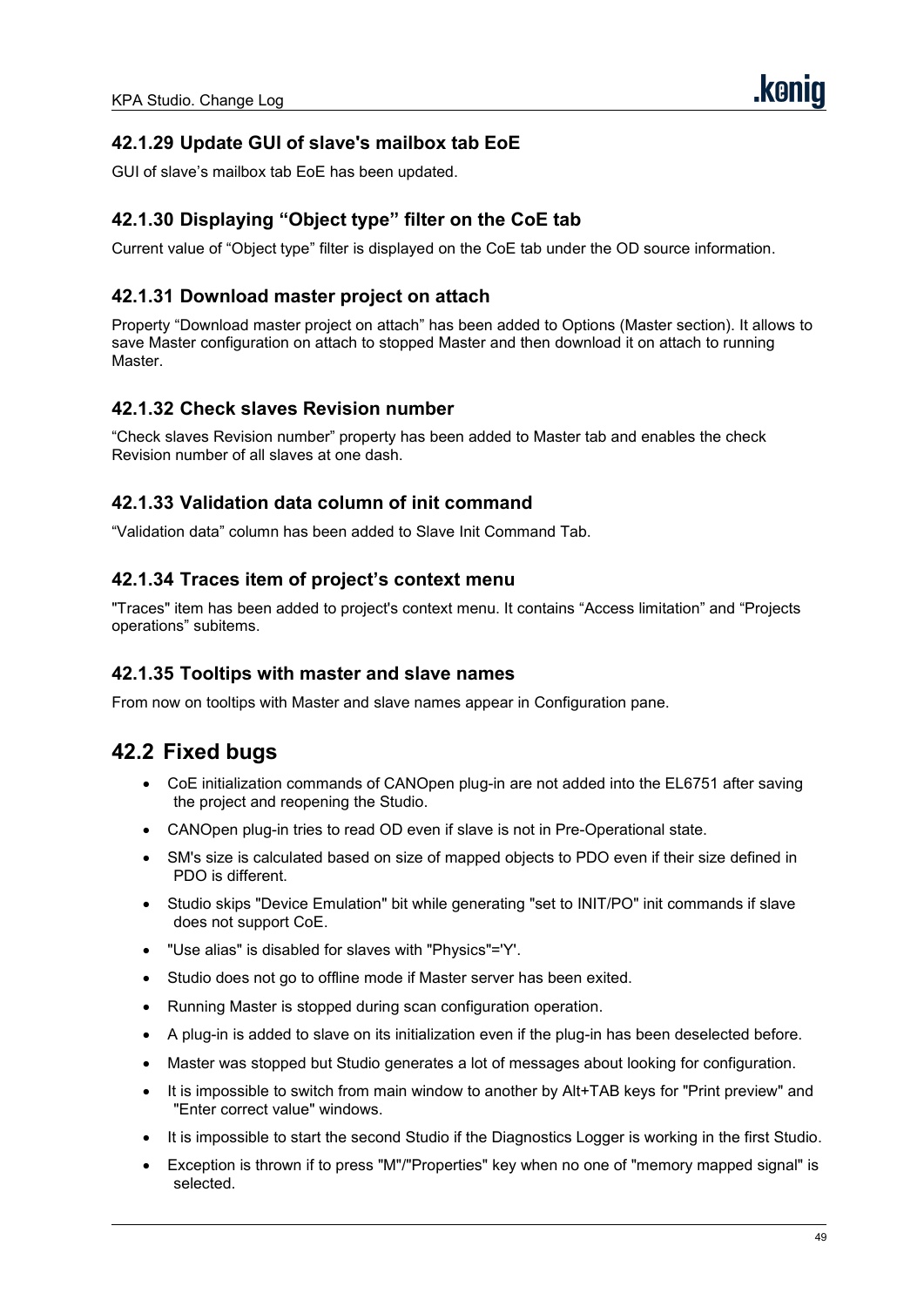- It is impossible to run EtherCAT Studio when user set large value of DPI.
- No error is shown on applying slave's PDO(s) assignment and configuration if fixed SMs size will be exceeded by the action.
- Exception appears while scanning configuration when master server was previously closed.
- Fixed Process Image Editor: vertical scroll bar of configuration area ismoved to the bottom part by checking/unchecking "Fixed" check- box.
- Redundancy property of the previous Master is set for a new Master without redundancy card.
- Other variable is chosen by click on the variable field in PI pane after scroll bar using.
- Specific signals are added to slave's configuration if fixed SyncManager area was not changed on CAN gateway plug-in loading.
- Studio crashes while running it on Japanese Windows XP.
- For slave with physics "YKY", FMMU/SM tab is absent and no signals are shown in configuration pane.
- Master name changes if connection to the specified Master is not successful.
- Exception is thrown after sets value of Master's mailbox cycle time < max, if value of Slave's mailbox cycle time is max.
- Button "Clear all" in "Slave to Slave connections viewer" is enabled when no S2S connection is set.
- It is impossible add greater than 400 signals into S2S Communication Editor.
- Empty slaves' names are shown by Studio in "Master compare" dialog in case of using linear configuration on the bus.

# **43 KPA Studio EtherCAT, version 1.9.25.0, released 2010-10-20**

# **43.1 Features**

## **43.1.1 Binding and checking of a license through KPA Secure Driver**

License binding and checking is executed through KPA Secure Driver exclusively.

## **43.1.2 Slave's DC settings reading from ESI file**

Slave's DC settings are loaded from ESI file and shown on slave's "Distributed clock" tab.

## **43.1.3 Traces categorizing**

From nowon traces in Studio Output can be filtered/grouped according to the message source or/and category.

#### **43.1.4 Memory registers mapping to Process Image**

Adding (removing) memory signals functionality is available in offline mode in slave's memory tab. It is possible to add either known (named) registers or any memory area as input signals to monitor signal's value in Process Image.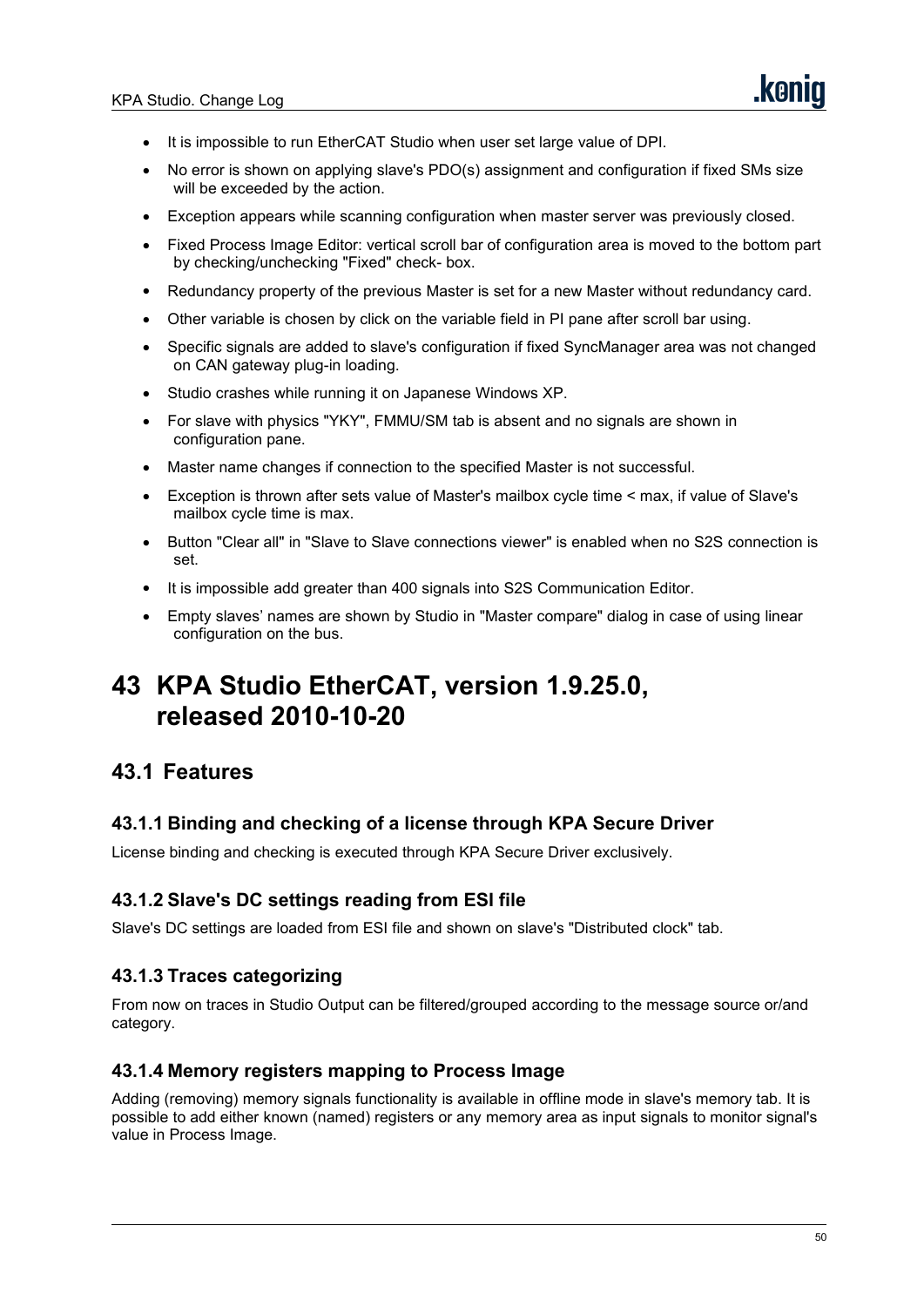# **43.1.5 Progress bar for "Reload slaves library" operation**

Progress bar for"Reload slaves library" operation was added.

### **43.1.6 Leveling functionality as Sample Rate Editor**

Leveling functionality is now called from menu "Tools" as "Sample Rate Editor".

### **43.1.7 Tools renaiming**

"Diagnostic Scan Tool" was renamed to "Diagnostic Scanner", "Data Logging Tool" to "Data Logger", "Projects Comparing Tool" to "Projects Comparator", "ESI and EEPROM Comparing Tool" to "ESI and EEPROM Comparator", "EEPROM Editor Tool" to "EEPROM Editor".

#### **43.1.8 Information about master's system, class and license should be shown in Studio**

Menu item "Properties" now is available in configuration tree master's context menu. The window called on choosing the "Properties" item contains information about master's system, class and license.

#### **43.1.9 Available external tasks getting from Master**

From now on it is possible to run process task which is available on Master's side. A list of available external tasks is received from Master on starting an external task in Studio.

#### **43.1.10 Studio version and license information is added to files generated by Studio**

Comments with information about Studio version and license are added to the files generated by Studio.

# **43.1.11 "Remove all" button for Variables Chart**

"Remove all" button was added for Variables Chart.

#### **43.1.12 AL Status codes description enhancement**

AL Status codes description was added for all possible codes defined in EtherCAT specification.

#### **43.1.13 Master name is added to signals in Chart and Watch windows**

From now on Master name is added to signals in Chart and Watch windows.

#### **43.1.14 Profibus Slave plugin should unset flag "PDO Upload"**

Profibus Slave plugin should unset flag "PDO Upload" at plug-in selecting if the flag is set in ESI file.

#### **43.1.15 Submenu with revision numbers is added to Insert or Append device pop-up menu for not unique devices**

Submenu with revision numbers is added to Insert or Append device pop-up menu if in ESI file has defined that the device has few revision numbers.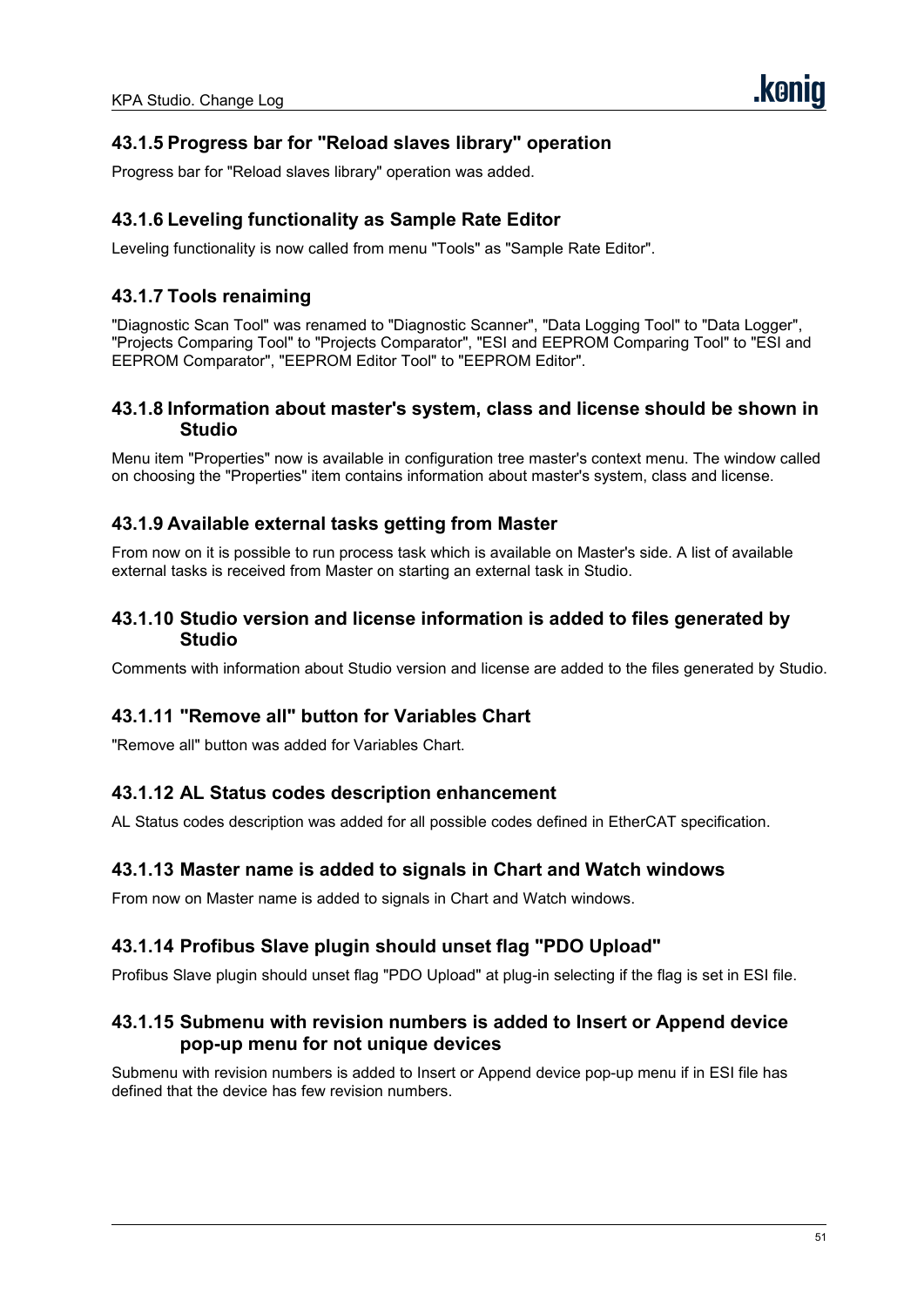# **43.2 Fixed bugs**

- Files "KPA Studio EtherCAT .Net Help" and "KPA Studio EtherCAT Faults" are displayed in a modal window.
- S2S connections are not read from saved projects.
- Invalid "Length" size of PROFIBUS slave modules with in-out signals is shown while parsing corresponding strings from GSD file.
- KPA Studio hangs for a while after Data logging was stopped.
- Signals for modules which were described in GSD file with 0x4x, 0x 8x or 0xCx identifiers are not shown in Profibus slave plug-in.
- Module added to Profibus Slave configuration does not have a signal if its length > 16 words.
- Master's diagnostic error "Wrong configuration" is displayed right after attaching.
- Process Image is built not according to PDO order if asignal has been added to PDO using any plug-in.
- Warning D00109 "Unable to get AL status code (Invalid slave online index). Slave 'Slave X'." is shown if slave's online position is"-1".
- No error is shown during attaching to master if an error occurs on ENI file creating.
- Variables Chart window is not opened by adding variabres in Init Master's state.
- Zero Physical and AutoInc addresses are set for slaves added to system coupler for which another ESI was applied.

# **44 KPA Studio EtherCAT, version 1.9.24.1, released 2010-05-26**

# **44.1 Features**

## **44.1.1 Brand labeling**

Brand labeling allows to customize software according to the Customer's wishes.

# **44.1.2 CAN Interface plug-in**

It allows to configure EL6751 slave using DBCs and provides CAN communication either through the signals specified within the dbc file (signal mode) or by sending/receiving all drive messages (queue mode).

# **44.1.3 Leveling**

Leveling functionality is now available in Master's Process Image tab. It allows to avoid the peak load of the frame scheduler when different cycle times (e.g. 100μ, 1ms and 10ms) coincide.

## **44.1.4 Scan and Topology view logic improvements**

Scan and Topology view logic has been improved for devices connected via output ports.

## **44.1.5 DC timing in slave**

A new tab showing slave's System Time, System Time Offset, System Time Delay, System Time Difference has been added.

## **44.1.6 Slave status in topology window**

If some error occurs in slave, a special sign is shown above the slave in the topology window. "Diagnostics" tab of the slave is opened by left-clicking on it in the topology window.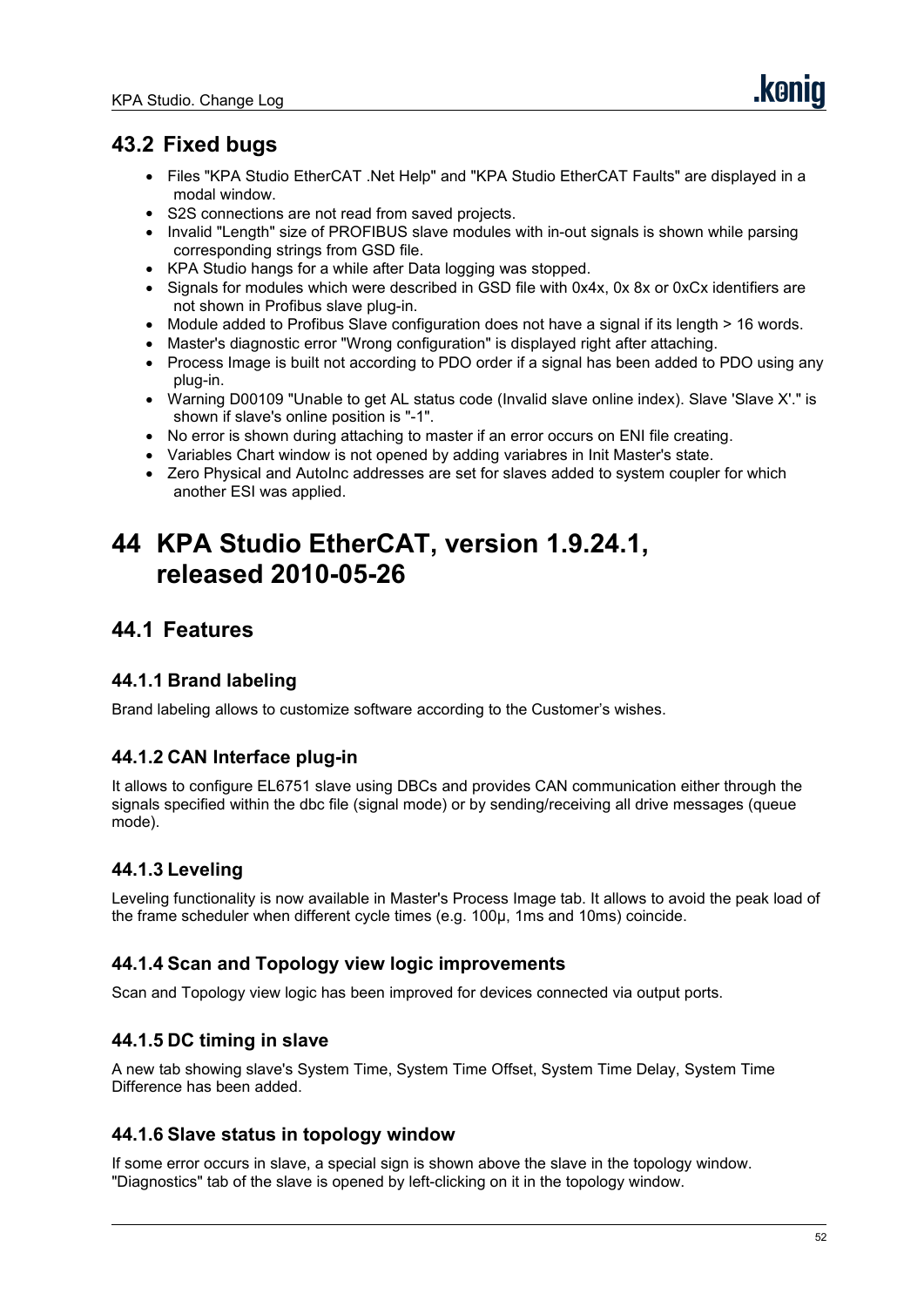# **44.1.7 Slave status in configuration pane**

If some error occurs in slave, a special sign is shown before the slave in the configuration pane.

#### **44.1.8 Process Image Viewer improvements**

Process Image Viewer now works faster with large amounts of data. Inputs and Outputs can be shown separately or simultaneously. Values of the selected signals are displayed in online mode. Different colors are used for different types of PI items.

# **44.2 Fixed bugs**

- Profibus Slave plug-in reads the size of input/output module only from the first byte in config.
- Profibus Slave plug-in uses a fixed Device type (impossible to use another gsd to simulate some profibus slave).
- CANopen Master gateway plug-in does not provide a signals structure of the read PDO from a CANopen slave.
- Last used master connection settings are not saved in the corresponding list when it is full.

# **45 KPA Studio EtherCAT, version 1.9.23.1, released 2009-11-26**

# **45.1 Features**

### **45.1.1 Reload device function in Configuration tree**

This function was added for devices without ESI files.

## **45.1.2 Sync managers plausibility**

Check of correct size, intersection of sync managers before the Attach operation was added.

## **45.1.3 Grouping of all mailbox protocol's tabs**

All mailbox protocols were grouped in one tab

## **45.1.4 PDO Upload attribute of CoE in ESI file**

PDO Upload attribute of CoE in ESI file has been supported.

#### **45.1.5 Multi masters online**

Support of more than one attached master in the project was added.

#### **45.1.6 Init commands grouping**

All Init commands (Init and mailbox protocols) were grouped in one tab.

#### **45.1.7 Latch mode for Slave DC settings**

Configuration of Latch mode for Slave DC settings was added.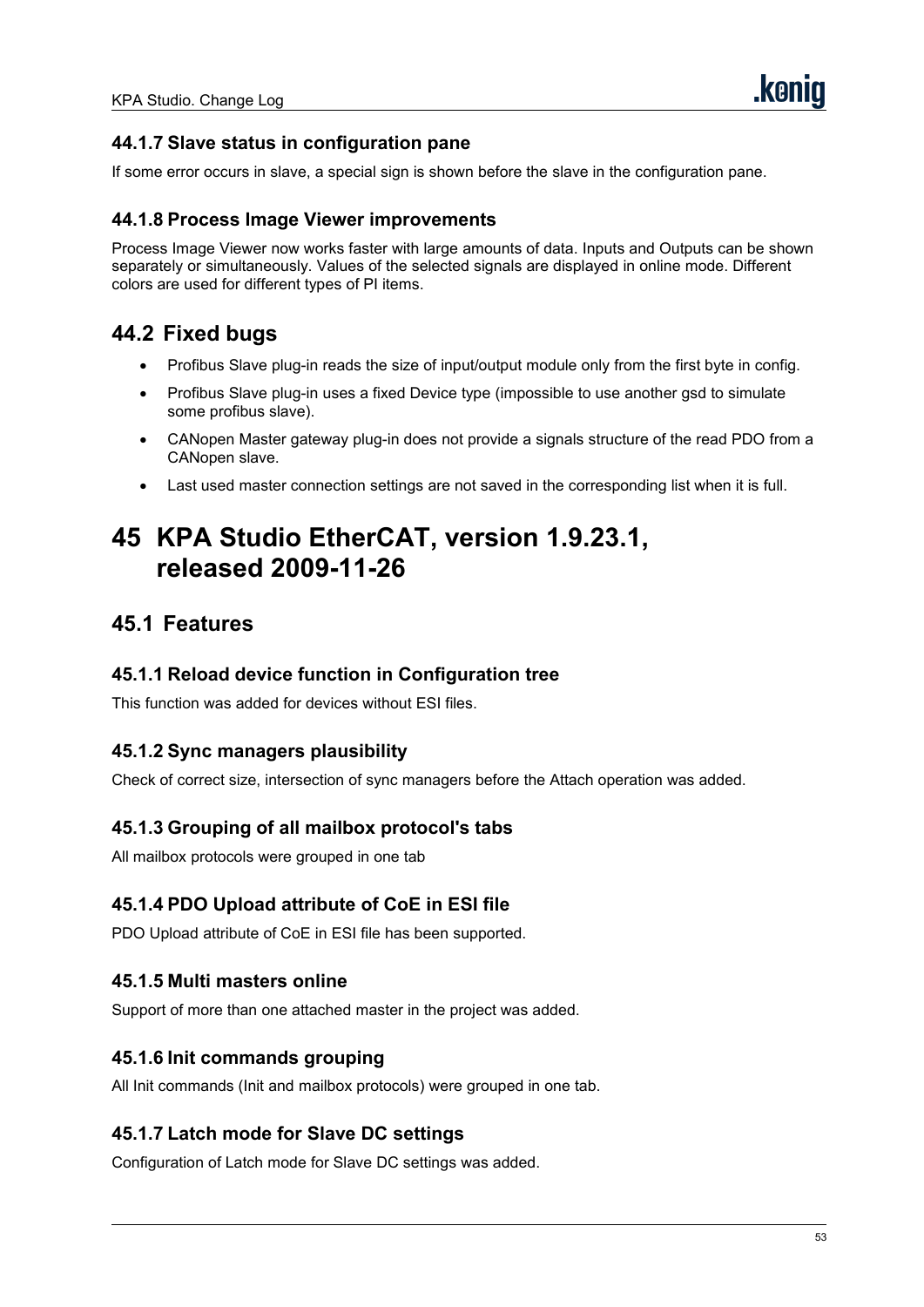# **45.1.8 SoE configuration**

Configuring of SoE protocol parameters in offline mode was added.

## **45.1.9 Su attribute of TxPdo\RxPdo**

Su attribute of TxPdo\RxPdo is now supported.

### **45.1.10 User Management menu**

The User Management menu with relevant items is available now for the projects with Access Limitation.

#### **45.1.11 New ENI tags support**

New ENI tags are now supported in ENI file without KPA extensions.

#### **45.1.12 Switching EEPROM access init commands**

Switching EEPROM access init commands were added.

#### **45.1.13 Hex format for REAL signals values in CoE tab**

Hex format is now used to display REAL signals values in CoE tab.

#### **45.1.14 Hex format for numeric values exported to ENI file**

Hex format is now used instead of decimal for the values being exported to ENI file.

#### **45.1.15 Bus Diagnostics in Topology viewer**

The communication diagnostics (based on Ports diagnostics) has been added to the Topology viewer.

#### **45.1.16 Reset all diagnostics counters**

A possibility to reset all diagnostics counters has been added.

#### **45.1.17 Forwarded Rx errors counter**

The Forwarded Rx errors counter has been added to the Slave Diagnostics.

#### **45.1.18 Diagnosis handling**

A possibility to handle the diagnosis messages from a Slave via SDO Info has been added.

#### **45.1.19 Font of HexEditor in edit values dialogs**

A possibility to change the font of HexEditor in the edit values dialogs has been added.

#### **45.1.20 Bit alignment**

Bit alignment (as an alignment mode in Process Image tab) is now available.

#### **45.1.21 Configuration creation via Automation Interface**

A possibility to create master configuration via Automation Interface has been added.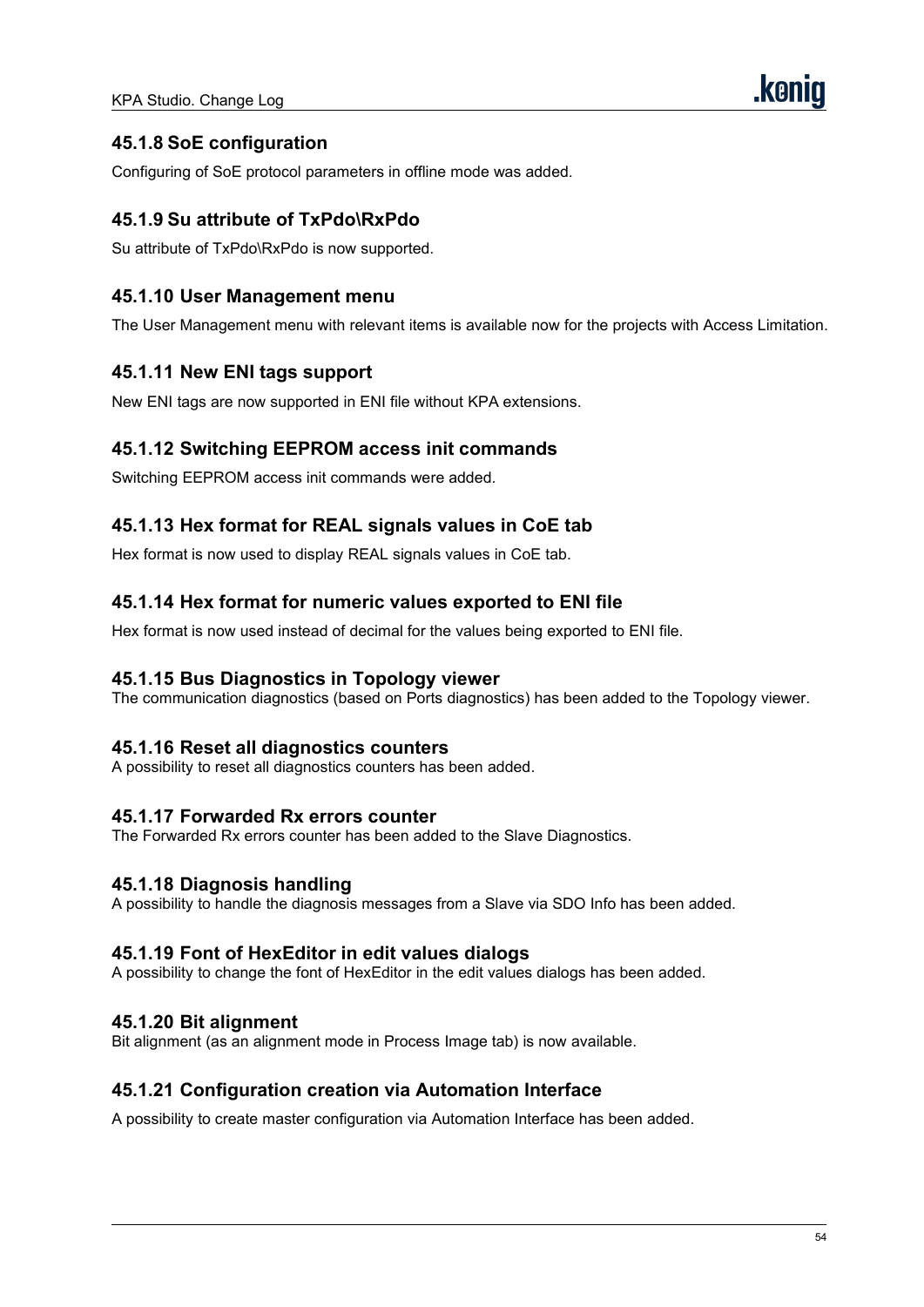# **45.1.22 Adding access limitation to a project**

A project can be converted to a project with access limitation.

# **45.2 Fixed bugs**

- Value of any sub-index with non-CA command is read twice.
- Two Outputs FMMUs are configured for two Outputs SMs even if only one Outputs FMMU is defined in ESI.
- Writing of sub-object value is not possible via CoE, if the value has been read with error.
- A user from "User" group (projects with Access Limitation) is allowed to delete/change slaves.
- A user from "User" group (projects with Access Limitation) can not stop the unlocked master.
- DC tab of slave is not updated after scanning bus in online mode
- Incorrect parsing of data in the Data Logging Tool while the line is broken (Redundancy is enabled).
- PROFIBUS Slave, PROFIBUS Master: An Index of PDO entry is "0x1600" instead of "7000" for PDO "0x1600".

# **46 KPA Studio EtherCAT, version 1.9.22.0, released 2009-06-02**

# **46.1 Features**

## **46.1.1 Data logging tool - Recording options and trigger value for signal**

Data logging tool extended with recording options (File size limit, Time limit, Frame sampler) and trigger value (NaN possible for real type) - KPA Master EtherCAT v.1.4.6.5 or higher is required..

#### **46.1.2 Data logging tool - Signals displaying filter in the Data logging tool window**

Added Slave and slave's channel fields to Recording options as signals displaying filter in the Data logging tool window.

#### **46.1.3 File access over EtherCAT (FoE) protocol improved usability – added possibility to set file name and password**

Added possibility to download and upload files through FoE in Pre-Operational, Safe-Operational and Operational states in addition to Bootstrap state. File name and password options are now available for change by user.

## **46.1.4 Init commands tab for slave**

The Init commands tab incorporates all commands for slave to be sent by Master.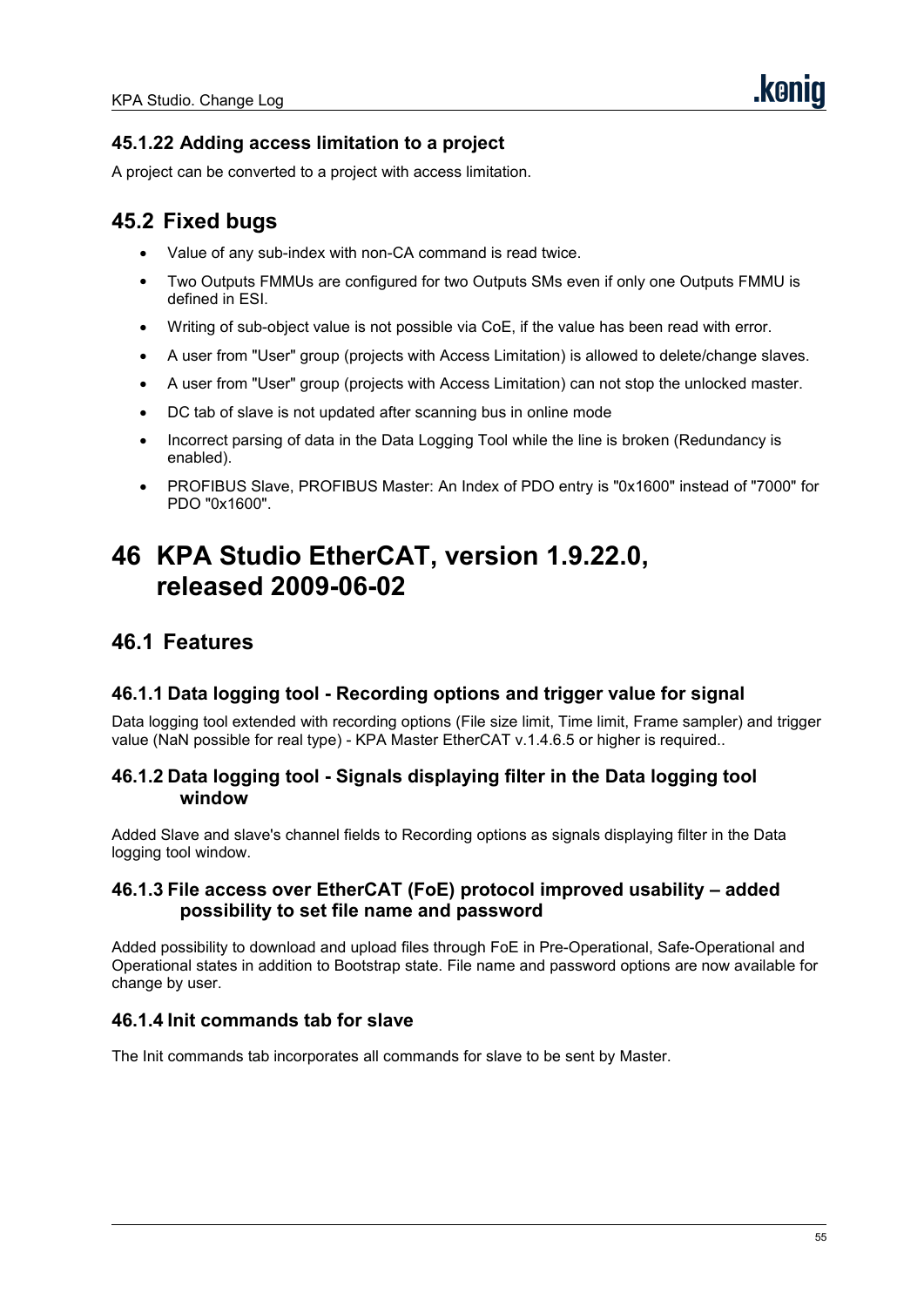## **46.1.5 Scaled value is displayed together with raw value, when "DScale" element is defined for signal in ESI**

If "DScale" element is defined for signal in ESI (e.g. <DataType DScale="0-10">INT</DataType>), the value calculated in accordance with the scaling rule will be displayed online (put in <>) together with raw value.

# **46.1.6 "Find device" function in Slaves Library**

"Find device" function is available in right-click context Slaves Library menu.

## **46.1.7 Support of region-specific strings (names) in ESI file**

Slave's name is taken from ESI according to current regional settings that are checked when the Studio starts.

### **46.1.8 EEPROM editor tool**

The tool allows creating EEPROM content or editing existing one loaded from a binary file or read online from Slave EEPROM. It is also possible to generate ESI using EEPROM content.

#### **46.1.9 Improved setup with version upgrading**

Installing newer version no longer requires removing the previous.

## **46.1.10 SM parameters validation on attaching to Master**

When the Studio attaches to Master, SM settings will be checked. Should some settings be wrong respective warnings will be displayed.

## **46.1.11 Extended Studio options**

Studio options extended with parameters:

"Launch Master on connect" (the Studio launches the Win32 Master, if the port 5000 isnot occupied with another Master);

"Create empty project at start-up" (the Studio will not add a Master 1 to Unknown project created at Studio's start-up);<br>"Max Sm size" (the Studio uses the parameter to check SM setting at attach).

- Trace message "Automatic configuring of ... M2M bridge ... succeeds"appears when it has failed.
- A new signal is added to the M2M slave after project reopening if slave has no-name signal.
- Any user (administrator, user or superuser) can change state of locked master by Master right click menu.
- Address of BK1250 becomes 0 while attaching to the Master if "Scan online configuration" is set.
- EL6731-0010 without modules some CoE Init commands are shown in tab but are not exported to cfg file.
- "Physical property name" and "Physical property value" columns are not shown in Slave "Variables" tab.
- Studio's Help cannot be opened by F1 when log on window is opened (AL project).
- Error T00188 "Error updating PI variables..." occurs if to choose in configuration pane slave EL6731 after EL6731-0010.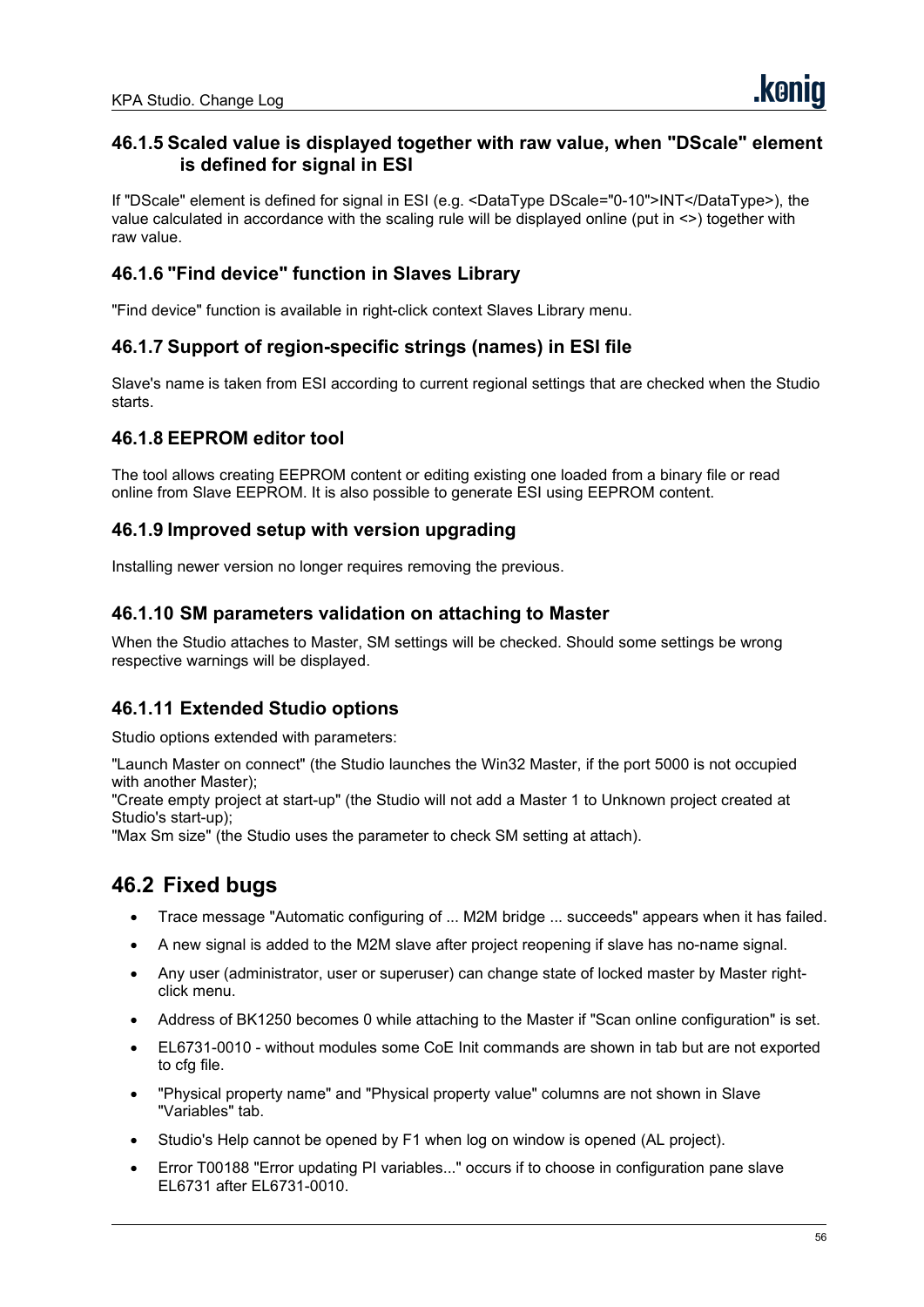- Studio hangs at reading OD online when OD is loaded from big EDS file and Confirmation windows are shown.
- Studio does not set new NIC (after successful scanning configuration) on the next scanning or on attaching.
- Error "Can't open project" appears in Studio Output on attaching to running master if there is unknown device on the bus.
- Question-marks are shown when project is opened for slaves with ESI saved in project that have been read from EEPROM.
- Diagnostic messages do not appear when Master was detached with active acknowledged error and attached again.
- CoE reading fails on second attach.
- Slave's name read from OD via SDO is not shown in the Configuration pane for slave without ESI.
- Saving suggestion does not appear at new project opening when some slaves were added by "Scan configuration".
- Not all unchecked PDOs are shown with mark (excluded).
- Dialog Box with suggestion to use stored configuration appears if the configurations are identical.
- Exception is thrown by reading EEPROM to hex editor when progress bar in progress.
- OD reading from DDF or XML: sub-index of "BIT4" type (EL6731-1003, 0xF800:12) is not shown and no information in Studio output.

# **47 KPA Studio EtherCAT, version 1.9.21.0, released 2009-04-08**

# **47.1 Features**

#### **47.1.1 Dynamic slave to slave communication is supported**

S2S communication can now be set on the fly (KPA Master EtherCAT v, 1.4.6.3 or higher is required).

#### **47.1.2 CANopen Master gateway plugin was developed for EL6751**

The CANopen Master gateway plugin allows reading configurations of all CANopen devices.

#### **47.1.3 Several plugins support**

If several plugins are supported by a slave, it is possible for the user to choose one. If a slave supports only one, it is automatically loaded by Studio.

#### **47.1.4 Detailed registers info (Bit/Bytes value) was added to Slave Memory tab**

A value can be set for the whole register, for a set of bits or for a specific bit. The value description is taken from the MemoryFieldDescriptionMapper xml file, which islocated in the Studio default folder.

#### **47.1.5 New style of Studio Options window**

From this version the style of the Studio Options window was changed.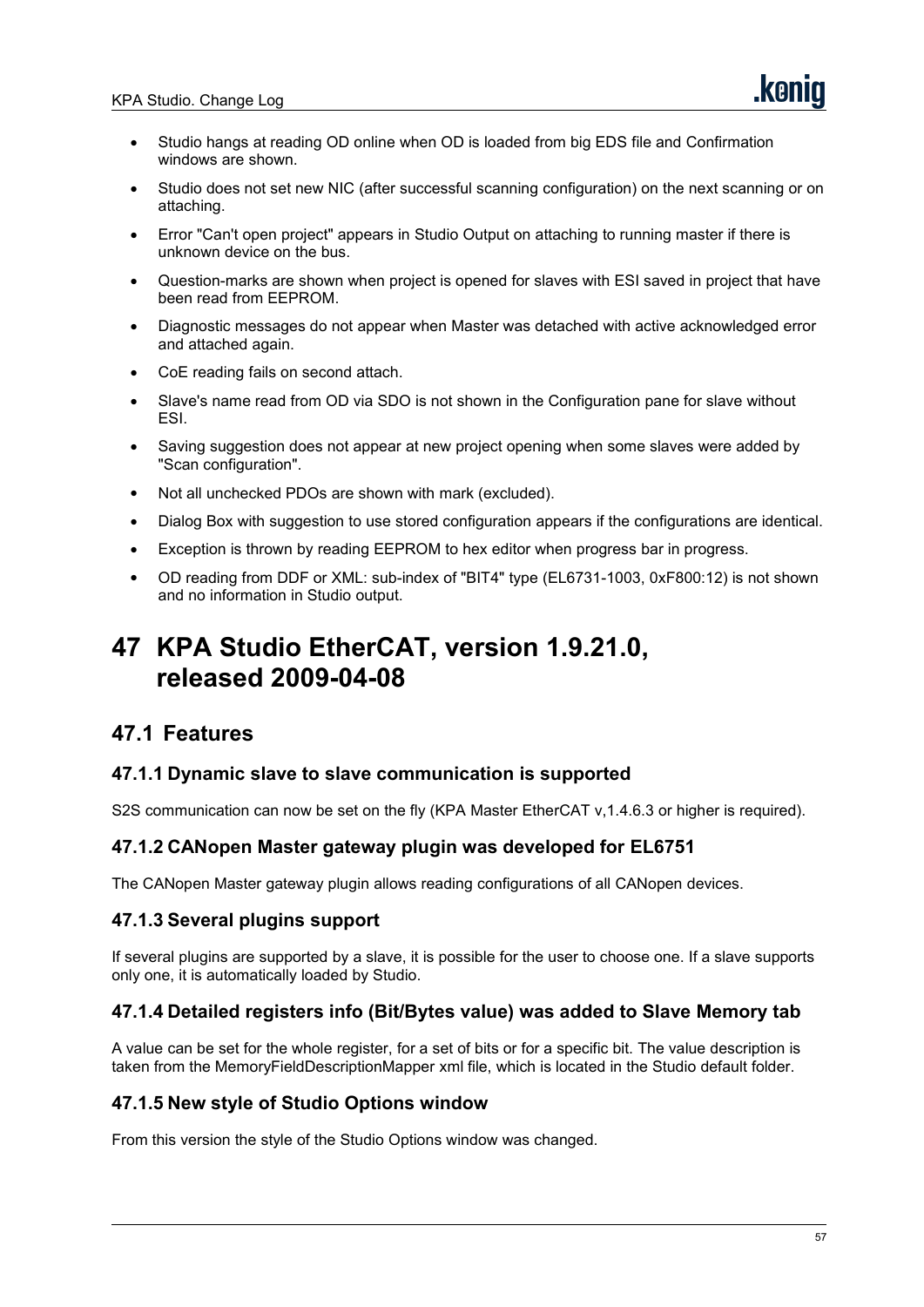## **47.1.6 Win32 Master auto start by Studio on attaching to the Master - used instead of internal Master (Internal Master is no longer used)**

When trying to attach to localhost, if the Master is not running, it is started automatically with default settings (host name: localhost; port number:5000).

## **47.1.7 Communication timeout parameter added to Studio options (used as RPC command execution timeout)**

The Communication timeout parameter was added to Studio options. This parameter determines Studio waiting time for the Master response.

## **47.1.8 Improved Masters compare dialog**

From this version it is possible to get a resulting configuration either manually or automatically.

### **47.1.9 Slaves are sorted in Slaves Library or in the right-click menu (Configuration pane)**

From this version slaves are sorted by A either in the Slaves Library or in the right-click menu of the Configuration pane (when inserting or appending a new device).

## **47.1.10 Physical property name is used in "Variables chart", "Variable snapshot" and "Watch" tab**

If a signal has a physical property name and the feature is enabled, it is used in "Variables chart", "Variable snapshot" and the "Watch" tab.

## **47.1.11 Detailed info in progress bar caption on attaching to Master**

From this version detailed information is shown in the progress bar caption (e.g., bus scanning, online tree building, generating configuration, and uploading a configuration on the Master).

## **47.1.12 Created ESI saved in online folder is not saved in project**

If "Yes" option is set for the Save EtherCAT Information file (ESI) in project file parameter in Studio options, a created ESI is saved in a project.

- Master diagnostic traces mode is not switched on if it has been set offline.
- Cyclic Cmd is not split when Frame size is less than Cmd size.
- Master attaches with previous NIC although new NIC has been set.
- The Master keeps running if No button has been pressed.
- No signals information update is performed in Watch window.
- Fault message with "AL status code and description" is not added to Studio Output.
- "Acknowledge error" button indicates error for a short time on switching between slaves when Slave State tab is active.
- The same watchdog settings adjusted for the first slave were shown for all slaves with enabled watchdog in online mode.
- Create Signal(s) button in Outputs group box is dimmed after signal editing (M2M Plugin).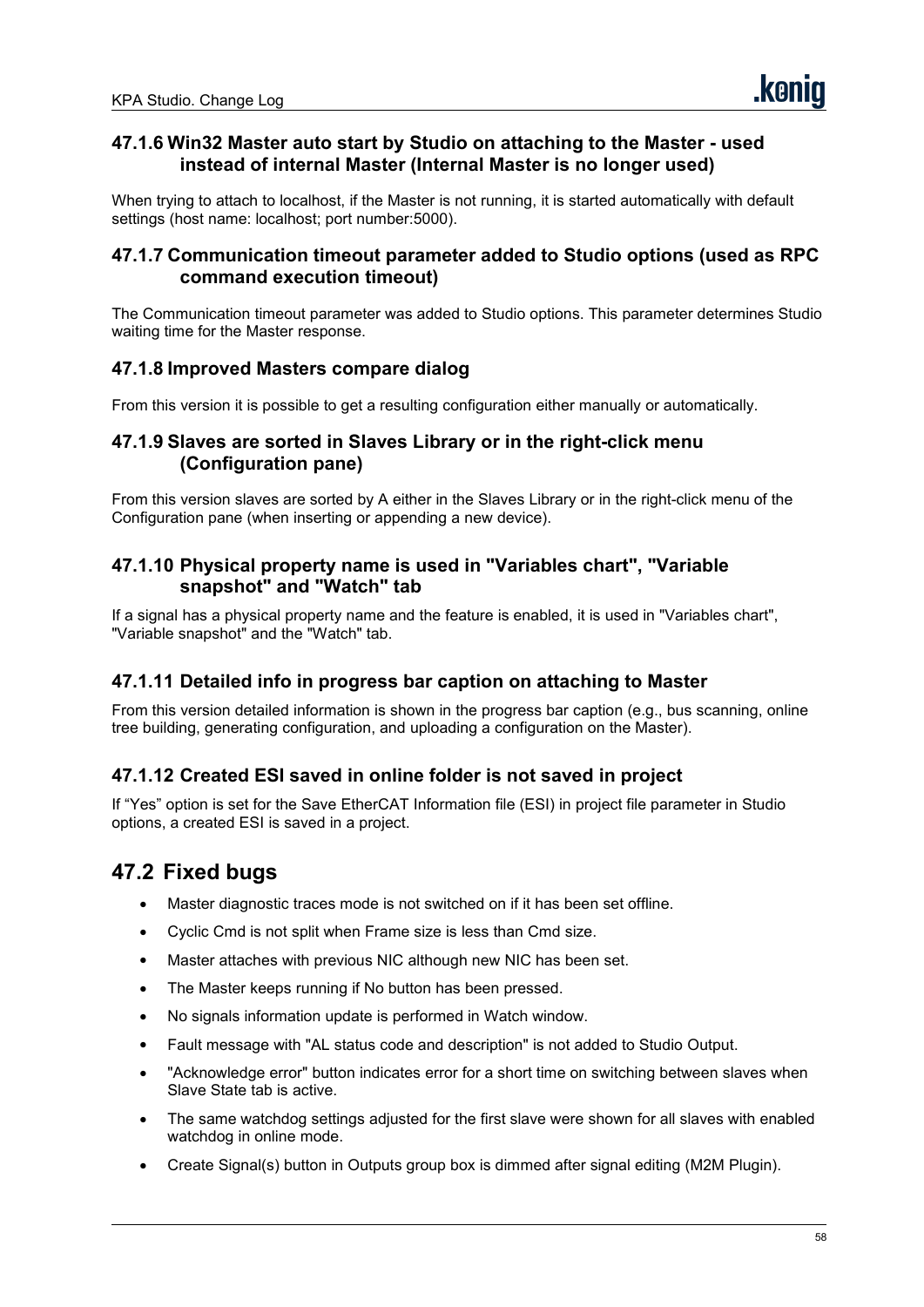- It is impossible to reopen project if it has slave without ESI.
- Invalid frames appear in log file during data saving (ECAT Data Logging Tool).
- No tooltips shown (e.g., in the Force value, Set value information windows etc) on some computers.
- Although the Refresh automatically check box has been checked, the CoE tab is not refreshed.
- It is possible to set and force value if Master (in Operational state) is locked.
- Workaround: Studio should set RW access for OD indexes when 0x00 is received as access type via SDO info (slave EL6080).

# **48 KPA Studio EtherCAT, version 1.9.20.0, released 2008-12-17**

# **48.1 Features**

#### **48.1.1 Diagnostic messages available via AI**

From this version diagnostic messages are available via AI.

#### **48.1.2 Physical values available via AI**

From this version physical values are available via AI.

#### **48.1.3 Data logging tool has been added**

The data logging tool has been added to this version.

#### **48.1.4 Project with access limitation**

Now it is possible to create projects with access limitation.

#### **48.1.5 Frame Logger added to the Main menu->Tools and removed from Master Statistics tab**

Frame Logger was added to the Main menu->Tools and removed from the Master Statistics tab.

#### **48.1.6 Mailbox timeout setting is used for CoE Init commands when no timeout is defined in ESI**

From this version the mailbox timeout setting is used for CoE Init commands when no timeout is defined in ESI.

#### **48.1.7 "Default input values" and "Watchdog timeout" are added to Master diagnostics**

"Default input values" and "Watchdog timeout" were added to Master diagnostics.

- The "Read PDO(s) from Slave" button is not dimmed when a slave is in Bootstrap state.
- The EL6751 RawCAN: \*.rcx file name does not change on project saving if a master's or a slave's name has been changed.
- "DDF" is now used instead of "ESI".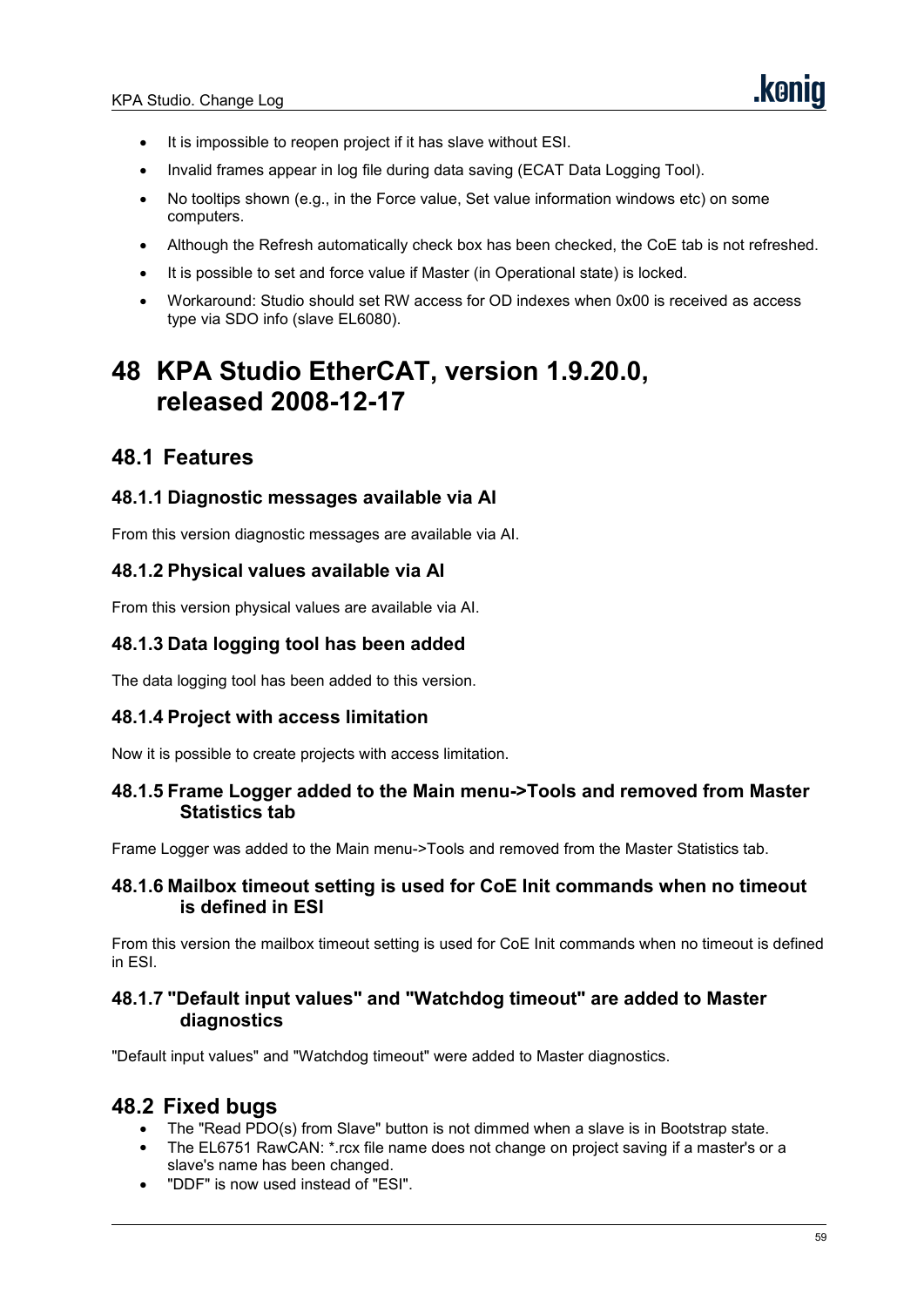- The problem of the "Error destroying object dictionary handle ..." error message on detaching if Master configuration includes EL6692 secondary (M2M)
- The problem that the exception appears on deleting first EK1100 when Master configuration is EK1100, EL1002, EK1100
- The problem that the "Can't create ECAT control. ..." error message appears on Studio start if some ESI file is corrupted
- The problem that the Studio does not ask the Project File Name and saves it as Untitled when the Master configuration has a configured EL6751 RawCAN
- The problem of wasting memory on update of slave signals list
- The problem when the exception is thrown after trying to delete a signal
- The problem that the accepted bus configuration is wrong when there are EK1521, Chopper (ET1100), EK1122, EK1100
- The problem when the exception is thrown if the Cancel" button has been pressed in the Merge window (Topology)
- The problem that there are no profiles available after reading OD from EDS or XML.
- The problem that PDOs in PDO assignment list (PDOs comparing Tool) are ranged in the wrong order.
- The problem that the exception is thrown during scan bus operation.
- The problem that the message box "Master error: unknown" appears on attaching to the Master
- The problem that the "expiry date unlimited" message isshown in the About window if the master license is absent
- The problem when the message textis out of screen in Studio and Master Output when Studio is updated to version with message time
- The problem when the exception is thrown during project saving if access to the path is denied
- The problem of Studio crash on attaching the Master if there are two segments on the bus with equal physical aliases

# **49 KPA Studio EtherCAT, version 1.9.19.4, released 2008-11-13**

# **49.1 Fixed bugs**

- The problem of Slave EK1122 disappearing from the configuration if it has been dragged and dropped to the Master.
- The problem of displaying two identical indexes in the PDO list of slave EL6731-0010.
- The problem when the name of a project is marked as "Untitled" if there is no DDF in the Slaves Library for an opened project.
- The problem of displaying the following error message in the Studio Output tab.
- The problem of wrong reading of PDO assignment from BK1250 OD.

# **50 KPA Studio EtherCAT, version 1.9.19.2, released 2008-11-03**

- The problem of displaying a segment in the Master Compare Dialog as if it is connected to port Y of EK1122 (but in reality it is not).
- The problem of displaying commands for EL6692 (primary) in the configuration file to write a configuration for secondary.
- The problem that the Configuration pane becomes inactive when choosing slaves by using the keyboard.
- The problem of adding the wrong number of messages to the Master (Studio) Output pane if the error filter is set.
- The problem that a negative value of messages is displayed.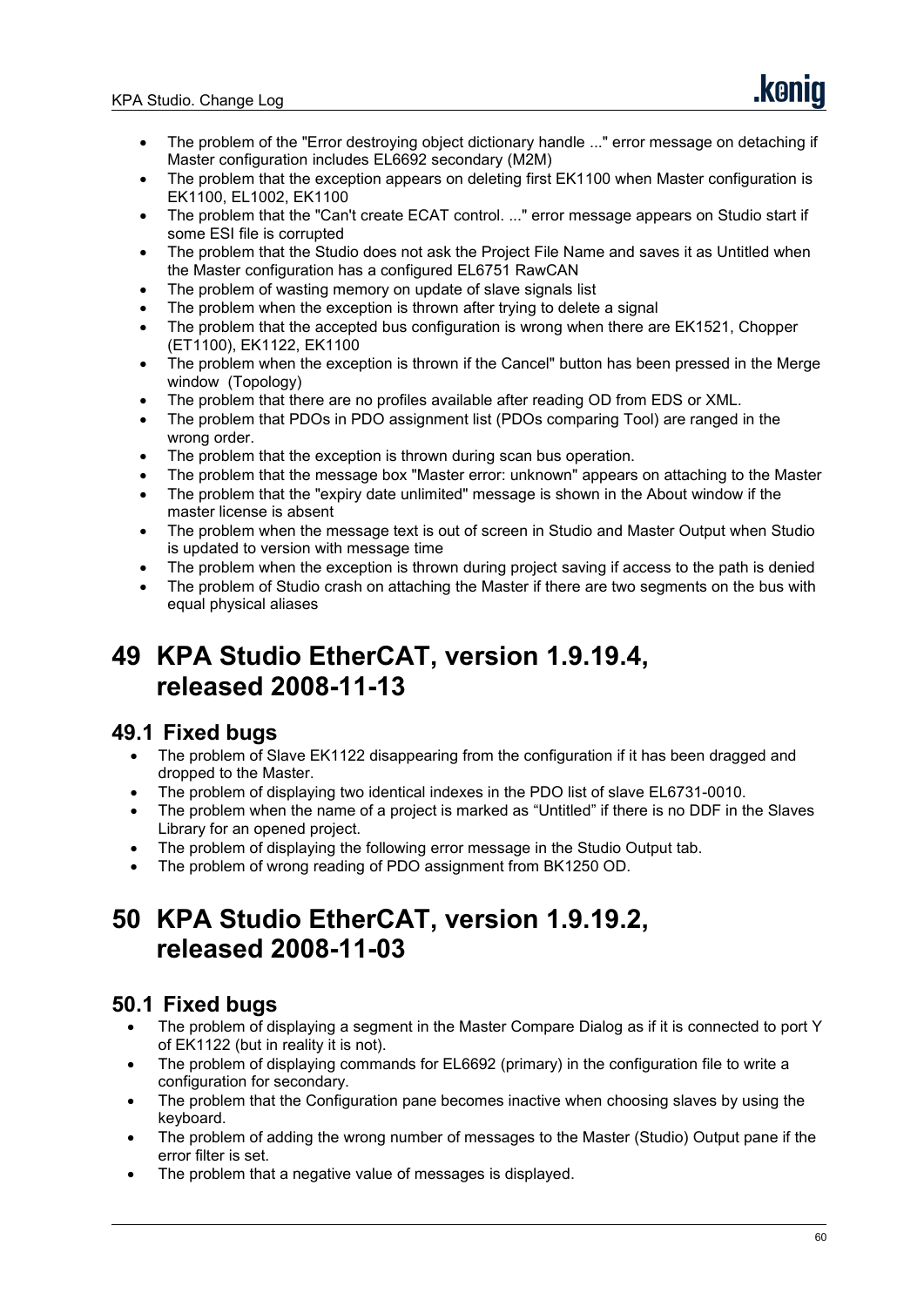# **51 KPA Studio EtherCAT, version 1.9.19.0, released 2008-10-27**

# **51.1 Features**

## **51.1.1 Acknowledged messages**

Acknowledged messages with pop-up windows were added to Studio Output (Options  $\rightarrow$  Studio  $\rightarrow$ View).

#### **51.1.2 Splitter between Outputs and Inputs lists on PI tab**

The splitter between the Outputs and Inputs lists was added to the PI and Variables tabs.

#### **51.1.3 Refreshing Configuration pane by PDO assignment**

It is now possible to refresh the Configuration pane by PDO reassignment.

#### **51.1.4 Variables tab is hidden for slaves without SMs**

The Variables tab is hidden for slaves without SMs.

# **51.2 Fixed bugs**

- The problem of PI viewer update in online mode if a scanned configuration was accepted by the user.
- The problem of saving plug-in 'CAN gateway' data.
- The problem of SMs wrong configuring if there is no DDF for a slave in the Slaves Library and its EEPROM size equals 128 bytes.
- The problem of reading channels' and signals' names from the Object Dictionary if there is no DDF for a slave and its EEPROM size equals 128 byte.
- The problem of reading PDO assignment from the Object Dictionary if there is no DDF for a slave and it supports CoE.

# **52 KPA Studio EtherCAT, version 1.9.18.0, released 2008-10-17**

# **52.1 Features**

#### **52.1.1 Show slave alias option was added**

The Show slave alias option was added (Main menu  $\rightarrow$  Options  $\rightarrow$  Studio  $\rightarrow$  View).

#### **52.1.2 Tool for comparing projects**

A tool for comparing projects was added (Main menu  $\rightarrow$ Tools).

- The problem of FMMU size for EL6692 after saving and reopening a project.
- The problem of adding signals automatically for EL6692 (secondary) except for the last slave in the configuration.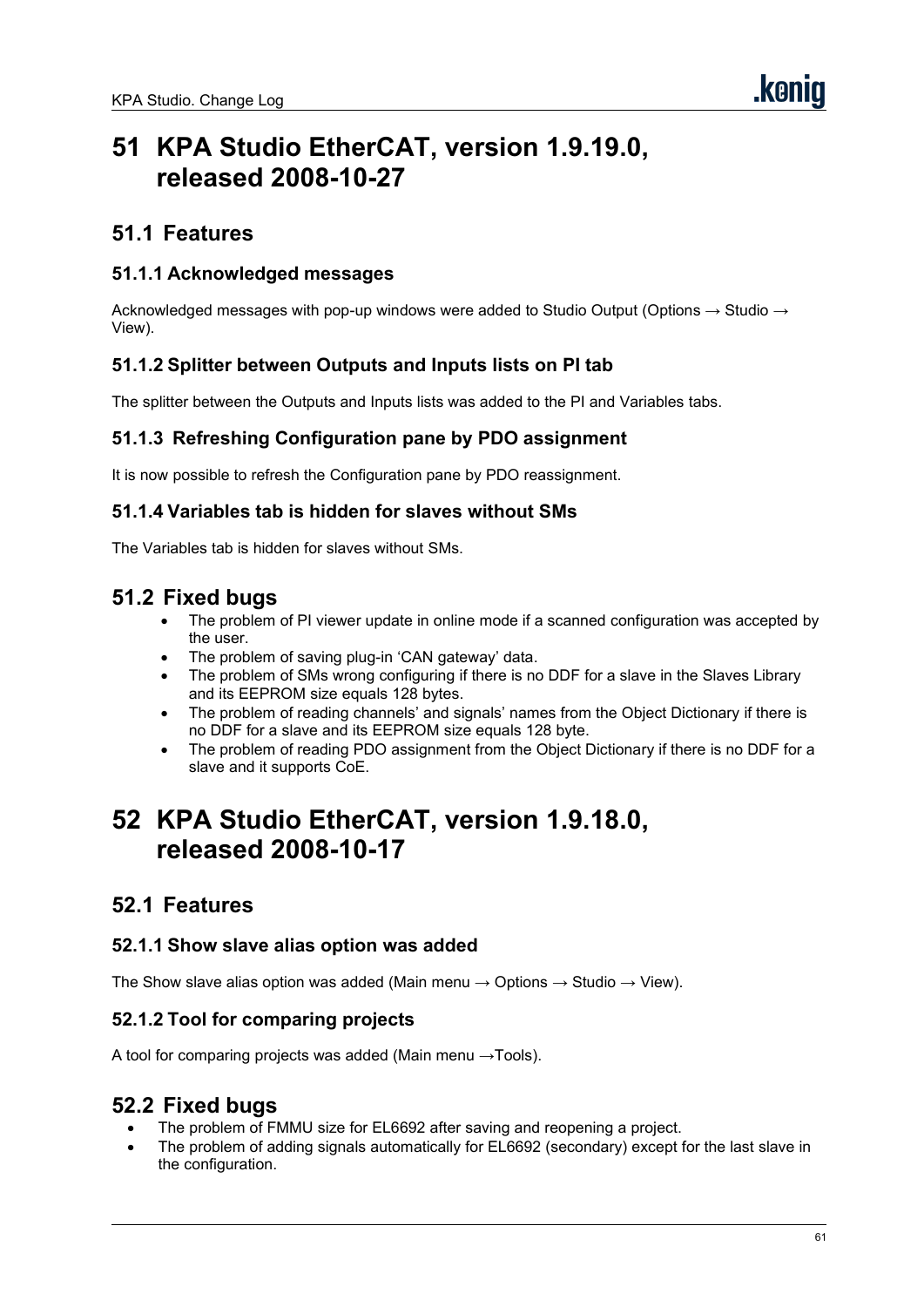# **53 KPA Studio EtherCAT, version 1.9.17.6, released 2008-10-10**

# **53.1 Features**

# **53.1.1 DC mode and DC settings taken from DDF by default**

Now DC settings and a DC mode are taken from DDF by default.

# **53.1.2 Choosing buffer type and enabling/disabling Watchdog Trigger**

From this version it is possible to enable/disable the Watchdog Trigger and choose the type of buffer for Sync Managers' configuration.

## **53.1.3 Virtual SM support**

From this version virtual SM is supported.

## **53.1.4 The "BeforeSlave" text in Master configuration**

"BeforeSlave" is now written in the Master configuration according to the specification.

## **53.1.5 Export Master configuration (without KPA extensions)**

<OutputOffs> and <InputOffs> were added for commands according to the specification.

# **54 KPA Studio EtherCAT, version 1.9.17.5, released 2008-10-03**

# **54.1 Features**

## **54.1.1 PDO mappable indexes without any sub-indexes are available**

## **in PDO Entry Adding window**

In this version the PDO mappable indexes without any subindexes are available in the PDO Entry Adding window.

#### **54.1.2 <Send> and <Recv> order now corresponds to the Master configuration schema**

The order of <Send> and <Recv> blocks in the Master configuration file was enhanced to meet with the specification requirements.

## **54.1.3 <Physics> and <SerialNo> added to Master configuration file**

<Physics> and <SerialNo> blocks were added to the Master configuration file according to the specification.

# **54.2 Fixed bugs**

The problem of opening EEPROM and the DDP Comparing Tool from the first time.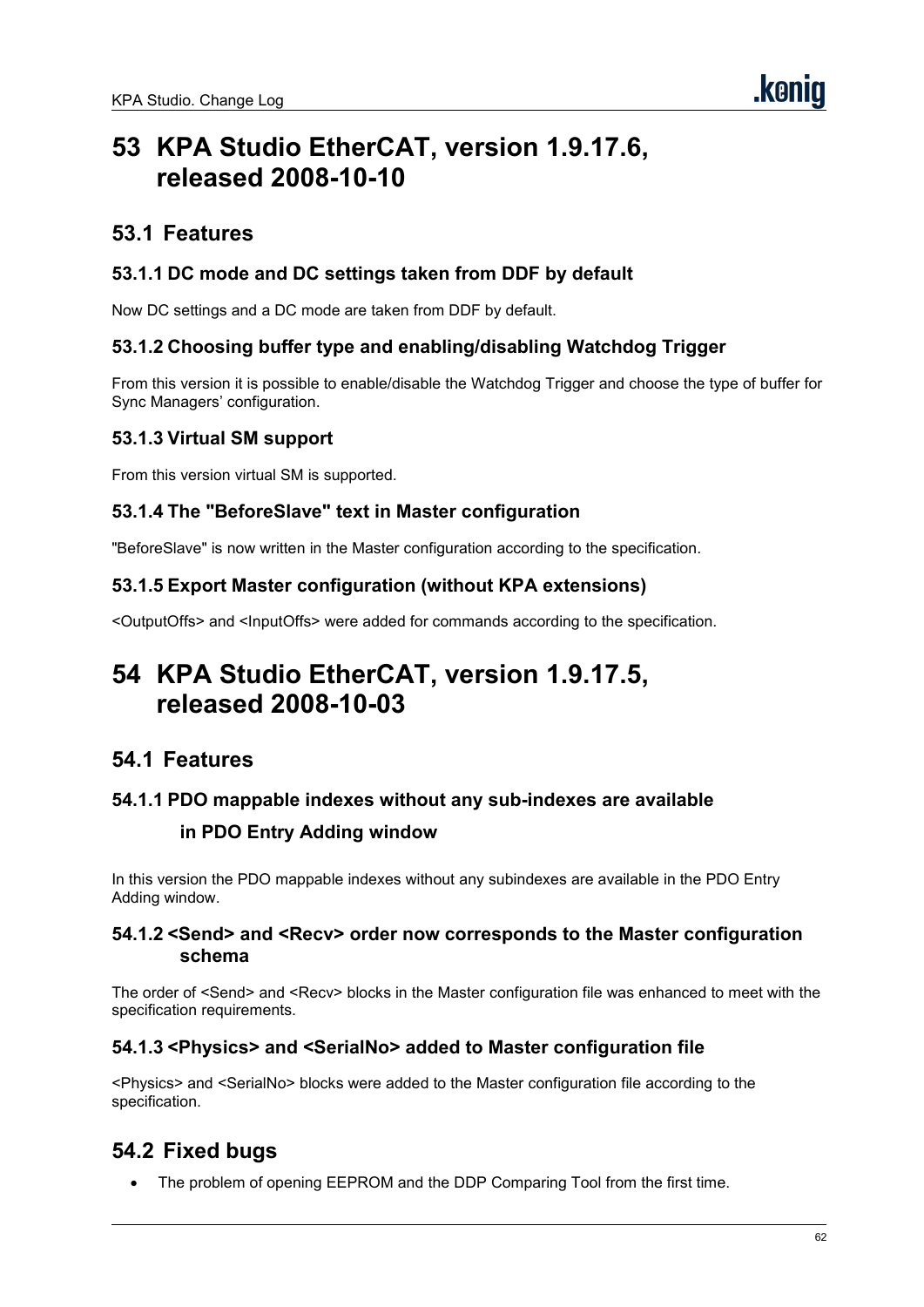- The problem of wrong PI offset of variables which belong to different SMs of the same type.
- The problem of scanning bus for slave EL1521.

# **55 KPA Studio EtherCAT, version 1.9.17.2, released 2008-09-22**

# **55.1 Features**

## **55.1.1 Editing existing PDO or adding new one**

The function of adding a new PDO or editing an existing one was implemented.

## **55.1.2 Clearing PDO assignment of Sync Managers which go after SM3**

The CoE Init command was added to clear PDO assignment of Synс Managers which go after SM3 (SM4, SM5 etc).

## **55.1.3 M2MbridgePlugin for slave EL6692 was improved**

The M2MbridgePlugin for slave EL6692 was improved. The possibility of automatic configuring EL6692 EtherCAT Bridge terminal (Secondary) was added.

# **55.1.4 Configuring FMMUs in order defined in DDF**

From this version FMMUs are configured in specific order defined in DDF.

# **56 KPA Studio EtherCAT, version 1.9.16.0, released 2008-09-05**

# **56.1 Features**

## **56.1.1 DDF and EEPROM Comparing Tool**

In this version the DDF and EEPROM Comparing Tool was added.

# **56.2 Fixed bugs**

The problem of saving CoE Init commands for Profibus slave EL6731-0010.

# **57 KPA Studio EtherCAT, version 1.9.15.0, released 2008-08-28**

# **57.1 Features**

## **57.1.1 Plugin for Profibus Slave EL6731-0010 was updated (v.2.2)**

Plugin for EL6731-0010 PROFIBUS Slave was updated (v2.2). The *Import of signals from NTF and add modules* command was added.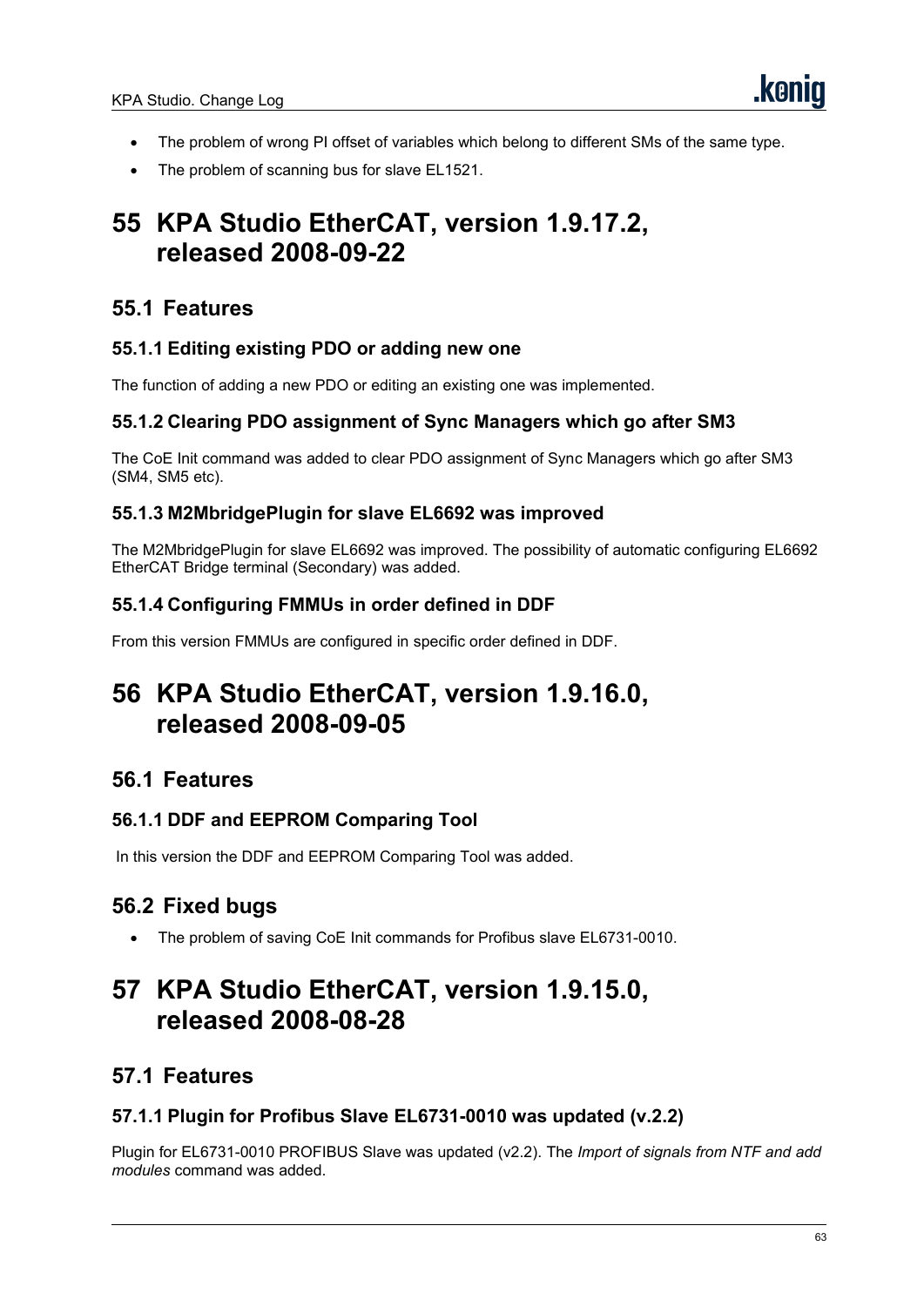# **57.1.2 Export master configuration (without KPA extensions) was added**

The *Export master configuration (without KPA extensions)* command was added to the list of export commands.

# **58 KPA Studio EtherCAT, version 1.9.14.1, released 2008-08-22**

# **58.1 Features**

#### **58.1.1 Plugin for Profibus Slave EL6731-0010 was updated (v.2.1)**

Plugin for Profibus Slave EL6731-0010 was updated (v.2.1): the problem of signals import from NTF containing specific symbols was solved.

# **59 KPA Studio EtherCAT, version 1.9.14.0, released 2008-08-15**

# **59.1 Features**

## **59.1.1 CoE Init commands tab added for slaves which support CoE**

The CoE Init commands tab was added for slaves, which support CoE.

## **59.1.2 Support of 4-port terminal slave**

In this version master configuration with a 4-port terminal is supported.

#### **59.1.3 Plugin for Profibus slave EL6731-0010 was updated**

The plugin for EL6731-0010 PROFIBUS Slave was updated (v2.0): import of signals from an NTF file was added.

# **60 KPA Studio EtherCAT, version 1.9.13.1, released 2008-08-01**

# **60.1 Features**

## **60.1.1 Plugin for EL6692 Bridge terminal was updated (v1.1)**

In this version the plugin for EL66692 Bridge terminal was updated:

- data types list of signals was extended (float data types were added)
- problem of saving plugin data was solved.

#### **60.1.2 Plugin for EL6731-0010 PROFIBUS Slave was updated (v1.1)**

In this version signals are named by adding prefixes to the names of modules taken from GSE files.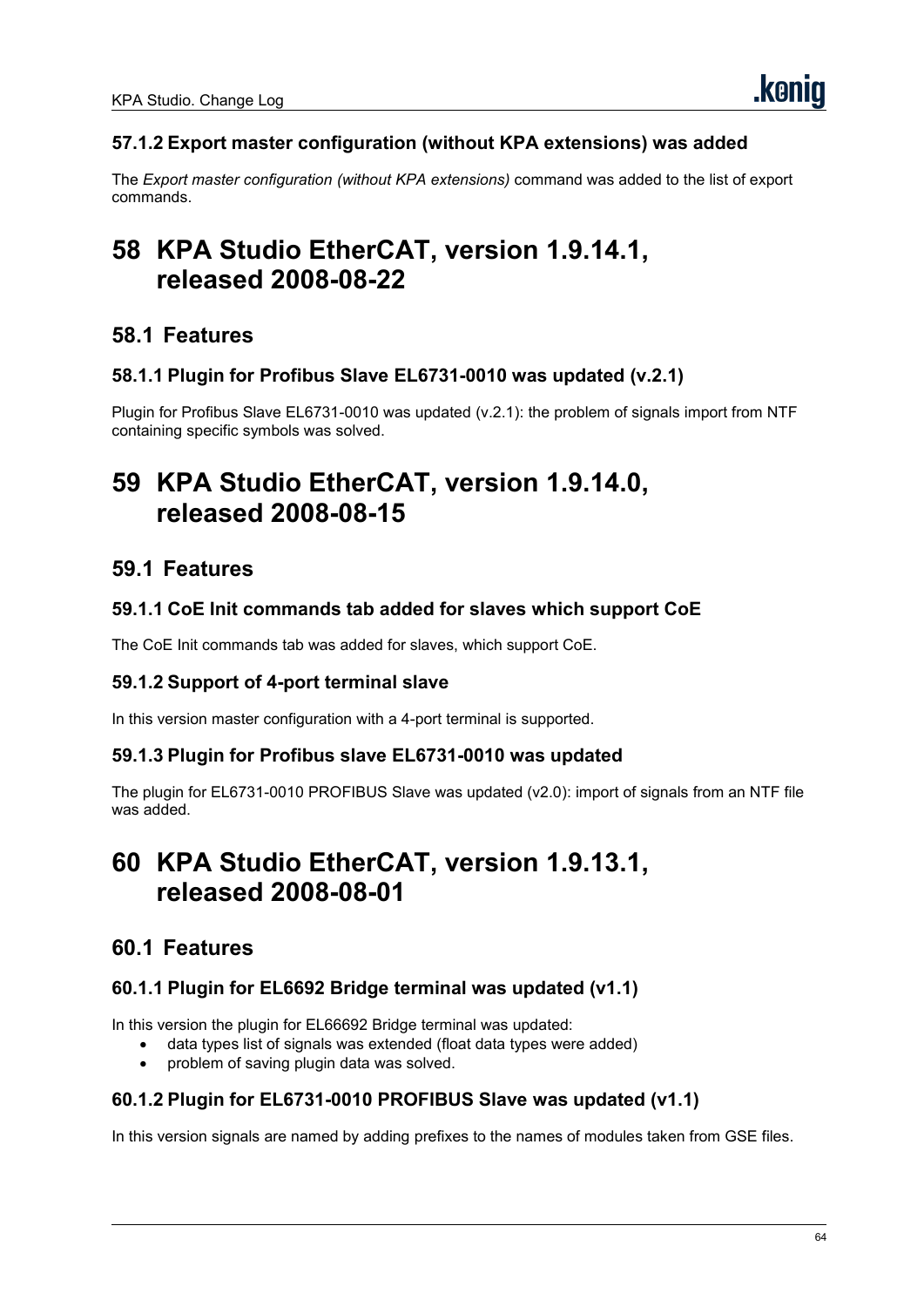# **60.1.3 Rcc files are automatically saved in master project folder**

In this version RCC files are automatically saved in the Master project folder.

# **61 KPA Studio EtherCAT, version 1.9.13.0, released 2008-07-28**

# **61.1 Features**

## **61.1.1 Plugin for Profibus Slave EL6731-0010 was added**

In this version the plugin for PROFIBUS Slave EL6731-0010 was added.

# **62 KPA Studio EtherCAT, version 1.9.12.0, released 2008-07-18**

# **62.1 Features**

## **62.1.1 Obtaining a list of S2S connections**

In this version it is possible to obtain a list of S2S connections via AI.

# **63 KPA Studio EtherCAT, version 1.9.11.3, released 2008-07-11**

# **63.1 Fixed bugs**

- The problem of adding DDFs with undeclared GroupType to the Slaves Library.
- The problem of data alignment of modular device BK1120/BK1250.
- The problem of creating ambiguous names for signals of modular device BK1120/BK1250.
- The problem of configuring Profibus Master EL6731-0000-0017.

# **64 KPA Studio EtherCAT, version 1.9.11.0, released 2008-06-25**

# **64.1 Features**

## **64.1.1 Profibus configuration tool support (version 3.5.1.0).**

The system supports the Profibus configuration tool v.3.5.1.0 which allows importing signals from an NTF file.

## **64.1.2 Signal name and path available via AI**

Signal name and path are now available via AI instead of complex signal name. They are shown in the Information tab.

**Note:** Only signal name can be changed.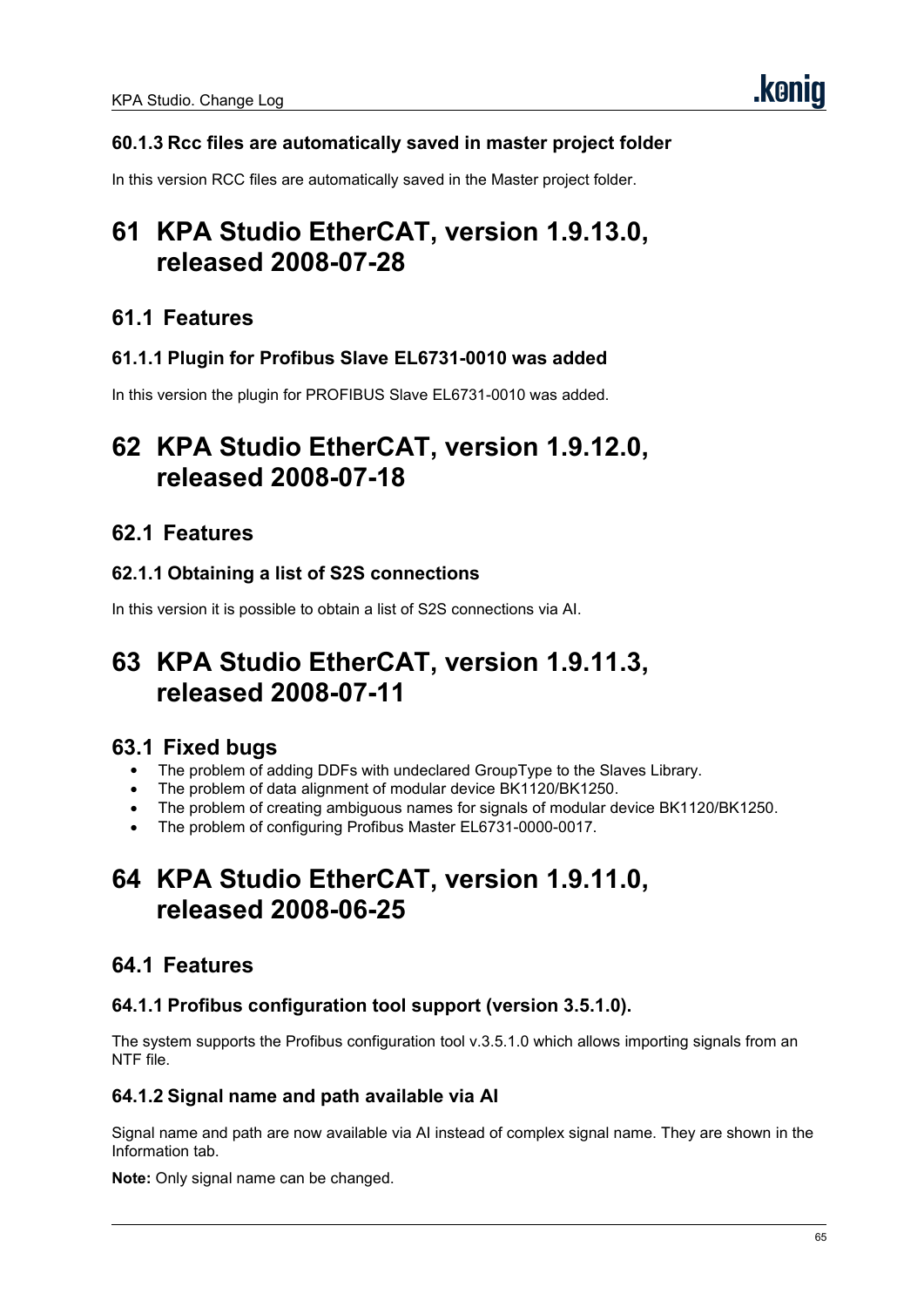# **65 KPA Studio EtherCAT, version 1.9.10.0, released 2008-06-20**

# **65.1 Features**

## **65.1.1 Information on Object Dictionary source added to the CoE tab**

Now it is possible to view the information on Object Dictionary source in the CoE tab.

#### **65.1.2 Saving swapping flags**

In this version the problem of saving swapping flags has been solved.

#### **65.1.3 Separate I/O update flag was added**

The option of separate I/O update was added to the Cyclic tab. At first, the master sends frames to read inputs. After that frames for reading outputs are sent.

#### **65.1.4 Possibility to set master as Reference Clock**

In the Distributed clocks tab it is possible to set the master as a Reference Clock.

#### **65.1.5 M2MBridgePlugin added for slave EL6692**

The KPA M2MbridgePlugin was added for masters configuring.

#### **65.1.6 Displaying signals with swapping flags**

Signals with swapping flags are displayed according to their flags.

#### **65.1.7 Possibility to add module prefix to signals names**

In this version it is possible to enable/disable adding a module prefix to signals' names in the Profile tab.

#### **65.1.8 Possibility to change default values of MboxOut/MboxIn parameters' length in SYNC Manager configuration**

In this version it is possible to change default values of the following parameters in the SYNC Manager configuration pane:

- MBoxOut length
- MBoxIn length

#### **65.1.9 Possibility to increase inputs/outputs length in SYNC Manager configuration**

In this version it is possible to increase the length of inputs/outputs in the SYNC Manager configuration pane up to maximum values defined in DDFs.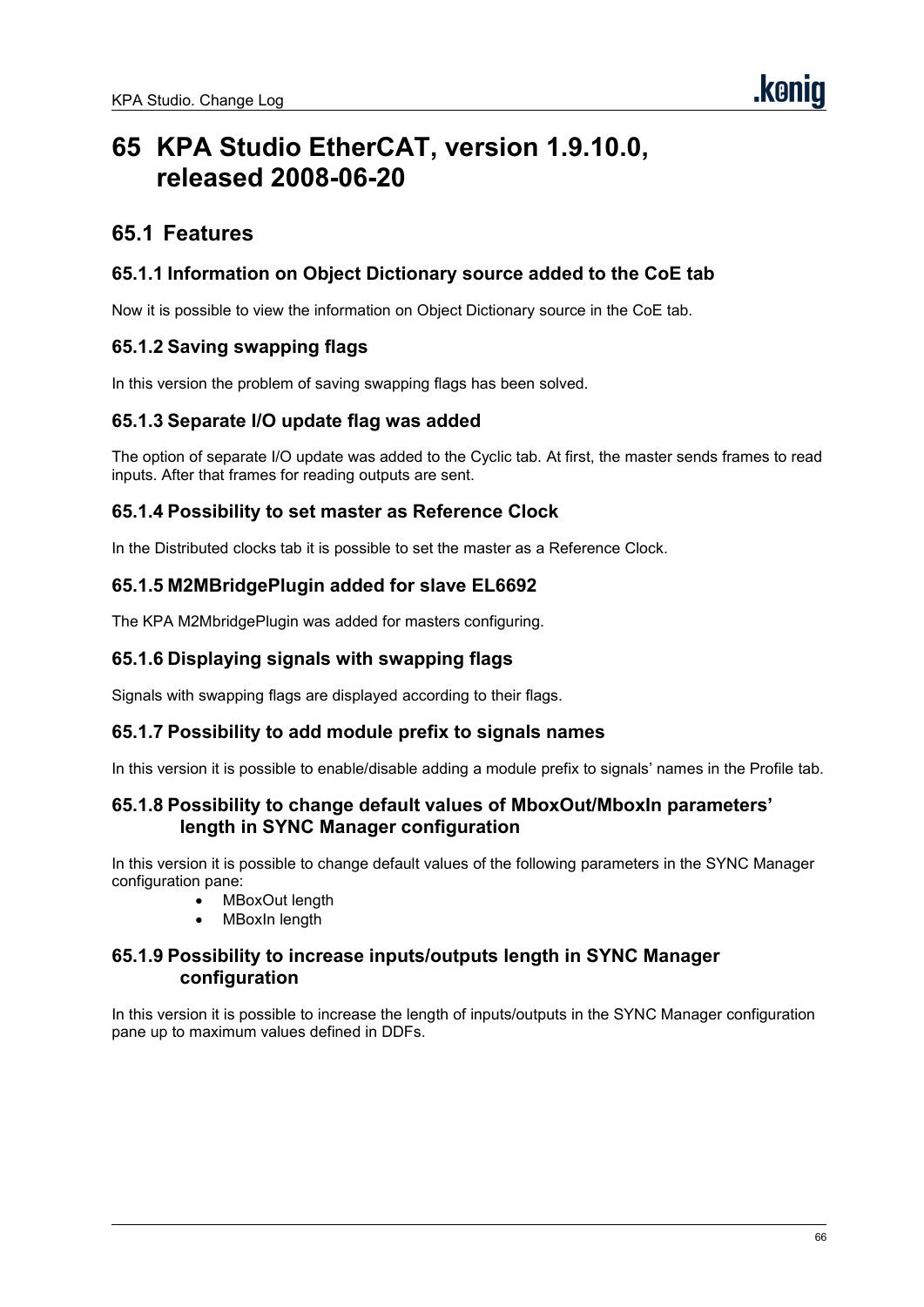# **66 KPA Studio EtherCAT, version 1.9.9.0, released 2008-06-06**

# **66.1 Features**

#### **66.1.1 Byte order parameter values can be obtained via Automation Interface**

Byte order parameter values can now be obtained via Automation Interface. The parameter specifies the order of bytes in a signal. The following values of the parameter are possible:

- Little-endian
- Big-endian(SwapWord)
- Big-endian(SwapDWord)
- Big-endian(SwapWord, SwapDWord)

The Byte order parameter has been added to the Information tab.

#### **66.1.2 Interface for working with slave's OD added to AI**

The interface for working with a slave's Object Dictionary has been added to the Automation Interface.

#### **66.1.3 Possibility to read Backup and Settings objects added to Object Dictionary settings**

The following types of objects were added to Object Dictionary settings:

- Backup objects
- Settings objects

#### **66.1.4 Possibility to attach to master which has no slaves connected to**

Now it is possible to attach to the master which has no slaves connected to.

# **67 KPA Studio EtherCAT, version 1.9.8.6, released 2008-04-29**

# **67.1 Features**

#### **67.1.1 Possibility to force inputs was added**

Now it is possible to force inputs. A forced input value cannot be changed until it is unforced. But it is possible to force it with another one.

## **67.1.2 Connection settings tab improved**

The Connect to Internal master check box has been added to the Connection Settings tab.

If it is checked, the Studio is connected to the in-process master.

If you uncheck the check box, the Change button is enabled and you can change Connection Settings to connect the Studio to the remote master that is run on a local PC.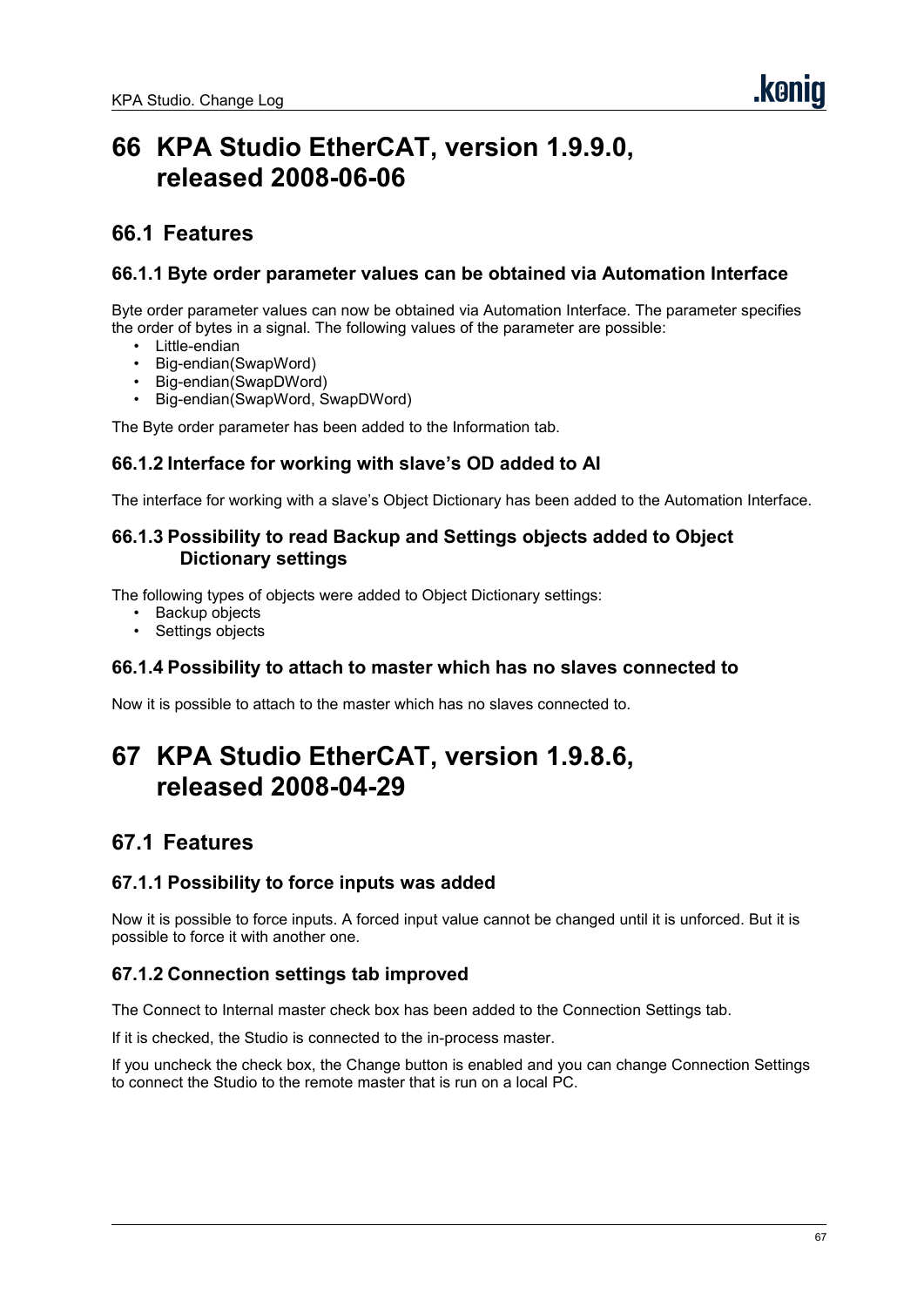# **68.1 Features**

## **68.1.1 About window**

The information on master expiry date has been added.

# **69 KPA Studio EtherCAT, version 1.9.6, released 2008-03-27**

# **69.1 Features**

## **69.1.1 Context sensitive help**

The context sensitive help (invoked by F1) is available for the following items:

- project tree;
- library tree;
- trace window;
- master's properties;
- slave's properties;
- chart control;
- snapshot control.

## **69.1.2 Frame chart improved**

Frame assembling time is displayed in the frame chart and indicated by the semitransparent firm line.

## **69.1.3 Set value control panel**

Now it is possible to set an input/output value in the following formats:

- Decimal
- **Hexadecimal**
- **Binary**

## **69.1.4 New command line parameters have been added**

New parameters have been added that allow studio starting exactly from the command line and thus serve for further user authentication, e.g. EcatStudio.exe /port=1111 /silent /user="user" /password="password."

# **70 KPA Studio EtherCAT, version 1.9.5, released 2008-03-11**

# **70.1 Features**

## **70.1.1 Legend added to Frame Chart**

A legend was added to a frame chart.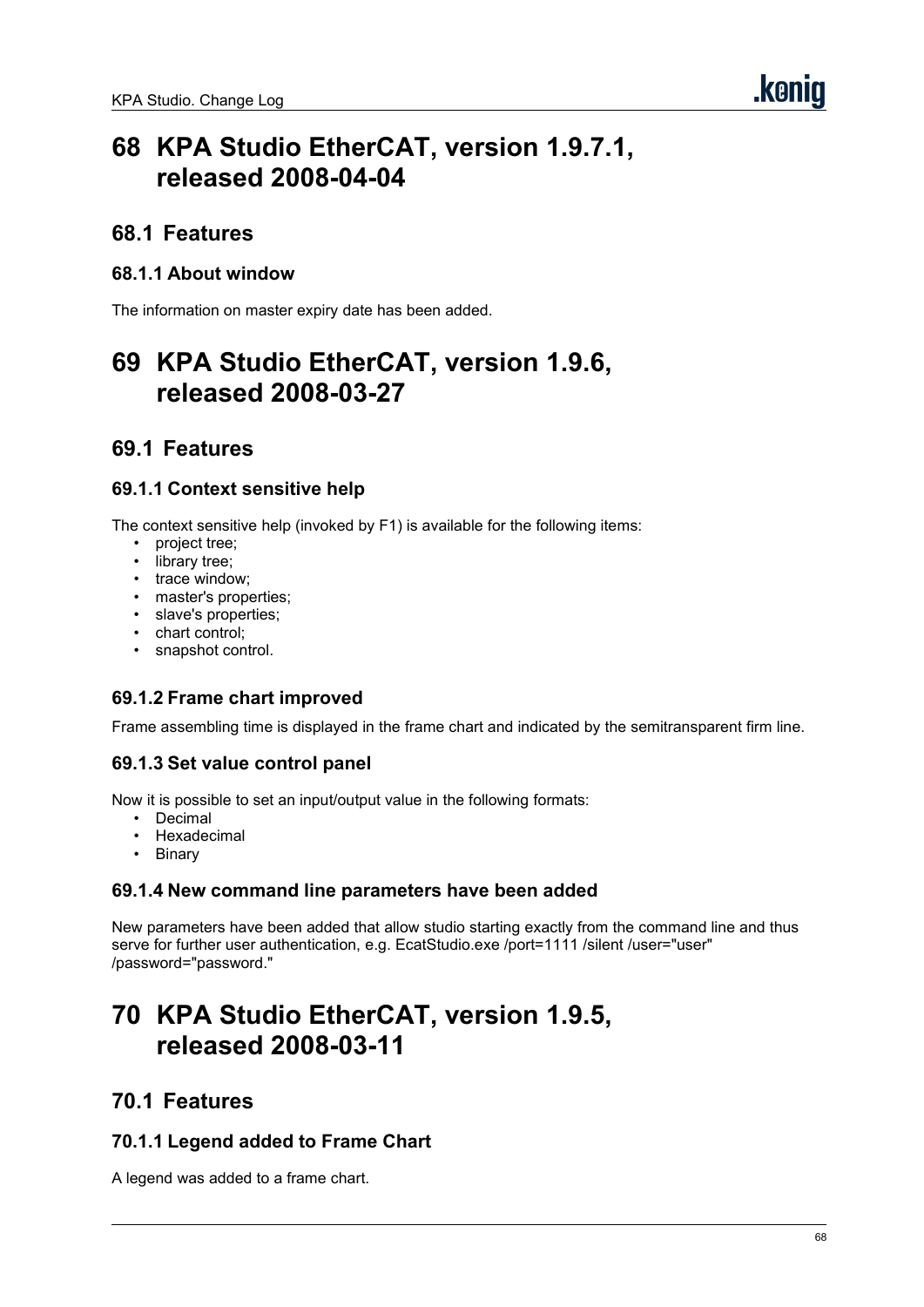Cyclic frames information is highlighted in blue, acyclic frames info - in red.

Time required for frames assembling and sending is denoted by the firm line, receipt time and parse time - by the dotted line.

#### **70.1.2 Generate separate cyclic command check box added to Slave tab**

Certain slaves (e.g. gateway ones) are not able to work with the same speed as master.

They need generating separate cyclic commands not to derange other slaves operation.

# **71 KPA Studio EtherCAT, version 1.9.0, released 2008-02-04**

# **71.1 Features**

#### **71.1.1 User interactive configuration merge**

#### **Hot-plugged devices merging.**

After you have clicked the Merge button, EtherCAT Studio scans the network to acquire real configuration. If real configuration differs from that in the Project, the differences are shown in a dialog window.

**Note:** If the Merge ignoring Alias check box is selected, matches between hot-plugged segments are found automatically. If the check box is not checked, matches are chosen by the user.

The current network configuration is shown in the right pane while the master configuration – in the left one.

The segment in the master configuration to match is highlighted in magenta, the segment in the current network configuration with a different alias-in green.

You can choose one of the following actions: Replace, the Network Configuration is duplicated with its default settings to the Master Configuration

tree (after scanning the EtherCAT Studio mode is switched to off-line).

Merge, the Network Configuration is merged with the Master Configuration.

Cancel, no Network scanning is performed.

Discard, you'll be able to work with the Master Configuration (Network Configuration is not taken into account).

**Note:** New slaves are added with their default settings.

#### **Static devices merging.**

The segments to match in offline mode are highlighted in green in the left pane.

#### **71.1.2 Slave and master diagnostics provided by Master API**

The Master Diagnostics consists of the following parameters:

- Send/Receive Error master can neither send nor receive a frame to/from a slave.
- Frame Parse Error error while frame parsing.
- Connection to the slaves is lost
- Wrong Configuration current network configuration differs from the one downloaded to the master.
- Slave to slave communication timeout
- Network state current network state (with or without redundancy).
- Number of slaves on main NIC
- Number of slaves on redundancy NIC number of slaves if the master works with the redundancy NIC.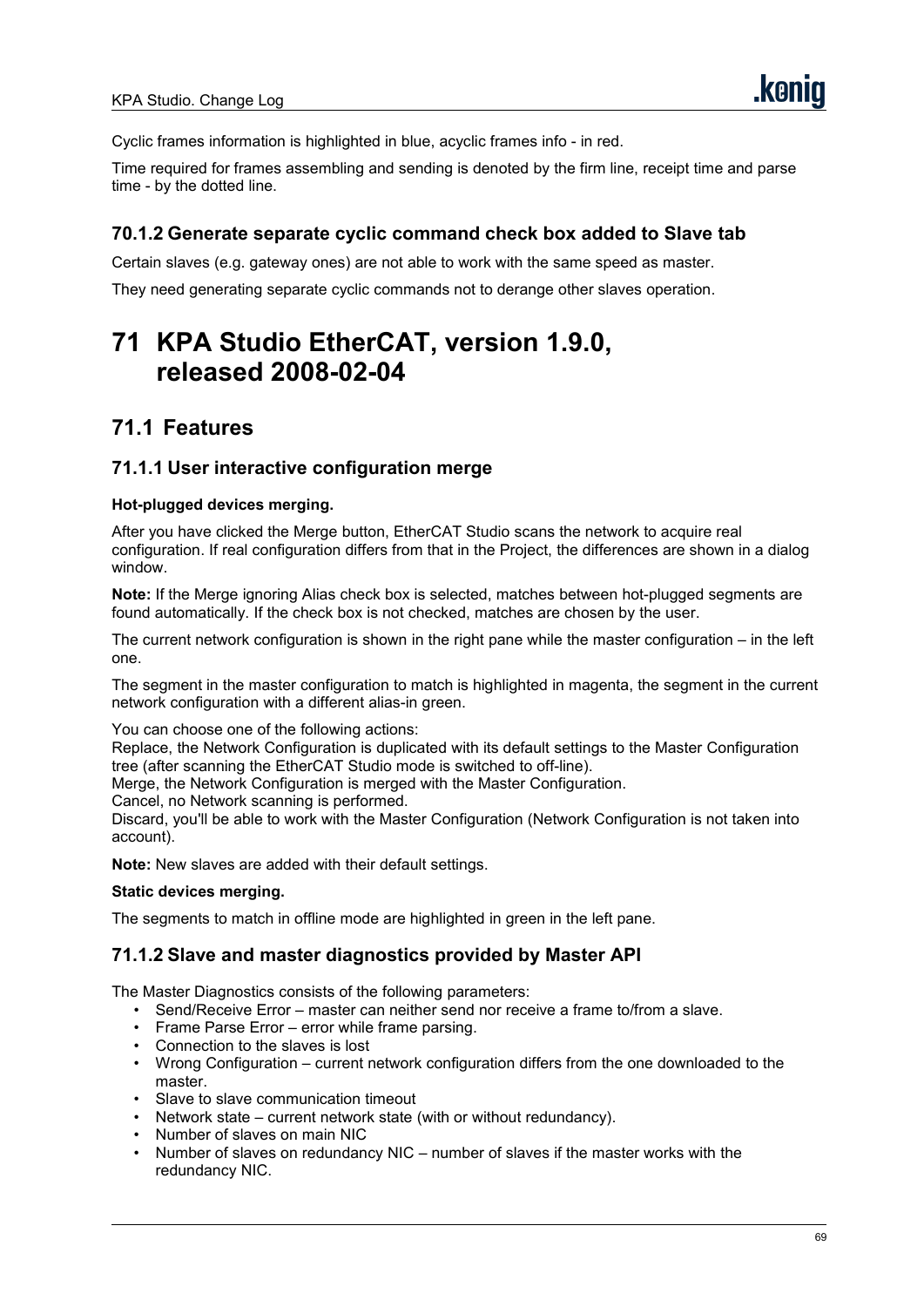Slave Diagnostics consists of the following parameters:

- Online position − current position of a given slave.
- Offline lamp indicator switches on if a slave is unplugged.
- Wrong EtherCAT State − current EtherCAT state differs from the master state.
- Wrong device type − network device does not correspond to the one in the configuration.

Port information

- RX errors counter − physical layer RX errors (inside/ outside a frame)
- Invalid frames counter − invalid frame initially detected (includes RX errors).
- Lost links counter − link lost events (per port).

**Note:** If any port pane is disabled, it means that there is no such a port for a given slave.

**Note:** All diagnostics changes are logged in a diagnostics log file.

#### **71.1.3 Slave emergency messages**

The Emergency tab displays messages sent by slaves in case of emergency. Possible causes may be the following:

Current/voltage/temperature values are too high/low

Errors in device software or hardware

EtherCAT State Machine Transition error

Active messages are highlighted in red. After acknowledging an active message is highlighted in grey. Inactive messages are highlighted in black. They are deleted automatically from the list after acknowledging.

#### **71.1.4 Attaching to working master**

On attaching to the working master, the project on master side is compared with the current project on studio. Use the Attach to Master device function in order to get the identical project with that on master side.

If projects are different, a dialog window appears. In the window the differences are shown.

Choose between the following options:

- Click the Replace offline button to download the project from master and continue working offline.
- Replace button to download the project from master and attach.
- Merge online button to ignore the project on master side and scan the real network.
- Cancel button to cancel attaching to master.

#### **71.1.5 Log file for diagnostic messages**

All diagnostics changes are logged in a diagnostics log file.

#### **71.1.6 Watch dog adjustment for master**

If there is PLC program crash or it is hanging and no output value has been set within this timeout, a default value will be assigned to all outputs.

Check the Enable check box to enable the function.

Set a required timeout by choosing an appropriate value in the Timeout (ms) combo box: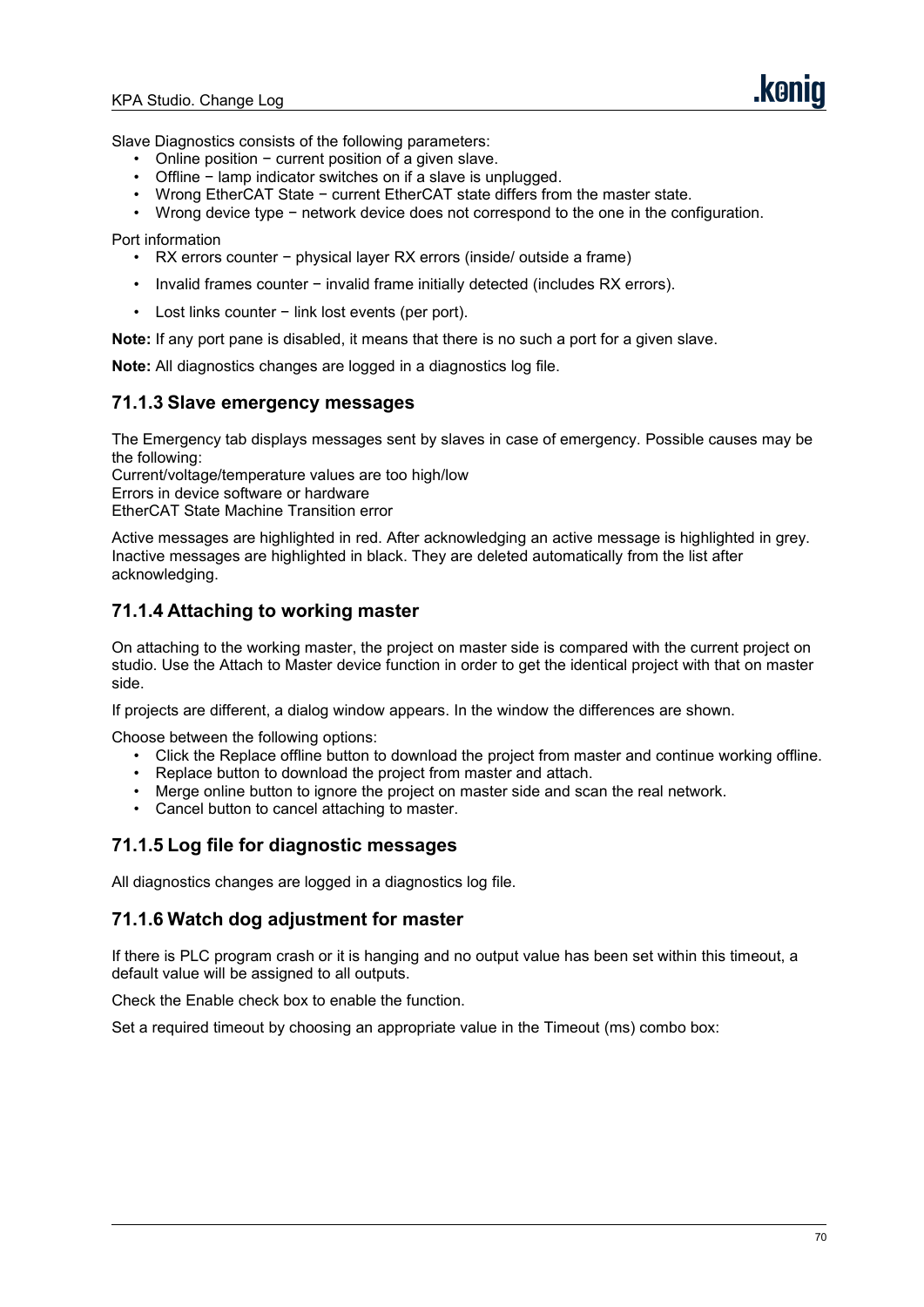## **71.1.7 Max wrong working counter parameter for cyclic commands**

The Max cyclic command errors to set default data parameter is a value that displays the maximum errors number of a cyclic command due to invalid working counter or impossibility to send a cyclic command. If the number of errors reaches the set value, the master sets a default number of signals for the given command.

### **71.1.8 Possibility to force output value**

The Force value function allows setting a defined value for an output signal. A forced output value cannot be changed until it is unforced. But it is possible to force it with another one.

**Note:** Forced values are shown in bold.

**Note:** It is possible to force a value only in Operational mode.

# **72 KPA Studio EtherCAT, version 1.8.10, released 2008-01-24**

#### **72.1.1 Extend well-known values in slave memory**

Only standard addresses with descriptions will be shown if you check the Show named registers only check box:

# **73 KPA Studio EtherCAT, version 1.8.9, released 2008-01-10**

#### **73.1.1 Import of signals from CoDeSys export file**

After project export the user can assign new names to signals for convenience. Then the project should be saved and changed signals names may be imported to be read.

To import signals from a CoDeSys export file, choose Import signals names from CoDeSys from the right-click context menu (Import  $\rightarrow$  Import signals names from CoDeSys).

# **74 KPA Studio EtherCAT, version 1.8.8, released 2007-12-06**

#### **74.1.1 Possibility to assign orphan PDO to any Sync Manager of a corresponding type**

It is possible to assign an orphan PDO (the object that is not assigned to a SYNC Manager and its check box is not selected in the PDO assignment pane) to a SYNC Manager of a corresponding type (input/output).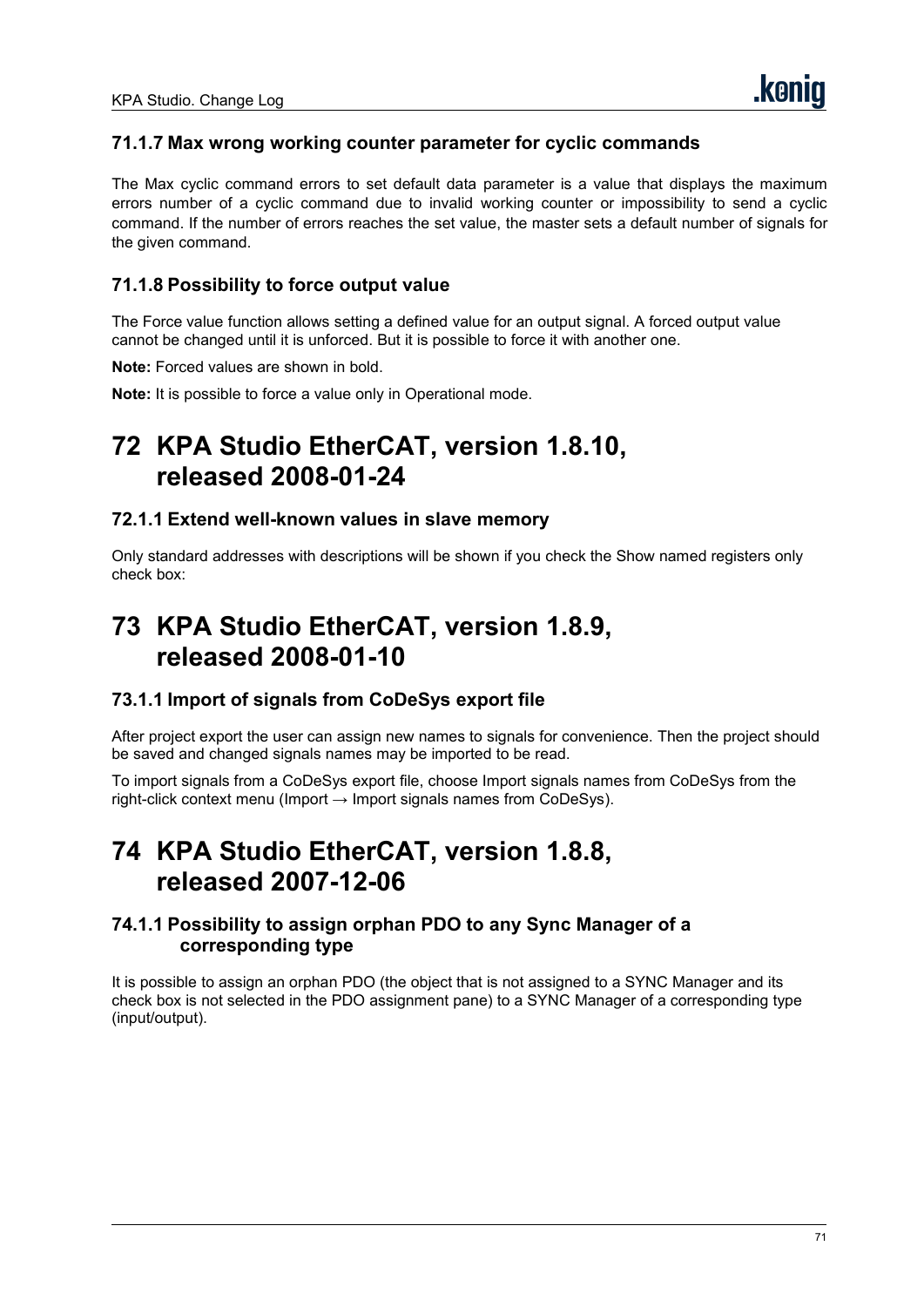# **75 KPA Studio EtherCAT, version 1.8.7, released 2007-11-30**

## **75.1.1 Check number of Sync Managers while scanning slaves on attach**

If the number of Sync Managers in a device description file is greater than the one in a slave, the information on incorrect slave configuration is displayed in traces.

# **76 KPA Studio EtherCAT, version 1.8.4, released 2007-11-20**

## **76.1.1 Adding empty FMMU in case of any wrong information of FMMUs in DDFs**

If an FMMU entity in DDF is incorrectly assigned to a SYNC manger (for example there is no such SYNC Manager in the configuration), a new empty FMMU will be added.

# **77 KPA Studio EtherCAT, version 1.8.3, released 2007-11-09**

## **77.1.1 Decomposition of PROFIBUS signals**

The option of signals splitting has been added. To split signals, follow the steps described below:

- 1. Go to the Variables tab.
- 2. Select an input/output variable and right-click.
- 3. In the right-click menu chose the Split signal command:

#### **77.1.2 Possibility to set aliases to all segments at one dash**

If slaves' configuration is too large, there is a possibility to assign aliases to all slaves at one dash.

To assign aliases for all slaves, go to Actions  $\rightarrow$  Master  $\rightarrow$  Make all slaves hot pluggable with alias

# **78 KPA Studio EtherCAT, version 1.8.1, released 2007-10-30**

#### **78.1.1 New system information statistics displayed on Master statistics**

CPU usage information is displayed on the Statistics tab for those EtherCAT masters that support this feature.

# **79 KPA Studio EtherCAT, version 1.8.0, released 2007-10-26**

#### **79.1.1 Default values of inputs/outputs**

It is possible to set default values of inputs/outputs manually store the last value.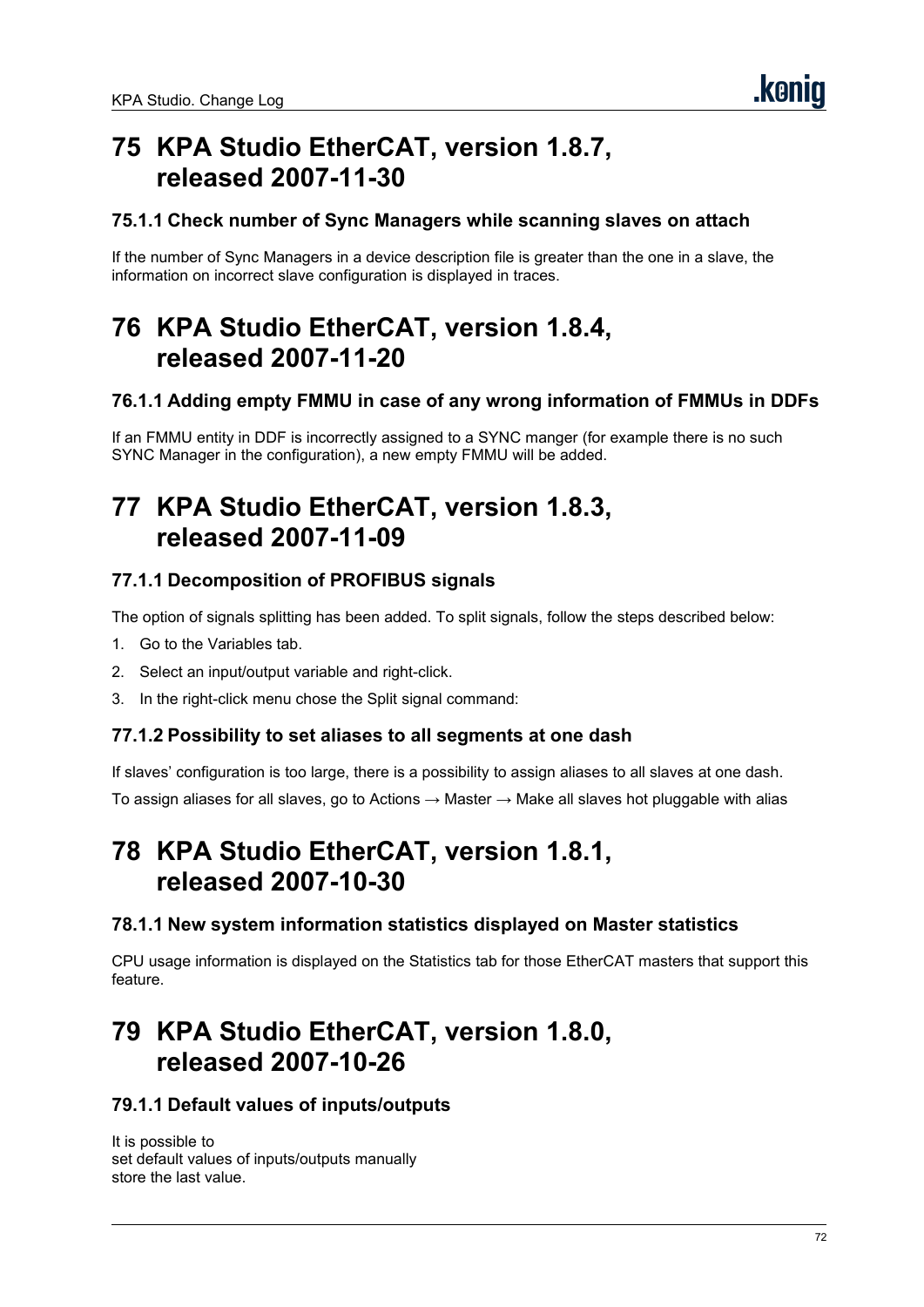In the first case click the Change button and enter a required value in the SetValue edit box:

In the second case select the Keep last value check box (this value is set if there is no communication with slaves). It is the last value received from a slave in online mode. When this value is set, the default value is reset.

To set last values for all signals, check the Signals keep last value check box on the Information tab of a corresponding channel.

#### **79.1.2 Frame logger viewer**

On the Frame logger panel information about all frames received and sent by Master are displayed. It is possible to stop the process of frames information loading (the Stop button), to display/hide acyclic frames (the Show acyclic frames check box), to save frames information to a file (Save log button).

Also, It is possible to look through Frame logger info graphically by means of Chart window (the Chart button).

Cyclic frames information is highlighted in blue. Acyclic frames info - in red.

Time required for frames assembling and sending is denoted by the firm line, receipt time and parse time - by the dotted line.

# **80 KPA Studio EtherCAT, version 1.7.2, released 2007-09-19**

## **80.1 Features**

#### **80.1.1 Licensing**

Now the following types of EtherCAT products are available:

#### **Master Trial**

Master Trial allows 2-hour run in Operational mode then switches to Initialization without possibility to return to the Operational mode. Master Trial allows switching to SAFE-OP and PRE-OP without restrictions.

#### **Master FULL**

License bound to the hardware.

#### **Studio TRIAL**

30 day trial period starting from the date of installation (reinstallation does not reset the trial time).

#### **Studio FULL**

License bound to the hardware.

| <b>Product</b> | <b>Trial</b> | <b>Time Limit</b>                 | Limited<br>functionality | <b>HW</b><br>binding | License<br>file | License<br>acquisition   |
|----------------|--------------|-----------------------------------|--------------------------|----------------------|-----------------|--------------------------|
| Master         | Yes          | 2 hours                           | No.                      | No.                  | No              | $\overline{\phantom{0}}$ |
|                | No.          | No.                               | No.                      | Yes                  | Yes             | Web-site                 |
| Studio .NET    | Yes          | 30days                            | No.                      | No.                  | No              | $\overline{\phantom{a}}$ |
|                | No           | no (optionally can be<br>limited) | No.                      | Yes                  | Yes             | Web-site                 |
|                | Yes          | mm/dd/yyyy                        | No                       | Yes                  | Yes             | Sales Manager            |

#### Below you can find a summarized license model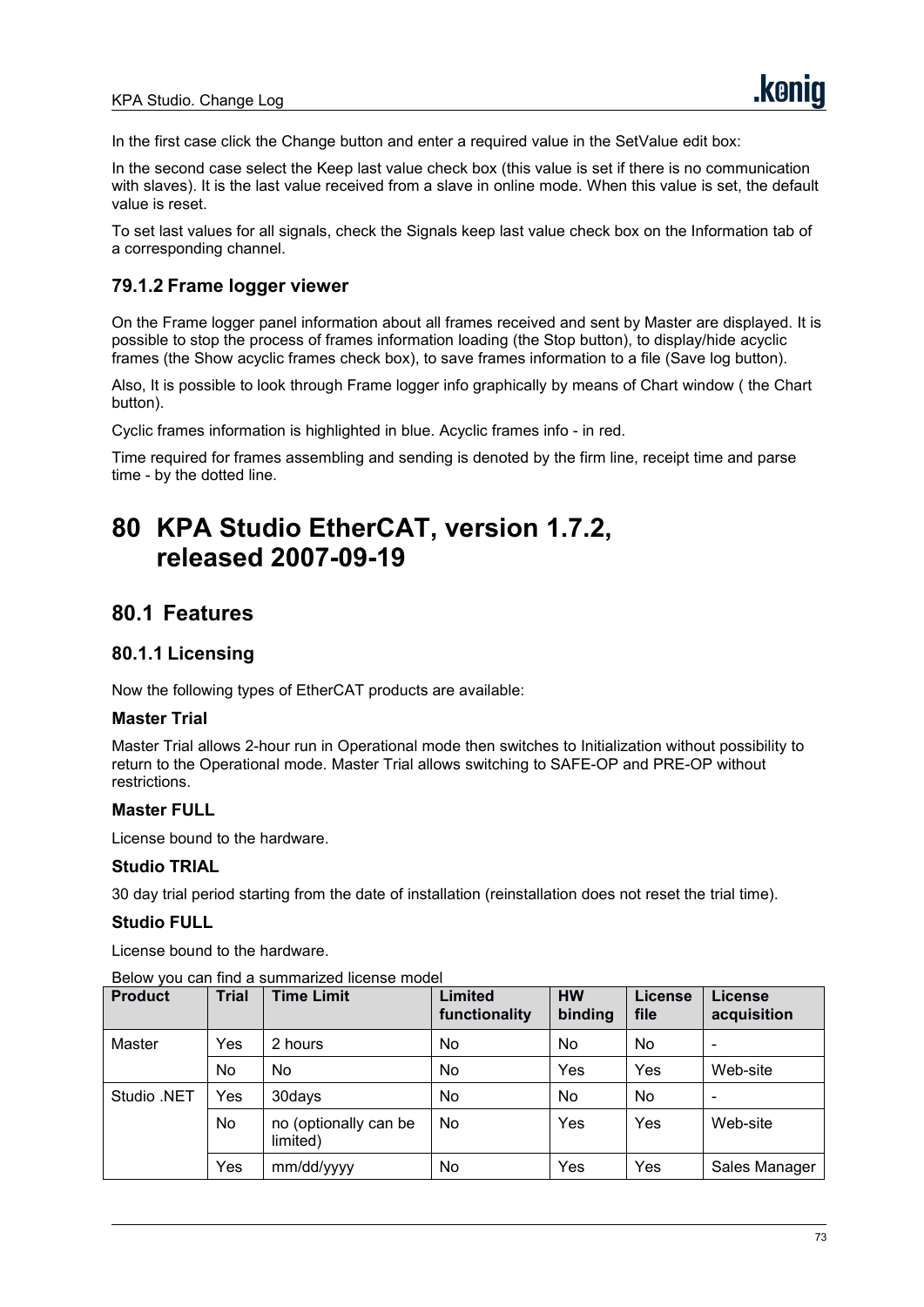### **80.1.2 Combining signals**

Possibility to combine signals generated at reading configurations of other fieldbuses (such as PROFIBUS, CANopen etc) has been added. It allows to create signals which will correspond to the real configuration.

Combine signals command can be called from right-click menu in Variables tab.

## **80.1.3 Changing data type**

The type of a signal may be changed according to its size (e.g., the type of a 16-byte signal may be changed to INT etc).Change data type command can be called from right-click menu in Variable tab.

#### **80.1.4 Output/watch window**

Output/watch window has been added. This window provides additional information about process and has three tabs:

Studio Output – displays messages from Studio. Master Output – displays diagnostic traces from Master. Watch – displays the following signal data (available only in Online mode): o Name – Signal name

- $\circ$  Type data type of a signal
- $\circ$  Bit size bits occupied by a signal
- $\circ$  Value numeric value of a signal

**Note:** To add a signal to the Watch tab select the signal in Process image tab in Master configuration window, then right click and use *Add to watch* command from the context menu.

The following types of messages are shown in the tabs:

Error messages (An error message displays a fault occurred and its description).

Warnings (A warning shows that the process is not running properly. Appropriate measures should be taken to avoid undesired consequences).

Info messages (An info message contains any kind of information or tips for the user).

**Note:** It is possible to filter the displaying of messages by checking the corresponding check boxes in the context menu and clear the Studio output / Master output tab by checking the Clear check box.

### **80.1.5 Reading EEPROM**

EEPROM – energy-independent slave memory. It contains the most important slave settings such as Device Identity

Supported protocols General parameters

EEPROM info depends on the type of a slave.

To view the EEPROM's content available in hex values, click the Hex view button:

After clicking the HEX view button the following window will be displayed:

Use the Read EEPROM/Write EEPROM buttons to read /write EEPROM information to a slave.

# **81 KPA Studio EtherCAT, version 1.6, released 2007-09-10**

#### **81.1.1 Configuration tree improvements**

Slave's icons from Device Description Files are used to represent the slaves in the tree.